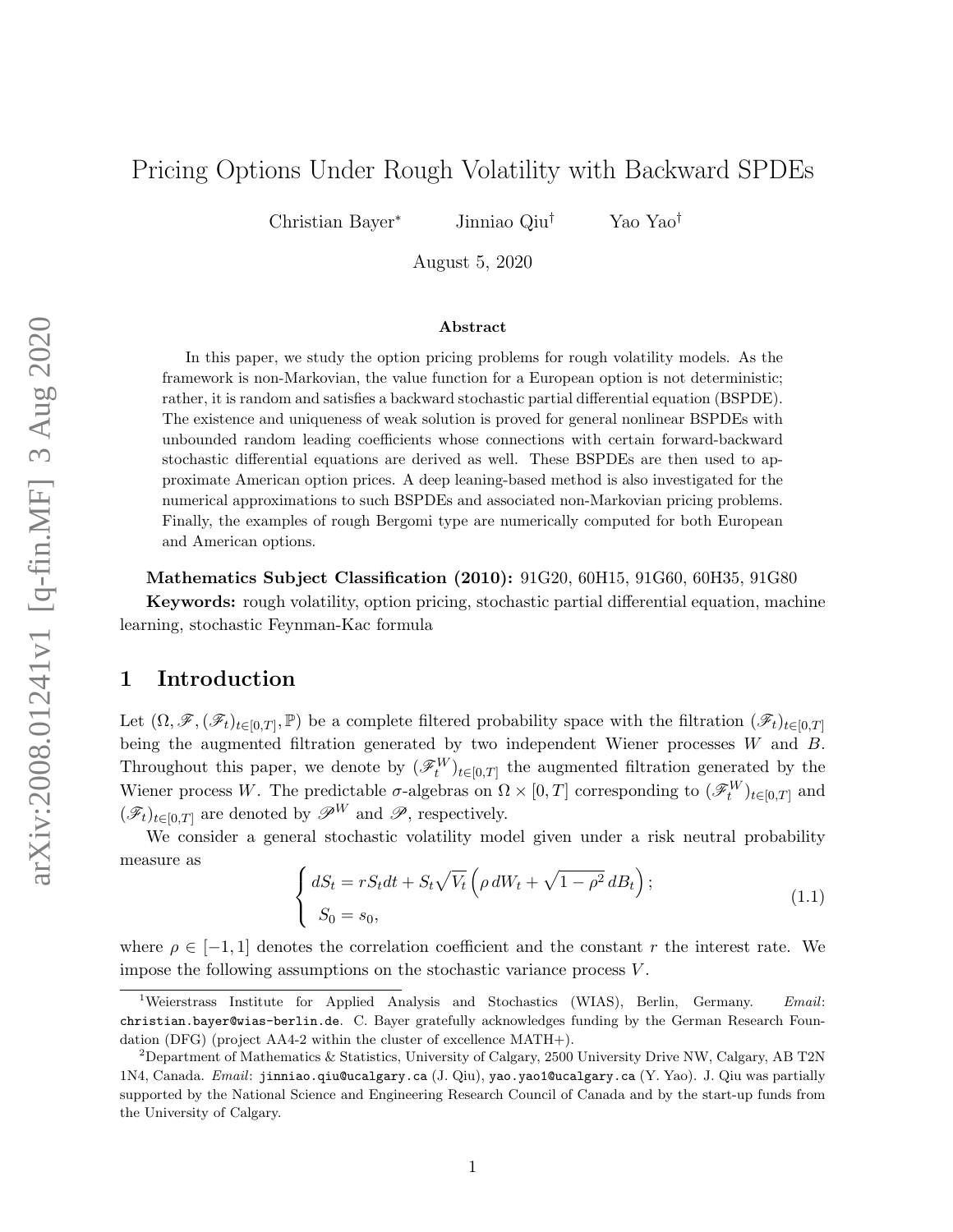<span id="page-1-0"></span>**Assumption 1.1.** V has continuous trajectories, takes values in  $\mathbb{R}_{\geq 0}$ , and is adapted to the filtration generated by the Brownian motion  $W$ . We further assume that  $V$  is integrable, i.e.,

$$
E\left[\int_0^T V_s ds\right] < \infty, \quad T > 0.
$$

Note that we do not assume that V (or even  $(S, V)$ ) is a Markov process or a semi-martingale, and, in fact, our main examples will be neither. Indeed, the motivation of this work is to extend the backward stochastic differential equation-based pricing theory to rough volatility models. These models were put forth in [\[GJR18\]](#page-30-0) in order to explain the roughness of time series of daily realized variance estimates. The idea is that the spot price process is modeled by a stochastic volatility model, with the stochastic variance process essentially behaving like an exponential fractional Brownian motion with Hurst index  $0 < H < 1/2$  – in contrast to an earlier strand of literature (see, e.g., [\[CCR12\]](#page-29-0)) which tried to model long memory in the variance by fractional Brownian motion with  $1/2 < H$ . In the pricing domain, rough volatility was found in [\[BFG16\]](#page-29-1) to lead to extremely accurate fits of SPX implied volatility surfaces with very few parameters, in particular explaining the power law behaviour of the ATM implied volatility skew for short maturities; see also [\[ALV07,](#page-28-0) [Fuk11\]](#page-29-2). Since then, there have been many new contributions to the literature of rough volatility models, including developments of rough Heston models with closed expressions for the characteristic functions (see [\[EER19\]](#page-29-3)), microstructural foundations of rough volatility models([\[EEFR18\]](#page-29-4)), calibration of rough volatility models by machine learning techniques([\[BHM](#page-29-5)+19]), a theory of affine rough Volterra processes([\[JLP19\]](#page-30-1)) and a regularity structure(in the sense of Hairer) for rough volatility ( $[BFG^+19]$  $[BFG^+19]$ ), to mention just a few.

In this work, we keep the following examples specifically in mind.

<span id="page-1-1"></span>**Example 1.1.** In the rough Bergomi model (see  $|BFG16|$ ), the stochastic variance is given as

$$
V_t = \xi_t \mathcal{E}\left(\eta \widehat{W}_t\right),\tag{1.2}
$$

where  $\xi_t$  denotes the forward variance curve (a quantity which can be computed from the implied volatility surface),  $\mathcal E$  denotes the Wick exponential, i.e.,  $\mathcal E(Z) := \exp\left(Z - \frac{1}{2}\right)$  $\frac{1}{2}$  var Z) for a zeromean normal random variable Z, and  $\eta \geq 0$ . Finally,  $\widehat{W}$  denotes a fractional Brownian motion (fBm) of Riemann-Liouville type with Hurst index  $0 < H < \frac{1}{2}$ , i.e.,

$$
\widehat{W}_t := \int_0^t \mathcal{K}(t-s)dW_s, \quad \mathcal{K}(r) := \sqrt{2H}r^{H-1/2}, \quad r > 0.
$$
\n(1.3)

If the correlation  $\rho$  is negative, then Gassiat [\[Gas18\]](#page-29-7) showed that the discounted price  $e^{-rt}S_t$ is, indeed, a martingale; otherwise, it may not be a martingale. But the conditions of Assumption [1.1](#page-1-0) are always satisfied.

<span id="page-1-2"></span>Example 1.2. In the rough Heston model introduced in [\[EER19\]](#page-29-3), the stochastic variance satisfies the stochastic Volterra equation

$$
V_t = V_0 + \int_0^t \mathcal{K}(t - s)\lambda (\theta - V_s) ds + \int_0^t \mathcal{K}(t - s)\zeta \sqrt{V_s} dW_s, \qquad (1.4)
$$

where the Kernel satisfies

$$
\mathcal{K}(r) \coloneqq r^{\alpha - 1} / \Gamma(\alpha), \quad r > 0, \quad \frac{1}{2} < \alpha < 1. \tag{1.5}
$$

The rough Heston process also satisfies Assumption [1.1;](#page-1-0) see [\[JLP19\]](#page-30-1).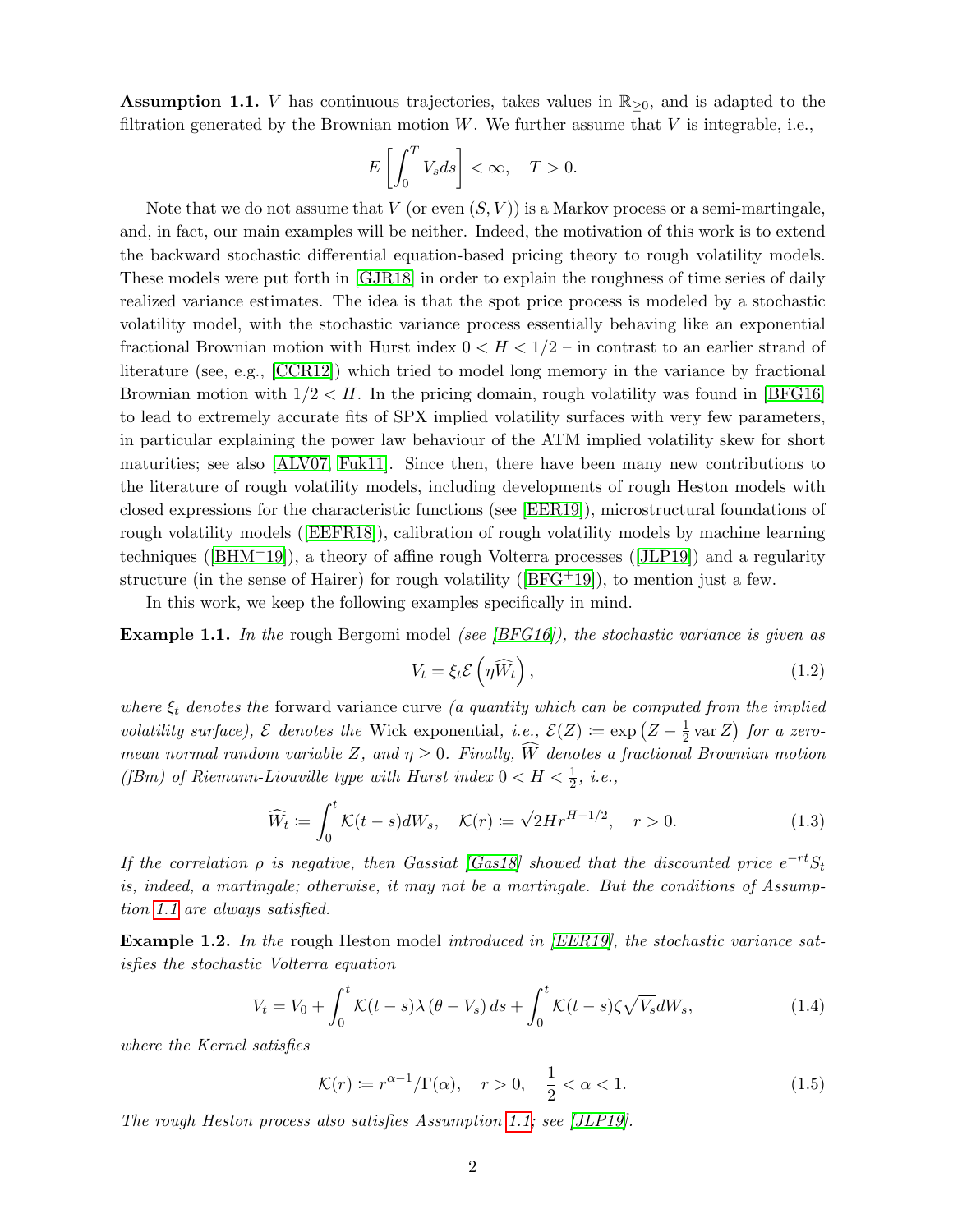For each  $(t, s) \in [0, T] \times \mathbb{R}^+$ , denote the asset/security price process by  $S_{\tau}^{t,s}$ , for  $\tau \in [t, T]$ , which satisfies the stochastic differential equation (SDE) in  $(1.1)$  but with initial time t and initial state s (price at time t). The fair price of a European option with payoff  $H$ , as the smallest initial wealth required to finance an admissible (super-replicating) wealth process, is given by

<span id="page-2-2"></span>
$$
P_t(s) := E\left[e^{-r(T-t)}H(S_T^{t,s})\big|\mathscr{F}_t\right];\tag{1.6}
$$

refer to [\[CH05\]](#page-29-8) for the cases when the discounted price  $e^{-rt}S_t$  is just a local martingale. Taking  $X_t = -rt + \log S_t$ , we may reformulate the above pricing problem, i.e.,

$$
u_t(x) := E\left[e^{-r(T-t)}H(e^{X_T^{t,x}+rT})|\mathscr{F}_t\right], \quad (t,x) \in [0,T] \times \mathbb{R},\tag{1.7}
$$

subject to

<span id="page-2-1"></span>
$$
\begin{cases} dX_s^{t,x} = \sqrt{V_s} \left( \rho \, dW_s + \sqrt{1 - \rho^2} \, dB_s \right) - \frac{V_s}{2} \, ds, \quad 0 \le t \le s \le T; \\ X_t^{t,x} = x. \end{cases} \tag{1.8}
$$

Obviously, we have the relation  $u_t(x) = P_t(e^{x+rt})$  a.s..

The non-Markovianity of the pair  $(S, V)$  (or  $(X, V)$ ) makes it impossible to characterize the value function  $u_t(x)$  with a conventional (deterministic) partial differential equation (PDE). Indeed, we prove that the function  $u_t(x)$ , for  $(t, x) \in [0, T] \times \mathbb{R}$ , is a random field which together with another random field  $\psi_t(x)$  satisfies the following backward stochastic partial differential equation (BSPDE):

<span id="page-2-0"></span>
$$
\begin{cases}\n-du_t(x) = \left[\frac{V_t}{2}D^2u_t(x) + \rho\sqrt{V_t}D\psi_t(x) - \frac{V_t}{2}Du_t(x) - ru_t(x)\right]dt - \psi_t(x)dW_s; \\
u_T(x) = H(e^{x+ rT}),\n\end{cases}
$$
\n(1.9)

where the pair  $(u, \psi)$  is unknown and the volatility process  $(V_t)_{t\geq 0}$  is defined exogenously as in Examples [1.1](#page-1-1) and [1.2.](#page-1-2)

While the BSPDEs have been extensively studied (see [\[BD14,](#page-28-1) [DQT11,](#page-29-9) [HMY02,](#page-30-2) [Pen92\]](#page-30-3) for instance), to the best of our knowledge, there is no available theory for the well-posednesss of BSPDE [\(1.9\)](#page-2-0) because the leading coefficient  $\frac{V_t}{2}$  is neither uniformly bounded from above nor uniformly (strictly) positive from below and the terminal value  $H(e^{+rT})$  may not belong to any space  $L^p(\Omega \times \mathbb{R})$  for  $p \in (1,\infty)$ . Hence, a weak solution theory is established for the well-posedness of general nonlinear BSPDEs and associated *stochastic* Feynman-Kac formula, particularly applicable to [\(1.9\)](#page-2-0). Such nonlinear BSPDEs are further used to approximate the American option prices. Based on the stochastic Feynman-Kac formula with forward-backward stochastic differential equations (FBSDEs), we develop a deep learning-based method for numerical approximations for the solutions which are essentially defined on the (infinite dimensional) probability space due to the randomness. Accordingly, the universal approximation theorem of neural networks is generalized from finite dimensional input spaces to infinite dimensional cases in the probabilistic setting. On the basis of this approximation result, we design the schemes in the spirit of the Markovian counterpart by Huré, Pham, and Warin [\[HPW19\]](#page-30-4) but equipped with neural networks with changing and high input dimensions. Some numerical results are also presented for examples of rough Bergomi type, along with an appended convergence analysis.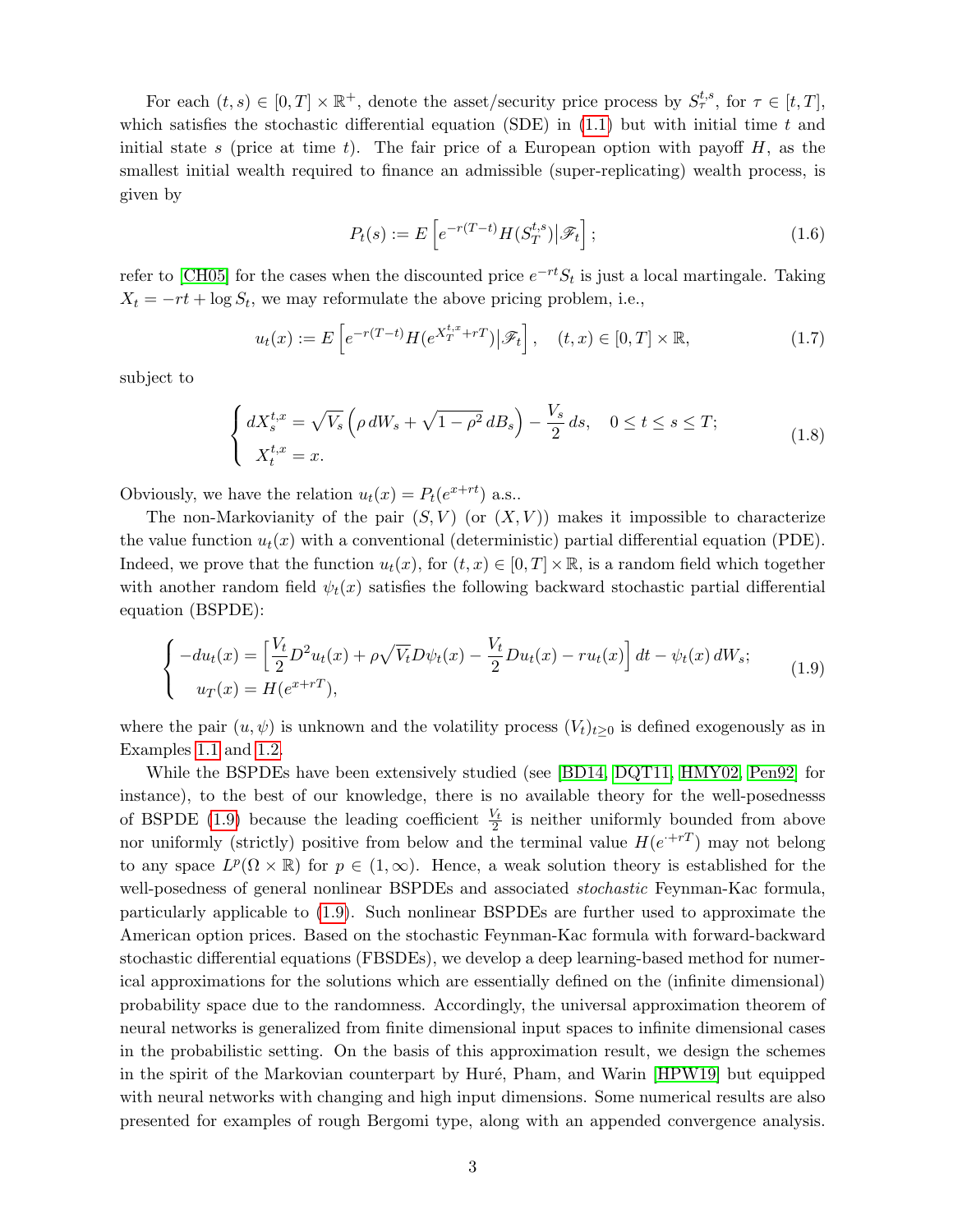Here, although the theory and application results are presented for the case of a single risky asset under rough volatility, leading to associated BSPDEs on the one-dimensional space  $\mathbb{R}$ , a multi-dimensional extension may be obtained under certain assumptions in a similar manner; nevertheless, we would not seek such a generality to avoid cumbersome arguments.

Finally, let us contrast the present work with the recent work [\[JO19\]](#page-30-5). Therein, with the method developed in  $[VZ^+19]$  the European option price in a local rough volatility model is expressed as a function of t,  $S_t$  and an additional, infinite-dimensional term  $\Theta$ , which is closely related to the forward variance curve. An infinite-dimensional pricing PDE for the option price with respect to these variables is then formulated and solved with a discretization method using deep neural networks as basis functions. The focus of [\[JO19\]](#page-30-5) is clearly on the mathematical finance and numerical side, whereas well-posedness of the path-dependent PDE is more or less assumed. (They do refer to [\[EKTZ14\]](#page-29-10), which, however, only covers the case of path-dependent PDEs with constant diffusion coefficients. Moreover, the arguments in [\[JO19\]](#page-30-5) seem to require classical – not viscosity – solutions of the path-dependent PDE.) In this sense, our present work is complementary, as the well-posedness of the BSPDE is a serious concern of this paper. We also extend the consideration from the European to the American case, and provide similar type of numerical discretization also based on deep neural networks, but for approximation of the associated FBSDEs.

The rest of this paper is organized as follows. Section 2 is devoted to the well-posedness of a class of nonlinear BSPDEs and associated stochastic Feynman-Kac formula. The weak solution theory is then applied to approximations of American option prices under rough volatility in Section 3. Then in Section 4, we discuss the numerical approximations with a deep learningbased method: in the first subsection we addressed the approximations of neural networks to random functions involving infinite-dimensional input spaces in the probabilistic setting, then a deep learning-based method is introduced for non-Markovian BSDEs and associated BSPDEs in the second subsection, and in the third subsection we present some numerical examples for the rough Bergomi model. Finally, in the appendix, a convergence analysis is presented for the deep learning-based method.

# 2 Well-posedness of nonlinear BSPDEs and stochastic Feynman-Kac formula

This section is devoted to a weak solution theory for the following nonlinear BSPDE:

<span id="page-3-0"></span>
$$
\begin{cases}\n-du_t(x) = \left[\frac{V_t}{2}D^2u_t(x) + \rho\sqrt{V_t}D\psi_t(x) - \frac{V_t}{2}Du_t(x) \\
+ F_t(e^x, u_t(x), \sqrt{(1-\rho^2)V_t}Du_t(x), \psi_t(x) + \rho\sqrt{V_t}Du_t(x))\right]dt \\
-\psi_t(x)dW_s, \quad (t, x) \in [0, T) \times \mathbb{R};\n\end{cases} (2.1)
$$
\n
$$
u_T(x) = G(e^x), \quad x \in \mathbb{R}.
$$

Noteworthily, BSPDE [\(1.9\)](#page-2-0) turns out to be a particular case when  $F_t(x, y, z, \tilde{z}) \equiv -ry$  and  $G(e^{x}) = H(e^{x+rT}).$ 

We shall study the well-posedness of BSPDE [\(2.1\)](#page-3-0) for given continuous nonnegative process  $(V_t)_{t>0}$  and address the representation relationship between BSPDE [\(2.1\)](#page-3-0) and associated FBSDE. Following are the assumptions on the coefficients G and F.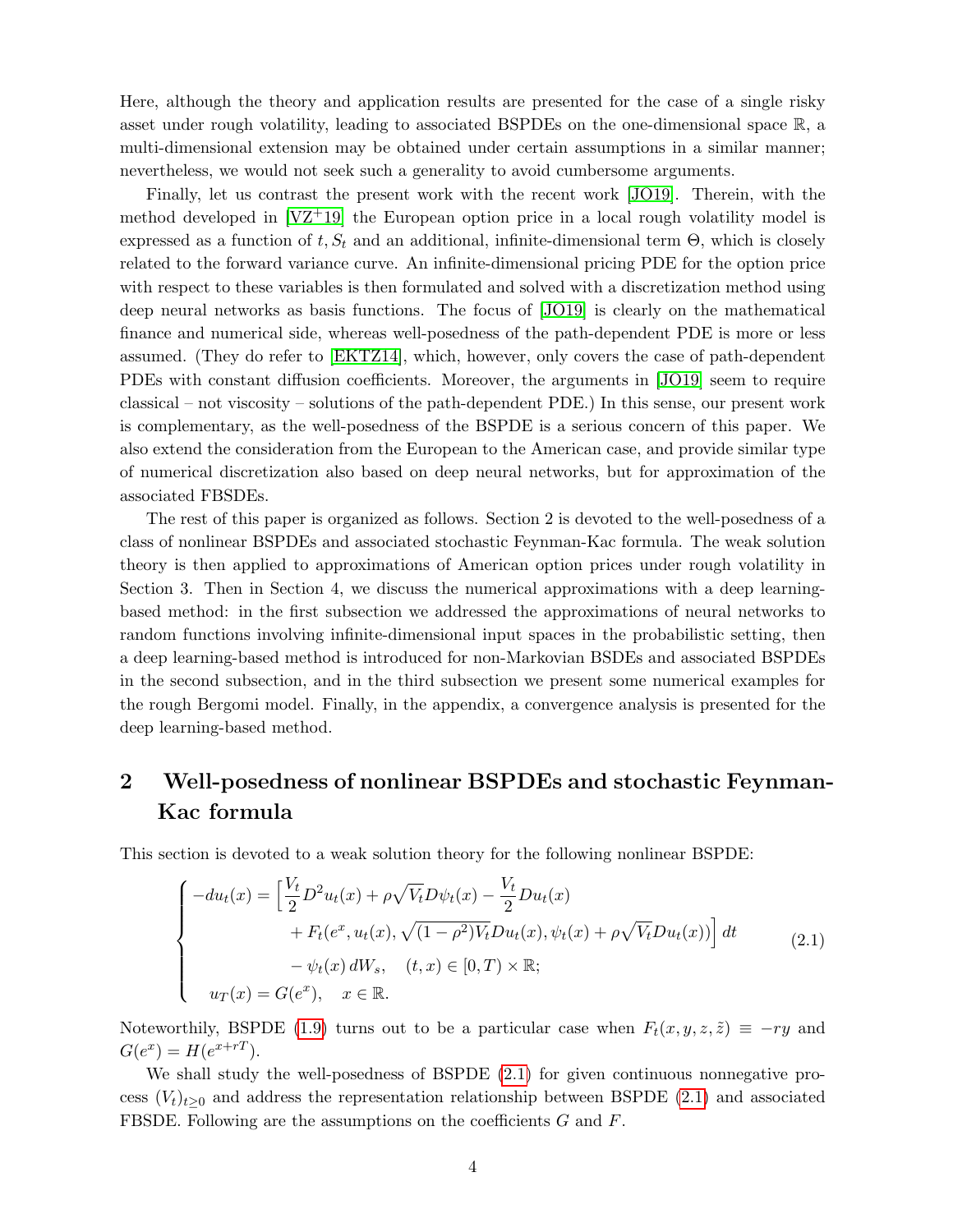**Assumption 2.1.** (1) The function  $G : (\Omega \times \mathbb{R}, \mathscr{F}_T^W \otimes \mathcal{B}(\mathbb{R})) \to (\mathbb{R}, \mathcal{B}(\mathbb{R})$  satisfies

$$
G(x) \le L(1+|x|), \quad x \in \mathbb{R},
$$

for some constant  $L > 0$ .

(2) The function  $F: (\Omega \times [0,T] \times \mathbb{R}^4, \mathscr{P}^W \otimes \mathcal{B}(\mathbb{R}^4)) \to (\mathbb{R}, \mathcal{B}(\mathbb{R}))$  satisfies that there exists a positive constants  $L_0 \in (0, \infty)$  such that for all  $x, y^1, y^2, z^1, z^2, \tilde{z}^1, \tilde{z}^2 \in \mathbb{R}$ , and  $t \in [0, T]$ ,

$$
|F_t(x, y^1, z^1, \tilde{z}^1) - F_t(x, y^1, z^2, \tilde{z}^2)| \le L_0 (|y^1 - y^2| + |z^1 - z^2| + |\tilde{z}^1 - \tilde{z}^2|),
$$
 a.s.,  
\n
$$
|F_t(x, 0, 0, 0)| \le L_0(1 + |x|),
$$
 a.s.,  
\n
$$
|F_t(x, y^1, z^1, \tilde{z}^1) - F_t(x, y^1, 0, 0)| \le L_0,
$$
 a.s..

For the well-posedness of BSPDE [\(2.1\)](#page-3-0) under Assumption [2.1,](#page-0-1) the difficulty lies in the combination of the non-uniform-boundedness of  $(V_t)_{t\in[0,T]}$  and the inintegrability of  $G(e^x)$  and  $F_t(e^x, y, z, \tilde{z})$  w.r.t. x on the whole space R. Indeed, from the condition on  $(V)_{t\geq0}$  in Assumption [2.1,](#page-0-1) we may conclude that  $e^{X_s^{0,x}}$  is a positive local martingale and thus a supermartingale, satisfying  $E[e^{X_t^{0,x}}] \le e^x$  for instance; however, it is not appropriate to expect  $E\left[|e^{X_t^{0,x}}|\right]$  $p \rceil < \infty$ for some  $p > 1$  without further restrictive assumptions (see [\[Gas18,](#page-29-7) Theorem 2]).

The dependence of F on  $(Z, \bar{Z})$  is not necessary for the concerned examples in this paper. We assume the Lipschitz continuity and boundedness in  $(Z, \tilde{Z})$  for the reader's interests. In fact, for the well-posedness of the involved BSDEs and BSPDEs in the  $L^1$  spaces, it is not appropriate to assume the linear growth in  $(Z, \tilde{Z})$  as indicated in the theory of  $L^1$  solutions for BSDEs (see [\[BDH](#page-28-2)<sup>+</sup>03, Section 6]); it might be workable for certain fractional growths in  $(Z, \tilde{Z})$ , while we would not seek such a generality to avoid cumbersome arguments in this work.

Corresponding to BSPDE [\(2.1\)](#page-3-0), there follows the BSDE:

<span id="page-4-0"></span>
$$
\begin{cases}\n-dY_s^{t,x} = F_s(e^{X_s^{t,x}}, Y_s^{t,x}, Z_s^{t,x}, \tilde{Z}_s^{t,x}) ds - \tilde{Z}_s^{t,x} dW_s - Z_s^{t,x} dB_s, & 0 \le t \le s \le T; \\
Y_T^{t,x} = G(X_T^{t,x}),\n\end{cases} \tag{2.2}
$$

where the triple  $(Y_s^{t,x}, Z_s^{t,x}, \tilde{Z}_s^{t,x})$  is defined as the solution to BSDE [\(2.2\)](#page-4-0) in the sense of [\[BDH](#page-28-2)+03, Definition 2.1]. Under Assumptions [1.1](#page-1-0) and [2.1,](#page-0-1) BSDE [\(2.2\)](#page-4-0) has a unique solution  $(Y_s^{t,x}, Z_s^{t,x}, \tilde{Z}_s^{t,x})$  for each  $(t, x) \in [0, T) \times \mathbb{R}$  (see [\[BDH](#page-28-2)<sup>+</sup>03, Theorem 6.3]).

#### 2.1 Definition of the weak solution for BSPDE [\(2.1\)](#page-3-0)

Denote by  $C_c^{\infty}$  the space of infinitely differentiable functions with compact supports in R and let  $\mathscr{D}$  be the space of real-valued Schwartz distributions on  $C_c^{\infty}$ . The Lebesgue measure in  $\mathbb R$ will be denoted by dx.  $L^2(\mathbb{R})$  ( $L^2$  for short) is the usual Lebesgue integrable space with scalar product and norm defined

$$
\langle \phi, \psi \rangle = \int_{\mathbb{R}} \phi(x) \psi(x) dx, \quad ||\phi|| = \langle \phi, \phi \rangle^{1/2}, \ \forall \phi, \psi \in L^2.
$$

For convenience, we shall also use  $\langle \cdot, \cdot \rangle$  to denote the duality between the Schwartz distribution space  $\mathscr{D}$  and  $C_c^{\infty}$ .

By  $\mathfrak{D}_{\mathscr{F}}$  (respectively,  $\mathfrak{D}_{\mathscr{F}}$ ) we denote the set of all  $\mathscr{D}$ -valued functions defined on  $\Omega \times [0, T]$ such that, for any  $u \in \mathfrak{D}_{\mathscr{F}}$  (respectively,  $u \in \mathfrak{D}_{\mathscr{F}}w$ ) and  $\phi \in C_c^{\infty}$ , the function  $\langle u, \phi \rangle$  is  $\mathscr{P}$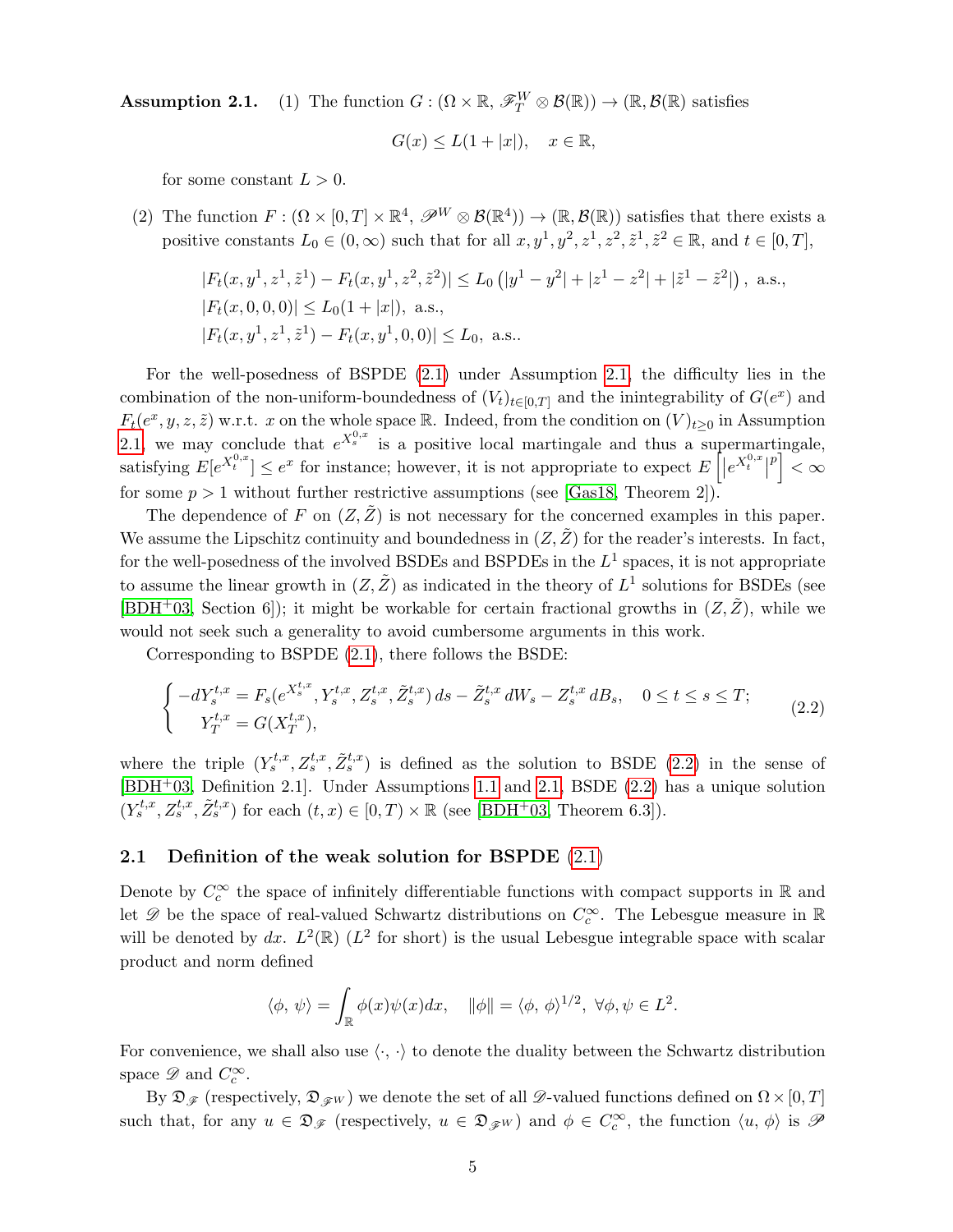(respectively,  $\mathscr{P}^W$ )-measurable. When there is no confusion about the involved filtration, we shall just write D.

For  $p = 1, 2$  we denote by  $\mathfrak{D}^p$  the totality of  $u \in \mathfrak{D}$  such that for any  $R_1 \in (0, \infty)$  and  $\phi \in C_c^{\infty}$ , we have

$$
\int_0^T \sup_{|x| \le R_1} |\langle u_t(\cdot), \phi(\cdot - x) \rangle|^p dt < \infty \quad \text{a.s.}.
$$

<span id="page-5-1"></span>**Lemma 2.1.** Given  $u \in \mathbb{D}^p$  for  $p = 1, 2$ , it holds that:

- (i)  $Du \in \mathfrak{D}^p$ ;
- (ii) For each continuous function  $\varrho$  on  $\mathbb{R}$ , we have  $\varrho u \in \mathfrak{D}^p$  if  $u \in L^2(\Omega \times [0,T] \times \mathbb{R})$ .
- (iii) For any continuous processes  $(x_t)_{t\in[0,T]}$  and  $(y_t)_{t\in[0,T]}$  with  $\max_{t\in[0,T]}|x_t|+|y_t|<\infty$  a.s., the random field  $\tilde{u}_t(x) := y_t u_t(x + x_t)$  is also lying in  $\mathfrak{D}^p$ .

*Proof.* The assertion (i) may also be found in [\[Kry10,](#page-30-6) page 297]. In fact, for each  $\phi \in C_c^{\infty}$ , we have  $D\phi \in C_c^{\infty}$ , and the integration-by-parts formula indicates that

$$
\langle Du_t(\cdot), \phi(\cdot - x) \rangle = -\langle u_t(\cdot), (D\phi)(\cdot - x) \rangle.
$$

Hence,  $Du \in \mathfrak{D}^p$  if  $u \in \mathfrak{D}^p$ .

For assertion (ii), notice that for each  $\gamma \in (0, \infty)$ ,

$$
\sup_{|x|\leq \gamma}|\langle \varrho(\cdot)u_t(\cdot),\phi(\cdot-x)\rangle|^p\leq \|u_t\|^p\|\phi\|^p\max_{|x|\leq \gamma+R}|\varrho(x)|^p,
$$

where we choose a sufficiently big  $R > 0$  so that the support of  $\phi$  is contained in [−R, R]. Then it follows obviously that  $\varrho u \in \mathfrak{D}^p$ .

Lastly, as  $\max_{t \in [0,T]} |x_t| + |y_t| < \infty$  a.s. and for each  $\gamma \in (0,\infty)$ ,

$$
\sup_{|x| \leq \gamma} |\langle y_t u_t(\cdot + x_t), \phi(\cdot - x) \rangle|^p = \sup_{|x| \leq \gamma} |\langle u_t(\cdot), y_t \phi(\cdot - x_t - x) \rangle|^p
$$
  

$$
\leq \sup_{|x| \leq \gamma + \max_{t \in [0,T]} |x_t|} |\langle u_t(\cdot), \phi(\cdot - x) \rangle|^p \max_{t \in [0,T]} |y_t|^p,
$$

there holds assertion (iii).

For  $u, f, g \in \mathfrak{D}$ , we say that the equality

$$
du_t(x) = f_t(x) dt + g_t(x) dW_t, \quad t \in [0, T],
$$

holds in the sense of distribution if  $f \in \mathfrak{D}^1$ ,  $g \in \mathfrak{D}^2$  and for each  $\phi \in C_c^{\infty}$ , it holds a.s.,

$$
\langle u_t(\cdot), \phi \rangle = \langle u_0(\cdot), \phi \rangle + \int_0^t \langle f_s(\cdot), \phi \rangle ds + \int_0^t \langle g_s(\cdot), \phi \rangle dW_s, \quad \forall t \in [0, T].
$$

<span id="page-5-0"></span>**Definition 2.1.** A pair  $(u, \psi) \in \mathfrak{D}_{\mathscr{F}^W}^1 \times \mathfrak{D}_{\mathscr{F}^W}^2$  is said to be a weak solution of BSPDE [\(2.1\)](#page-3-0), if

(i)  $u_T(x) = G(e^x)$  a.s.;

 $\Box$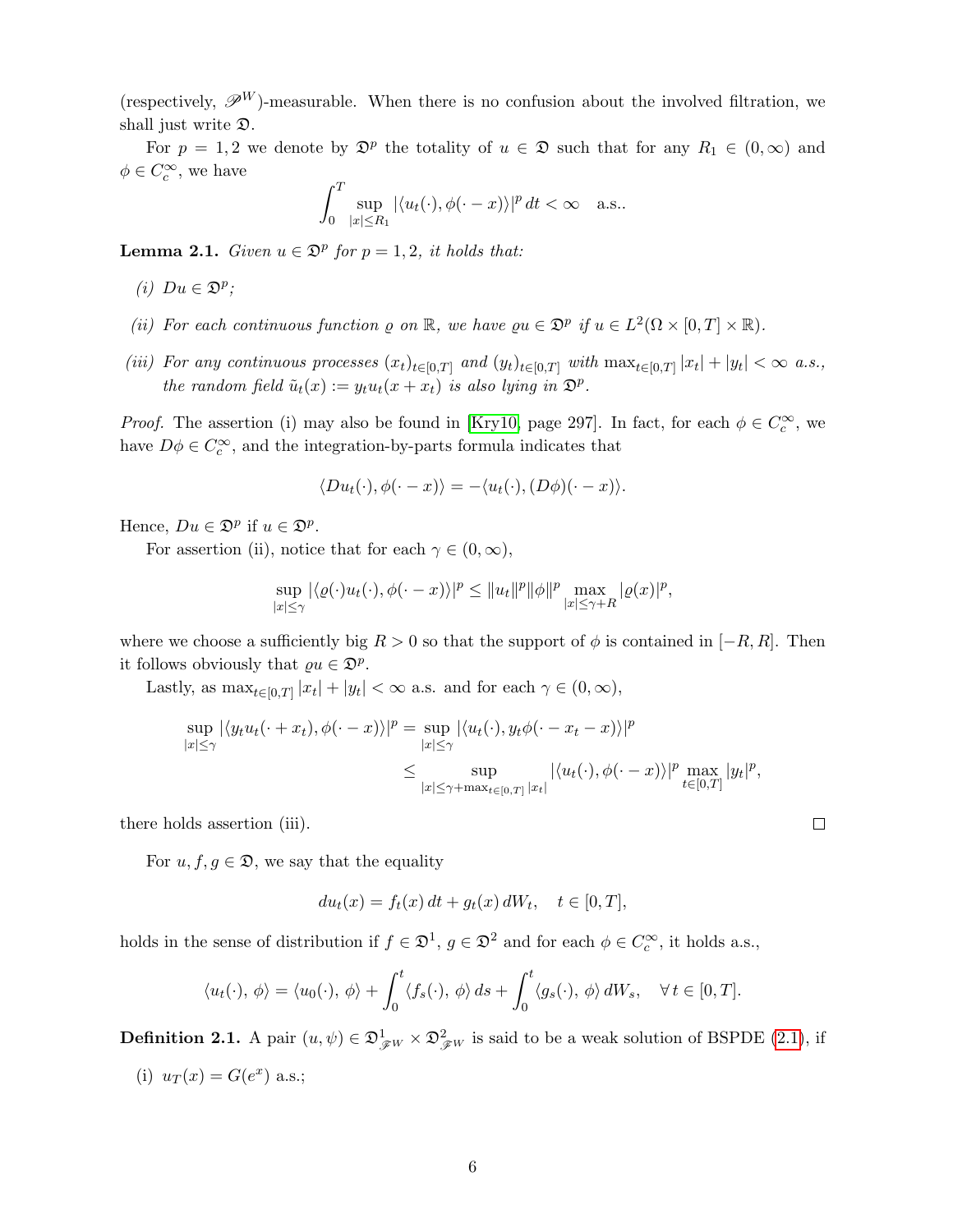- (ii) for almost all  $(\omega, t) \in \Omega \times [0, T]$ , the functions  $u_t(x)$ ,  $\sqrt{(1-\rho^2)V_t}D\psi_t(x)$ , and  $\rho\sqrt{\rho^2}$  $\overline{V_t}Du_t(x)+$  $\psi_t(x)$  are locally integrable in  $x \in \mathbb{R}$ ;<sup>[1](#page-6-0)</sup>
- (iii) the equality

$$
-du_t(x) = \left[\frac{V_t}{2}D^2u_t(x) + \rho\sqrt{V_t}D\psi_t(x) - \frac{V_t}{2}Du_t(x) + F_t(e^x, u_t(x), \sqrt{(1-\rho^2)V_t}Du_t(x), \psi_t(x) + \rho\sqrt{V_t}Du_t(x))\right]dt - \psi_t(x) dW_s,
$$

holds in the sense of distribution.

By Assumption [2.1,](#page-0-1) the linear growth of  $(G, F)$  w.r.t.  $e^x$  produces the local integrability in  $x \in \mathbb{R}$ . Therefore, in Definition [2.1](#page-5-0) the local integrability is set for the weak solution, which does not just give a point-wise meaning of the compositions involved in function  $F$  but also make the weak solution be potentially workable under Assumption [2.1](#page-0-1) particularly encompassing the concerned examples in this paper. Obviously, it differs from the  $L^p$  ( $p \in (1,\infty]$ )-integrability requirements for the weak or viscosity solutions in the existing BSPDE literature (see [\[DQT11,](#page-29-9) [HMY02,](#page-30-2) [Qiu18,](#page-30-7) [Zho92\]](#page-31-1) for instance).

#### 2.2 Well-posedness of BSPDE [\(2.1\)](#page-3-0) and the stochastic Feynman-Kac formula

First comes a result about the measurability of  $Y_t^{t,x}$  which basically states that the randomness from Wiener process  $B$  is averaged out as the randomness of all the coefficients is only (explicitly) subject to the sub-filtration  $\{\mathscr{F}_t^W\}_{t\geq 0}$ .

<span id="page-6-1"></span>**Theorem 2.2.** Under assumptions [1.1](#page-1-0) and [2.1,](#page-0-1) for each  $(t, x) \in [0, T] \times \mathbb{R}$ , let  $(Y_s^{t,x}, Z_s^{t,x}, \tilde{Z}_s^{t,x})$ be the solution to BSDE [\(2.2\)](#page-4-0). Then the value function:

$$
\Phi_t(x) := Y_t^{t,x} \quad \text{is just } \mathscr{F}_t^W\text{-}measurable.
$$

Proof. We shall adopt some techniques by Buckdahn and Li in [\[BL08\]](#page-29-11). For the underlying probability space, w.l.o.g., we may take  $\Omega = C([0, T]; \mathbb{R}^2) = \Omega^W \times \Omega^B$ , with  $\Omega^W = C([0, T]; \mathbb{R})$ ,  $\Omega^B = C([0,T];\mathbb{R})$ , and for each  $\omega \in \Omega$ , one has  $\omega = (\omega^W, \omega^B)$  with  $\omega^W \in \Omega^W$  and  $\omega^B \in \Omega^B$ . And the two independent Wiener processes W and B may be defined on  $\Omega^W$  and  $\Omega^B$ , respectively.

Set

$$
\mathbb{H} = \left\{ h; h(0) = 0, \frac{dh}{dt} \in L^2(0, T; \mathbb{R}) \right\},\
$$

which is the Cameron-Martin space associated with the Wiener process B. For any  $h \in \mathbb{H}$ , we define the translation operator  $\tau_h : \Omega \to \Omega$ ,  $\tau_h((\omega^W, \omega^B)) = (\omega^W, \omega^B + h)$  for  $\omega = (\omega^W, \omega^B) \in$  $Ω$ . It is obvious that  $τ<sub>h</sub>$  is a bijection and that it defines the probability transformation:  $(\mathbb{P} \circ \tau_h^{-1})$  $\binom{-1}{h}(d\omega) = \exp\{\frac{1}{2}\}$  $\frac{1}{2} \int_0^T |\frac{dh}{dt}|^2 dt - \int_0^T$  $\frac{dh}{dt} dB_t$ } $\mathbb{P}(d\omega)$ .

Fix some  $(t, x) \in [0, T] \times \mathbb{R}^d$  and set  $\mathbb{H}_t = \{h \in \mathbb{H} \mid h(\cdot) = h(\cdot \wedge t)\}\.$  Recall

$$
X_T^{t,x} = x - \int_t^T \frac{V_s}{2} ds + \int_t^T \rho \sqrt{V_s} dW_s + \int_t^T \sqrt{(1 - \rho^2)V_s} dB_s.
$$

<span id="page-6-0"></span><sup>&</sup>lt;sup>1</sup>Here, by the local integrability of a function g in  $x \in \mathbb{R}$  we mean that for each bounded measurable set  $D \subset \mathbb{R}$ , it holds that the truncated function  $g \cdot 1_D$  lies in  $L^1(\mathbb{R})$ .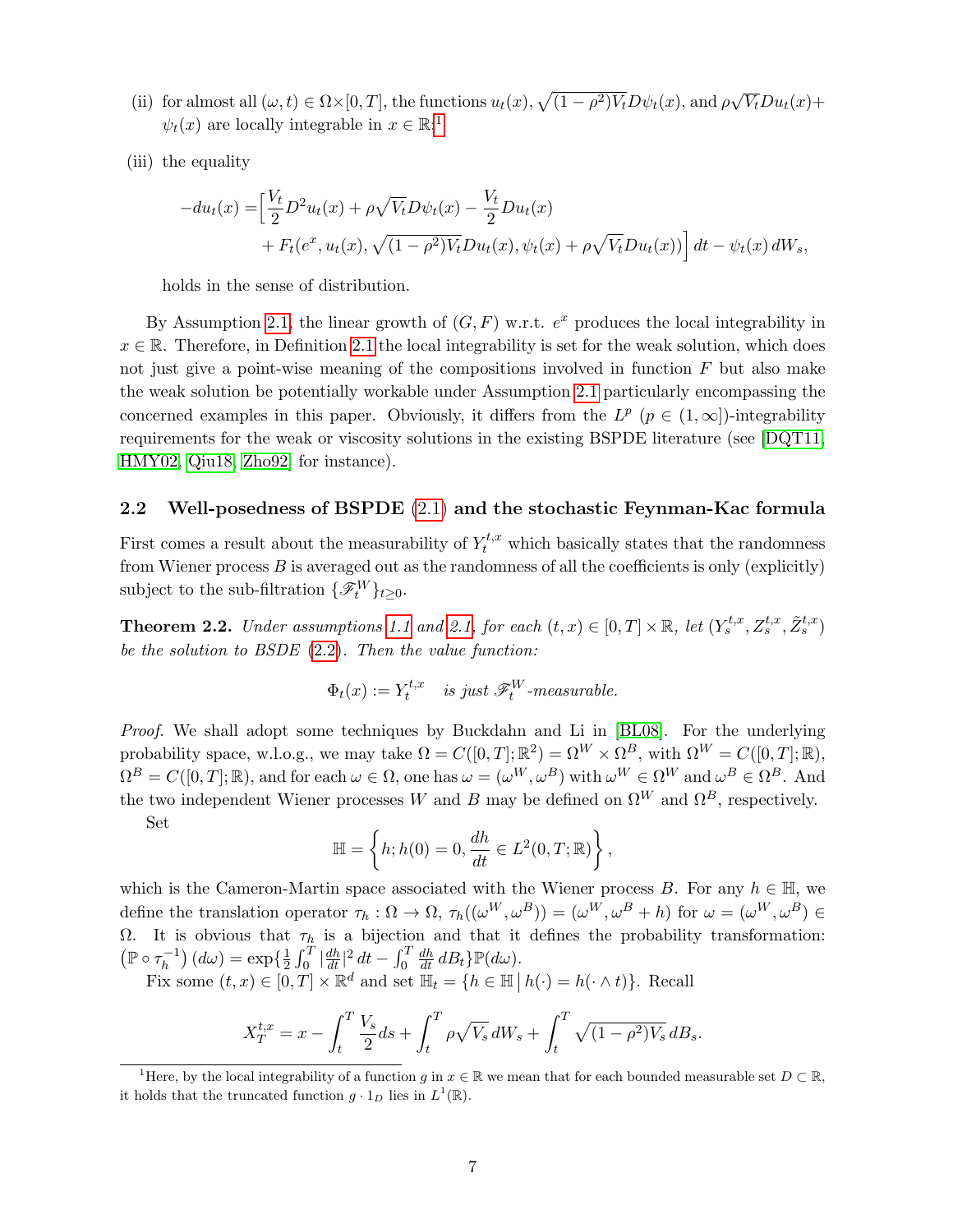By Girsanov theorem, it follows that  $X^{t,x}_T$  $T^{t,x}(\tau_h) = X^{t,x}_T$  $t^{t,x}_T$  for all  $h \in \mathbb{H}_t$ , and thus, we have  $\Phi_t(x)(\tau_h) = \Phi_t(x)$  P-a.s. for any  $h \in \mathbb{H}_t$ . In particular, for any continuous and bounded function  $\mathcal{G}$ ,

$$
E\left[\mathcal{G}(\Phi_t(x))\exp\left\{\int_0^T |\frac{dh}{ds}|^2 ds - \frac{1}{2}\int_0^T \frac{dh}{ds} dB_s\right\}\right]
$$
  
=  $E\left[\mathcal{G}(\Phi_t(x))(\tau_h)\exp\left\{\int_0^T |\frac{dh}{ds}|^2 ds - \frac{1}{2}\int_0^T \frac{dh}{ds} dB_s\right\}\right]$   
=  $E\left[\mathcal{G}(\Phi_t(x))\right]$   
=  $E\left[\mathcal{G}(\Phi_t(x))\right]E\left[\exp\left\{\int_0^T |\frac{dh}{ds}|^2 ds - \frac{1}{2}\int_0^T \frac{dh}{ds} dB_s\right\}\right],$ 

which together with the arbitrariness of  $(G, h)$  implies that  $\Phi_t(x)$  is just  $\mathscr{F}_t^W$ -measurable.  $\Box$ 

Following is the Itô-Wentzell-Krylov formula.

<span id="page-7-0"></span>**Lemma 2.3** (Theorem 1 of [\[Kry10\]](#page-30-6)). Let  $x_t$  be an R-valued predictable process of the following form

$$
x_t = \int_0^t b_s ds + \int_0^t \beta_s dW_s + \int_0^t \sigma_s dB_s,
$$

where b,  $\sigma$  and  $\beta$  are predictable processes such that for all  $\omega \in \Omega$  and  $s \in [0, T]$ , it holds that

$$
|\beta_s| + |\sigma_s| < \infty
$$
 and  $\int_0^T (|b_t| + |\beta_s|^2 + |\sigma_s|^2) dt < \infty$ .

Assume that the equality

$$
du_t(x) = f_t(x) dt + g_t(x) dW_t, \quad t \in [0, T],
$$

holds in the sense of distribution and define  $v_t(x) := u_t(x + x_t)$ . Then we have

$$
dv_t(x) = \left( f_t(x + x_t) + \frac{1}{2} (|\beta_t|^2 + |\sigma_t|^2) D^2 v_t(x) + \beta_t D g_t(x + x_t) + b_t D v_t(x) \right) dt + (g_t(x + x_t) + \beta_t D v_t(x)) dW_t + \sigma_t D v_t(x) dB_t, \quad t \in [0, T]
$$

holds in the sense of distribution.

We note that in the Itô-Wentzell formula by Krylov [\[Kry10,](#page-30-6) Theorem 1], the Wiener process  $(W_t)_{t\geq0}$  may be general separable Hilbert space-valued and the process  $(x_t)_{t\geq0}$  may be multi-dimensional. An application of the above Itô-Wentzell-Krylov formula gives the following stochastic Feynman-Kac formula that is the probabilistic representation of the weak solution to BSPDE [\(2.1\)](#page-3-0) via the solution of associated BSDE [\(2.2\)](#page-4-0) coupled with the forward SDE [\(1.8\)](#page-2-1).

<span id="page-7-2"></span>**Theorem 2.4.** Let Assumptions [1.1](#page-1-0) and [2.1](#page-0-1) hold. Let  $(u, \psi)$  be a weak solution of BSPDE [\(2.1\)](#page-3-0) such that there is  $C_u \in (0,\infty)$  satisfying for each  $t \in [0,T]$ 

<span id="page-7-1"></span>
$$
|u_t(x)| \le C_u \left(1 + e^x\right), \quad \text{for almost all } (\omega, x) \in \Omega \times \mathbb{R}.
$$
 (2.3)

Then  $(u, \psi)$  admits a version (denoted by itself) satisfying a.s.

$$
u_{\tau}(X_{\tau}^{t,x}) = Y_{\tau}^{t,x}, \quad \sqrt{(1-\rho^2)V_{\tau}}Du_{\tau}(X_{\tau}^{t,x}) = Z_{\tau}^{t,x}, \quad \psi_{\tau}(X_{\tau}^{t,x}) + \rho\sqrt{V_{\tau}}Du_{\tau}(X_{\tau}^{t,x}) = \tilde{Z}_{\tau}^{t,x},
$$

for  $0 \le t \le \tau \le T$  and  $x \in \mathbb{R}$ , where  $(Y^{t,x}_{\tau}, Z^{t,x}_{\tau}, \tilde{Z}^{t,x}_{\tau})$  is the unique solution to BSDE [\(2.2\)](#page-4-0).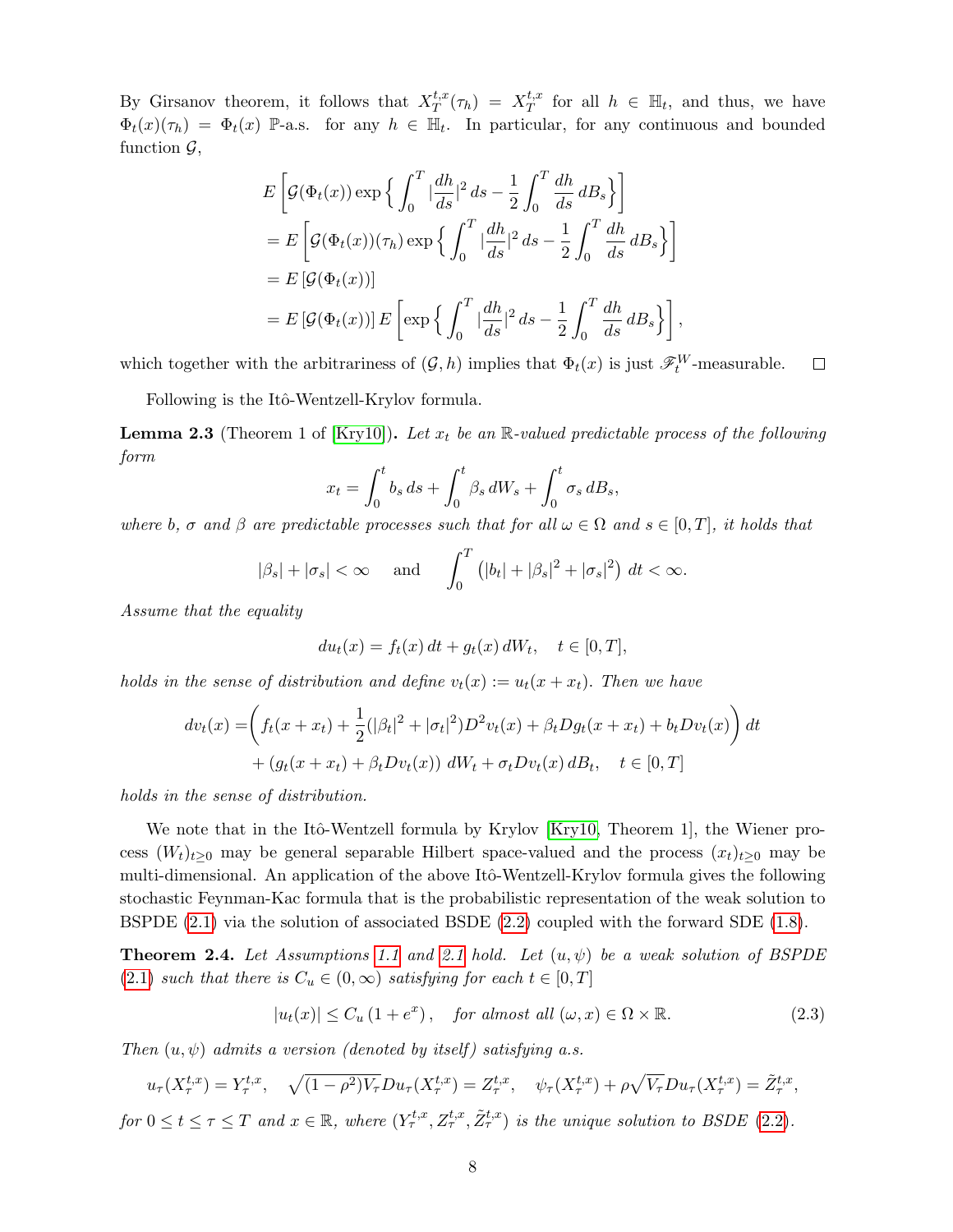*Proof.* For each  $t \in [0, T)$ , recall

$$
X_s^{t,x} = x - \int_t^s \frac{V_r}{2} dr + \int_t^s \rho \sqrt{V_r} dW_r + \int_t^s \sqrt{(1 - \rho^2)V_r} dB_r, \quad t \le s \le T.
$$

Applying Lemma [2.3](#page-7-0) to u over the interval  $[t, T]$  yields that

$$
du_s(X_s^{t,x}) = (\psi_s(X_s^{t,x}) + \rho \sqrt{V_s} Du_s(X_s^{t,x})) dW_s + \sqrt{(1-\rho^2)V_s} Du_s(X_s^{t,x}) dB_s
$$
  

$$
-F_s(e^{X_s^{t,x}}, u_s(X_s^{t,x}), \sqrt{(1-\rho^2)V_s} Du_s(X_s^{t,x}), \psi_s(X_s^{t,x}) + \rho \sqrt{V_s} Du_s(X_s^{t,x})\big) ds, \quad s \in [t, T],
$$

holds in the sense of distribution with  $u_T(X_T^{t,x})$  $T^{t,x}_{T}$ ) =  $G(e^{X_T^{t,x}})$ .

Notice that for all  $\tau \in [t, T]$ , we have  $e^{X_{\tau}^{t,x}} \in L^1(\Omega, \mathbb{P})$  and  $E\left[e^{X_{\tau}^{t,x}}\right] \leq e^x$ . This together with Assumption [2.1](#page-0-1) and relation [\(2.3\)](#page-7-1), implies that  $u_{\tau}(X_{\tau}^{t,x}) \in L^{1}(\Omega,\mathbb{P})$  for all  $\tau \in [t,T]$ . Further, the uniqueness of  $L^1$ -solution for BSDEs (see [\[BDH](#page-28-2)<sup>+</sup>03, Section 6]) yields a version of  $(u, \psi)$ (denoted by itself) satisfying that a.s.

$$
u_{\tau}(X_{\tau}^{t,x}) = Y_{\tau}^{t,x}, \quad \sqrt{(1-\rho^2)V_{\tau}}Du_{\tau}(X_{\tau}^{t,x}) = Z_{\tau}^{t,x}, \quad \psi_{\tau}(X_{\tau}^{t,x}) + \rho\sqrt{V_{\tau}}Du_{\tau}(X_{\tau}^{t,x}) = \tilde{Z}_{\tau}^{t,x},
$$

for  $0 \le t \le \tau \le T$  and  $x \in \mathbb{R}$ , where  $(Y^{t,x}_{\tau}, Z^{t,x}_{\tau}, \tilde{Z}^{t,x}_{\tau})$  is the unique solution to BSDE [\(2.2\)](#page-4-0).  $\Box$ 

From the proof, we may see that the growth condition [\(2.3\)](#page-7-1) confirms that the distributionvalued process u is locally integrable and a.e. defined on  $\Omega \times [0, T] \times \mathbb{R}$  which means more than distributions. More importantly, it implies the integrability of  $u(\tau, X_{\tau}^{t,x})$  which is needed for the uniqueness of solution to BSDEs. The growth condition [\(2.3\)](#page-7-1) may be relaxed; however, power growth condition like  $|u_t(x)| \leq C (1+|e^x|^p)$  for some  $p > 1$  may fail to imply the integrability of  $u(\tau, X_{\tau}^{t,x})$  (see [\[Gas18,](#page-29-7) Theorem 2]). On the other hand, the stochastic Feynman-Kac formula in Theorem [2.4](#page-7-2) actually implies the uniqueness of weak solution for BSPDE [\(2.1\)](#page-3-0) which together with the existence is summarized in what follows.

<span id="page-8-3"></span>**Theorem 2.5.** Under Assumptions [1.1](#page-1-0) and [2.1,](#page-0-1) suppose further that there is an infinitely differentiable function  $\zeta$  such that  $\zeta(x) > 0$  for all  $x \in \mathbb{R}$  and

$$
G(e^{+X_T^{0,0}})\zeta(\cdot) \in L^2(\Omega, \mathscr{F}_T; L^2(\mathbb{R})), \quad \zeta(\cdot)F(e^{+X^{0,0}}, 0, 0, 0) \in L^2(\Omega \times [0, T]; L^2(\mathbb{R})).\tag{2.4}
$$

Then BSPDE [\(2.1\)](#page-3-0) admits a unique weak solution  $(u, \psi)$  such that there is  $C_u \in (0, \infty)$  satisfying for each  $t \in [0, T]$ 

<span id="page-8-2"></span><span id="page-8-1"></span><span id="page-8-0"></span>
$$
|u(t,x)| \le C_u(1+e^x), \quad \text{for almost all } (\omega, x) \in \Omega \times \mathbb{R}.
$$
 (2.5)

*Proof.* Step 1 (Existence). Put  $\theta(x) = \frac{\zeta(x)}{(1+\zeta(x))(1+x^2)}$  for  $x \in \mathbb{R}$ . The theory of Banach spacevalued BSDEs in [\[DQT11,](#page-29-9) Section 3] may be extended to nonlinear cases under Lipschitz assumptions with the standard application of Picard iteration. In particular, for the case of Hilbert spaces, applying [\[HP91,](#page-30-8) Theorem 3.1] to the following Hilbert space-valued BSDE (with a trivial operator  $A = 0$  therein):

$$
\tilde{u}_t(x) = G(e^{x+X_T^{0,0}})\theta(x) + \int_t^T \theta(x) F_s(e^{x+X_s^{0,0}}, (\theta(x))^{-1}\tilde{u}_s(x), (\theta(x))^{-1}\tilde{\psi}_s^B(x), (\theta(x))^{-1}\tilde{\psi}_s^W(x)) ds - \int_t^T \tilde{\psi}_s^B(x) dB_s - \int_t^T \tilde{\psi}_s^W(x) dW_s, \quad t \in [0, T].
$$
\n(2.6)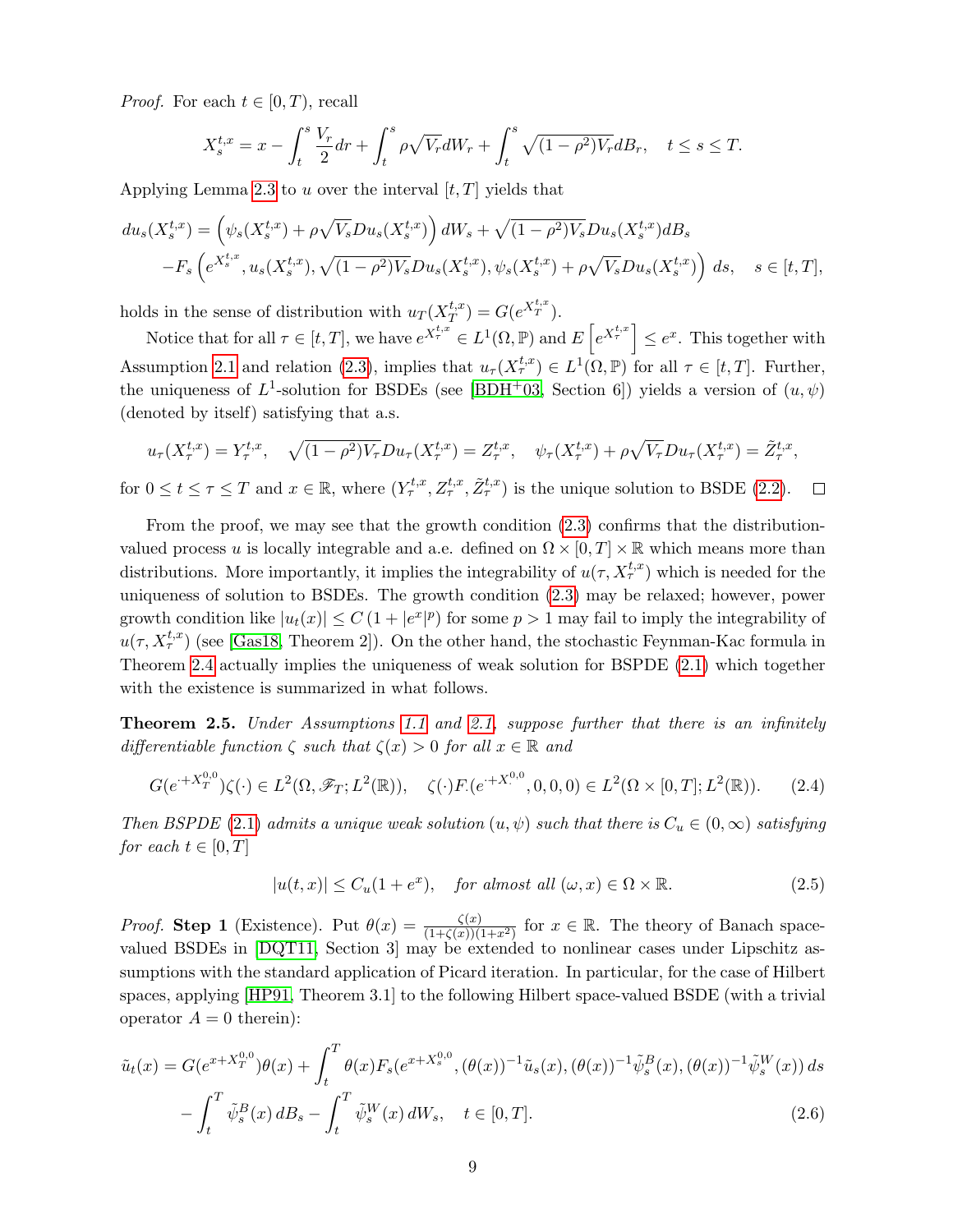gives the solution of the triple of  $L^2(\mathbb{R})$ -valued  $(\mathscr{F}_t)$ -adapted random fields

$$
(\tilde{u}, \tilde{\psi}^B, \tilde{\psi}^W) \in L^2(\Omega; C([0, T]; L^2(\mathbb{R}))) \times L^2(\Omega \times [0, T] \times \mathbb{R}) \times L^2(\Omega \times [0, T] \times \mathbb{R}).
$$
 (2.7)

Obviously, we have  $(\tilde{u}, \tilde{\psi}^B, \tilde{\psi}^W) \in \mathfrak{D}_{\mathscr{F}}^1 \times \mathfrak{D}_{\mathscr{F}}^2 \times \mathfrak{D}_{\mathscr{F}}^2$ , and thus by assertion (ii) of Lemma [2.1,](#page-5-1) it holds that

<span id="page-9-1"></span>
$$
(\hat{u}, \hat{\psi}^B, \hat{\psi}^W) := \frac{(\tilde{u}, \tilde{\psi}^B, \tilde{\psi}^W)}{\theta} \in \mathfrak{D}_{\mathscr{F}}^1 \times \mathfrak{D}_{\mathscr{F}}^2 \times \mathfrak{D}_{\mathscr{F}}^2,
$$

satisfying BSDE:

$$
\hat{u}_t(x) = G(e^{x+X_T^{0,0}}) + \int_t^T F_s(e^{x+X_s^{0,0}}, \hat{u}_s(x), \hat{\psi}_s^B(x), \hat{\psi}_s^W(x)) ds - \int_t^T \hat{\psi}_s^B(x) dB_s
$$

$$
- \int_t^T \hat{\psi}_s^W(x) dW_s, \quad t \in [0, T].
$$

Also, it is straightforward to have that

<span id="page-9-0"></span>
$$
\hat{u}_t(x) = Y_t^{t, x + X_t^{0,0}} \quad \text{a.s., for all } (t, x) \in [0, T] \times \mathbb{R}, \tag{2.8}
$$

with the triple  $(Y_s^{t,x}, Z_s^{t,x}, \tilde{Z}_s^{t,x})_{s \in [t,T]}$  satisfying BSDE [\(2.2\)](#page-4-0).

By Lemma [2.1,](#page-5-1) we may apply the Itô-Wentzell-Krylov formula in Lemma [2.3](#page-7-0) which yields that the equality

$$
- d\hat{u}_t(x - X_t^{0,0})
$$
\n
$$
= \left\{ -\frac{V_t}{2} D^2 \hat{u}_t(x - X_t^{0,0}) + \sqrt{(1 - \rho^2) V_t} D \hat{\psi}_t^B(x - X_t^{0,0}) + \rho \sqrt{V_t} D \hat{\psi}_t^W(x - X_t^{0,0}) - \frac{V_t}{2} D \hat{u}_t(x - X_t^{0,0}) + F_t(e^x, \hat{u}_t(x - X_t^{0,0}), \hat{\psi}_t^B(x - X_t^{0,0}), \hat{\psi}_t^W(x - X_t^{0,0})) \right\} dt - \left( \hat{\psi}_t^W(x - X_t^{0,0}) - \rho \sqrt{V_t} D \hat{u}_t(x - X_t^{0,0}) \right) dW_t - \left( \hat{\psi}_t^B(x - X_t^{0,0}) - \sqrt{(1 - \rho^2) V_t} D \hat{u}_t(x - X_t^{0,0}) \right) dB_t, \quad t \in [0, T],
$$
\n(2.10)

holds in the sense of distribution. Notice that the equality [\(2.8\)](#page-9-0) indicates that for each  $s \in [0, T]$ 

$$
\hat{u}_s(x - X_s^{0,0}) = Y_s^{s,x},\tag{2.11}
$$

which is just  $\mathscr{F}_s^W$ -measurable by Theorem [2.2.](#page-6-1) Thus, the stochastic integration w.r.t. B should be vanishing, i.e., we have

$$
\hat{\psi}_t^B(x) - \sqrt{(1-\rho^2)V_t}D\hat{u}_t(x) = 0
$$
, a.s. for all  $(t, x) \in [0, T] \times \mathbb{R}$ .

Put

$$
u_t(x) = \hat{u}_t(x - X_t^{0,0})
$$
 and  $\psi_t(x) = \hat{\psi}_t^W(x - X_t^{0,0}) - \rho \sqrt{V_t} D \hat{u}_t(x - X_t^{0,0}), \quad (t, x) \in [0, T] \times \mathbb{R}.$ 

The  $\mathscr{F}^W_t$ -adaptedness of  $u_t(x)$ , and the assertions (i) and (iii) of Lemma [2.1](#page-5-1) imply  $(u, \psi) \in$  $\mathfrak{D}^1_{\mathscr{F}W} \times \mathfrak{D}^2_{\mathscr{F}W}$ , and the equality [\(2.8\)](#page-9-0) writes equivalently

$$
-du_t(x) = \left\{ \frac{V_t}{2} D^2 u_t(x) + \rho \sqrt{V_t} D \psi_t(x) - \frac{V_t}{2} D u_t(x) \right\}
$$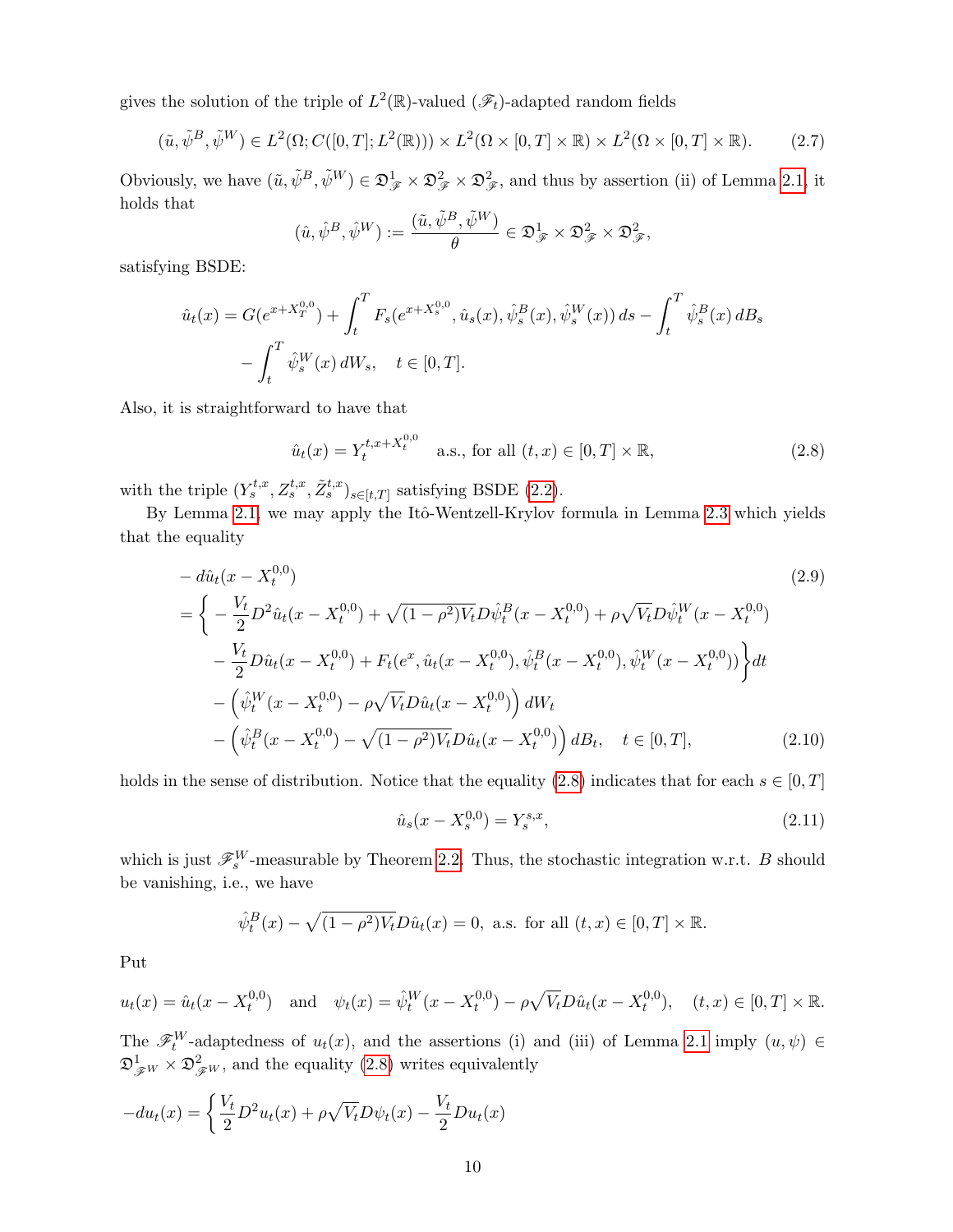$$
+ F_t(e^x, u_t(x), \sqrt{(1 - \rho^2)V_t}Du_t(x), \psi_t(x) + \rho\sqrt{V_t}Du_t(x))\bigg\}dt - \psi_t(x) dW_t, \quad t \in [0, T],
$$

which holds in the sense of distribution with the terminal condition  $u_T(x) = G(e^x)$ . The which holds in the sense of distribution with the local integrability of  $(u, \sqrt{(1-\rho^2)V_t}Du, \psi + \rho\sqrt{\rho^2})$  $\overline{V_t}Du$  required in Definition [2.1](#page-5-0) (ii) may be obtained by combining the relation [\(2.7\)](#page-9-1), the path-continuity of  $(X_s^{0,0})_{s\geq 0}$ , and the positivity of θ. Therefore, the pair  $(u, ψ)$  is a weak solution of BSPDE [\(2.1\)](#page-3-0).

Step 2 (Growth condition [\(2.5\)](#page-8-0)). Consider the following Hilbert space-valued BSDE:

<span id="page-10-0"></span>
$$
\begin{cases}\n\tilde{Y}_t(x) = \left| G(e^{x + X_T^{0,0}}) \right| \theta(x) - \int_t^T \tilde{Z}_s^B(x) \, dB_s - \int_t^T \tilde{Z}_s^W(x) \, dW_s \\
+ \int_t^T \left( \theta(x) |F_s(e^{x + X_s^{0,0}}, 0, 0, 0)| + L_0 \theta(x) + L_0|\tilde{Y}_s(x)| \right) \, ds,\n\end{cases} \tag{2.12}
$$

where the positive constant  $L_0$  is from Assumption [2.1](#page-0-1) (iii). The standard BSDE theory (see [\[PP90\]](#page-30-9)) yields the unique existence of the  $L^2$ -solution to BSDE [\(2.12\)](#page-10-0). In fact, for each  $(t, x) \in$  $[0, T] \times \mathbb{R}$  we have

$$
\tilde{Y}_t(x) = E\left[ \left| G(e^{x+X_T^{0,0}}) \right| \theta(x) \gamma_T^t + \int_t^T \theta(x) (L_0 + |F_s(e^{x+X_s^{0,0}}, 0, 0, 0)|) \cdot \gamma_s^t ds \Big| \mathcal{F}_t \right],
$$
\n(2.13)

\nwith  $\gamma_s^t = \exp\{L_0(s-t)\}, \quad s \in [t, T].$ 

Putting the BSDEs [\(2.6\)](#page-8-1) and [\(2.12\)](#page-10-0) together, we may use the comparison theorem (see [\[EPQ97,](#page-29-12) Theorem 2.2]) to achieve the relation

<span id="page-10-1"></span>
$$
\tilde{u}_t(x) \leq \tilde{Y}_t(x)
$$
, a.s.,  $\forall (t, x) \in [0, T] \times \mathbb{R}$ ,

which together with  $(2.13)$  implies that

$$
u_t(x) \leq (\theta(x - X_t^{0,0}))^{-1} \tilde{Y}_t(x - X_t^{0,0})
$$
  
\n
$$
= E\left[ |G(e^{X_T^{t,x}})| \gamma_T^t + \int_t^T \left( |F_s(e^{X_s^{t,x}}, 0, 0, 0)| + L_0 \right) \cdot \gamma_s^t ds | \mathcal{F}_t \right]
$$
  
\n
$$
\leq E\left[ \left( Le^{X_T^{t,x}} + L \right) \gamma_T^t + \int_t^T \left( L_0 e^{X_s^{t,x}} + 2L_0 \right) \cdot \gamma_s^t ds | \mathcal{F}_t \right]
$$
  
\n
$$
\leq E\left[ Le^{x + L_0(T - t)} + Le^{L_0(T - t)} + \int_t^T \left( L_0 e^{x + L_0(s - t)} + 2L_0 e^{L_0(s - t)} \right) ds | \mathcal{F}_t \right]
$$
  
\n
$$
\leq C(L, T, L_0)(1 + e^x), \text{ a.s., } \forall (t, x) \in [0, T] \times \mathbb{R},
$$

where we have used the relation  $E\left[e^{X_s^{t,x}}|\mathscr{F}_t\right] \leq e^x$  a.s., for  $0 \leq t \leq s \leq T$ . This gives the growth estimate [\(2.5\)](#page-8-0).

Step 3 (Uniqueness). The uniqueness follows from Theorem [2.4](#page-7-2) and the proof is complete.  $\Box$ 

**Remark 2.1.** In view of the above proof, the assumption  $(2.4)$  on G and F is to ensure  $(\tilde{\psi}^B, \tilde{\psi}^W) \in \mathfrak{D}_{\mathscr{F}}^2 \times \mathfrak{D}_{\mathscr{F}}^2$  and further  $\psi \in \mathfrak{D}_{\mathscr{F}W}^2$ . It is for simplicity and may be relaxed; for instance, the  $L^2$ -requirements in [\(2.4\)](#page-8-2) may be replaced correspondingly by  $L^p$ -integrability but with  $1 < p < \infty$  and the associated well-posedness result with  $L^p$ -integrability in [\(2.7\)](#page-9-1) may be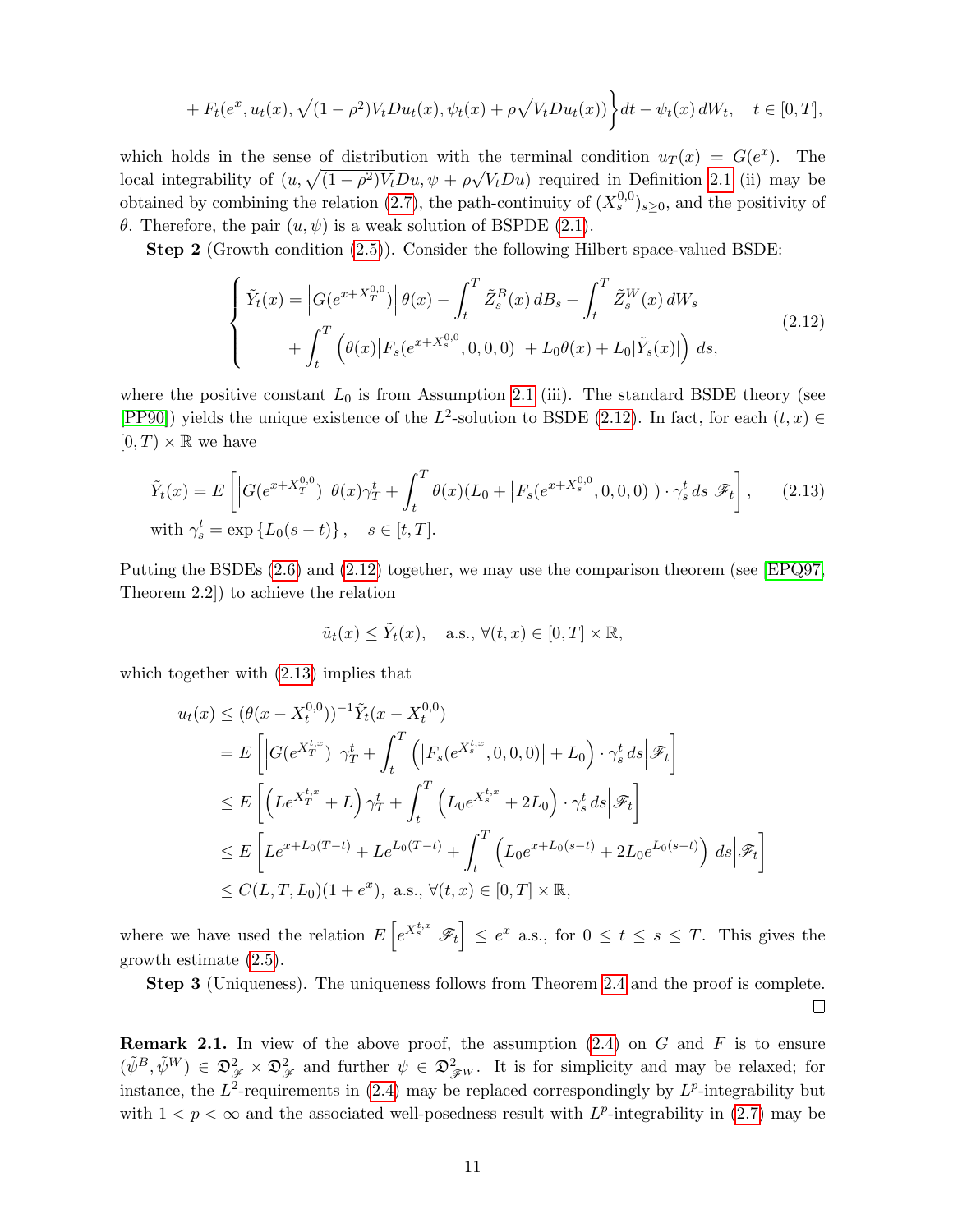obtained by standardly extending the theory of Banach space-valued BSDEs in [\[DQT11,](#page-29-9) Section 3] as stated at the beginning of the proof. A typical example satisfying [\(2.4\)](#page-8-2) is the European put option where  $F_t(x, y, z, \tilde{z}) = -ry$ ,  $G(e^x) = (K - e^{x+r})^+$  for some  $K \in (0, \infty)$  and one may take  $\zeta(x) = \frac{1}{1+x^2}$  for instance. However, it is by no means obvious to see if it is satisfied for the call options, while for pricing calls, we may use the put-call parity if applicable.

## 3 An application: approximating American option prices

Assuming the same setting as the European options, we consider instead the American type, that is to compute

$$
\overline{u}_t(x) := \sup_{\tau \in \mathcal{T}_t} E\left[e^{-(\tau - t)r} g_\tau(e^{X_\tau^{t,x}})|\mathscr{F}_t\right], \quad (t, x) \in [0, T] \times \mathbb{R},
$$

where  $r \geq 0$  is the interest rate and  $\mathcal{T}_t$  denotes all the stopping times  $\tau$  satisfying  $t \leq \tau \leq T$ . For simplicity, we assume:

<span id="page-11-0"></span>**Assumption 3.1.** The function  $g : (\Omega \times [0,T] \times \mathbb{R}, \mathscr{P}^W \otimes \mathcal{B}(\mathbb{R})) \to (\mathbb{R}, \mathcal{B}(\mathbb{R}))$  satisfies that there exists a positive constant  $L_1 > 0$  such that for each  $(t, x) \in [0, T] \times \mathbb{R}$ ,

- (i)  $g_s(e^{X_s^{t,x}})$  is almost surely continuous in  $s \in [t, T]$ ;
- (ii)  $g_s(e^x) \le L_1(1+e^x)$ , a.s.;
- (iii)

$$
\left| g_s \left( e^{X_s^{t,x}} \right) \right| \le \Gamma_s^t \tilde{\theta}(x), \quad \text{a.s., } \forall \, s \in [t, T], \text{ with } E\left[ \sup_{s \in [t, T]} \left| \Gamma_s^t \right|^2 \right] < \infty,
$$

where the positive function  $\tilde{\theta} : \mathbb{R} \to (0, \infty)$  is infinitely differentiable.

A typical example satisfying Assumption [3.1](#page-11-0) is the American put option with  $g_t(e^x)$  =  $(K - e^{x+rt})^+$  for some  $K > 0$ , where one may take  $L_1 = K$ ,  $\Gamma_s^t \equiv K$ , and  $\tilde{\theta}(x) \equiv 1$ . By the theory of reflected BSDEs (see [\[EKP](#page-29-13)+97, Section 3]), the following reflected BSDE

<span id="page-11-2"></span>
$$
\begin{cases}\n-d\overline{Y}_{s}^{t,x} = -r\overline{Y}_{s}^{t,x} ds + dA_{s}^{t,x} - \overline{Z}_{s}^{t,x;B} dB_{s} - \overline{Z}_{s}^{t,x;W} dW_{s}, \quad s \in [t, T]; \\
\overline{Y}_{T}^{t,x} = g_{T}(e^{X_{T}^{t,x}}); \quad \overline{Y}_{s}^{t,x} \ge g_{s}(e^{X_{s}^{t,x}}), \quad s \in [t, T]; \\
A_{\cdot}^{t,x} \text{ is increasing and continuous}, A_{t}^{t,x} = 0, \quad \int_{t}^{T} (\overline{Y}_{s}^{t,x} - g_{s}(e^{X_{s}^{t,x}})) dA_{s}^{t,x} = 0,\n\end{cases}
$$
\n(3.1)

admits a unique solution  $(\overline{Y}^{t,x}, A^{t,x}, \overline{Z}^{t,x;B}, \overline{Z}^{t,x;W})$  for each  $(t, x) \in [0, T] \times \mathbb{R}$ , and in particular, by  $[EKP<sup>+</sup>97, Proposition 7.1],$  we have

<span id="page-11-1"></span>
$$
\overline{Y}_t^{t,x} = \overline{u}_t(x), \text{ a.s. for each } (t,x) \in [0,T] \times \mathbb{R}.
$$
 (3.2)

We would stress that the above relation [\(3.2\)](#page-11-1) only indicates that  $\overline{u}_t(x)$  is  $\mathscr{F}_t$ -measuable for each  $(t, x) \in [0, T] \times \mathbb{R}$ .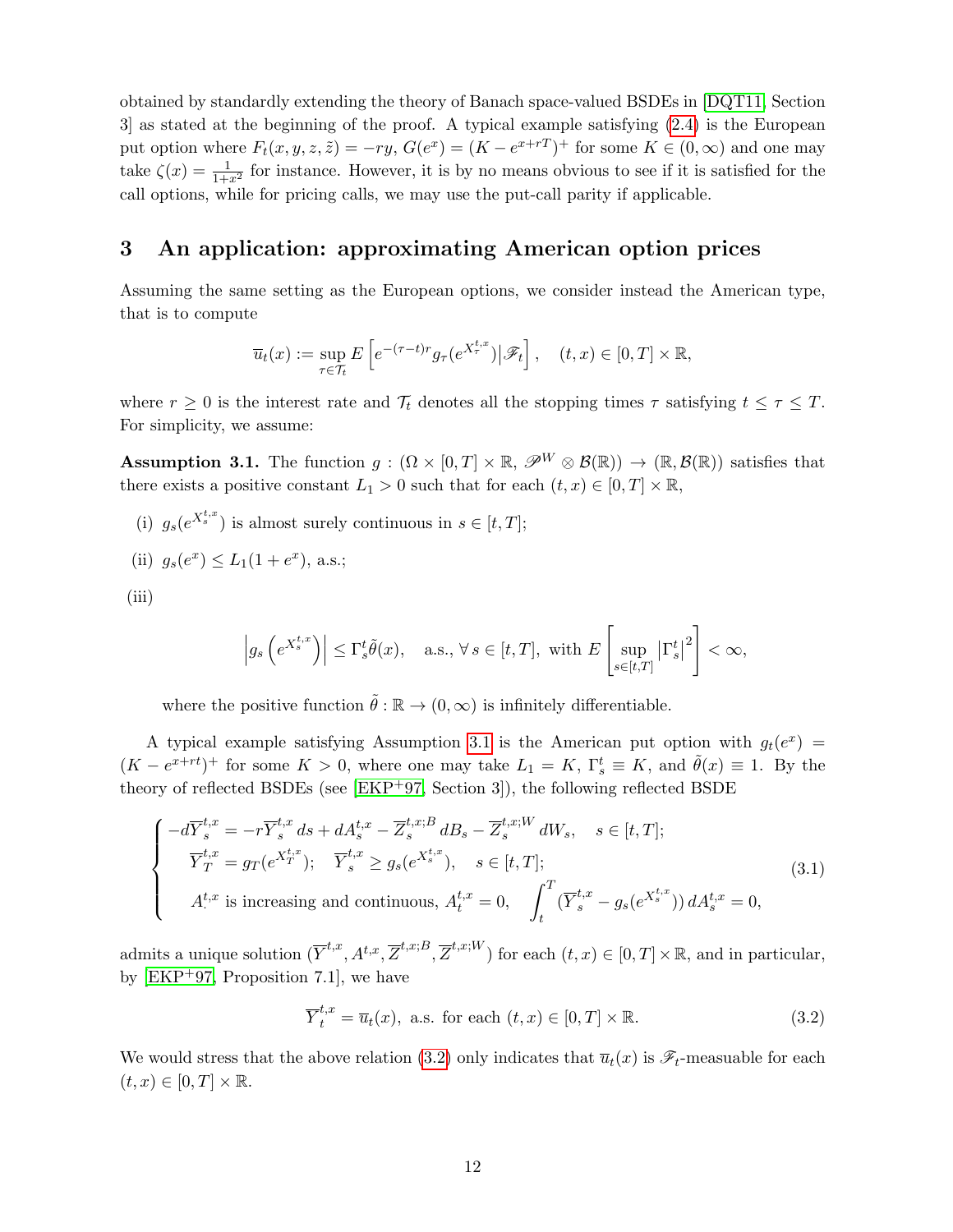In fact, the penalization method provides an approximation of reflected BSDE [\(3.1\)](#page-11-2) with a sequence of BSDEs without reflections (see [\[EKP](#page-29-13)<sup>+</sup>97, Section 6]), i.e., for each  $N \in \mathbb{N}^+$ , the following BSDE

<span id="page-12-1"></span>
$$
\begin{cases}\n-d\overline{Y}_{s}^{t,x;N} = \left[-r\overline{Y}_{s}^{t,x;N} + N\left(g_{s}(e^{X_{s}^{t,x}}) - \overline{Y}_{s}^{t,x;N}\right)^{+}\right] ds - \overline{Z}_{s}^{t,x;B,N} dB_{s} \\
-\overline{Z}_{s}^{t,x;W,N} dW_{s}, \quad s \in [t,T]; \\
\overline{Y}_{T}^{t,x;N} = g_{T}(e^{X_{T}^{t,x}}),\n\end{cases}
$$
\n(3.3)

admits a unique solution  $(\overline{Y}^{t,x;N},\overline{Z}^{t,x;B,N},\overline{Z}^{t,x;W,N})$  such that  $\overline{Y}_s^{t,x;N}$  $s^{t,x,y}$  converges increasingly to  $\overline{Y}^{t,x}_s$  with

$$
\lim_{N \to \infty} E\left[\sup_{s \in [t,T]} \left| \overline{Y}_s^{t,x;N} - \overline{Y}_s^{t,x} \right|^2 + \int_t^T \left| \overline{Z}_s^{t,x;B,N} - \overline{Z}_s^{t,x;B} \right|^2 + \left| \overline{Z}_s^{t,x;W,N} - \overline{Z}_s^{t,x;W} \right|^2 ds \right] = 0, (3.4)
$$
\n
$$
\lim_{N \to \infty} E\left[\sup_{s \in [t,T]} \left| A_s^{t,x;N} - A_s^{t,x} \right|^2 \right] = 0, (3.5)
$$

for each  $(t, x) \in [0, T] \times \mathbb{R}$ , where

<span id="page-12-2"></span><span id="page-12-0"></span>
$$
A_r^{t,x;N} = \int_t^r N\left(g_s(e^{X_s^{t,x}}) - \overline{Y}_s^{t,x;N}\right)^+ ds, \text{ for } 0 \le t \le r \le T.
$$

Notice that Theorem [2.2](#page-6-1) says that  $\overline{Y}^{t,x;N}_{t}$  $t^{t,x,N}_{t}$  is  $\mathscr{F}^{W}_{t}$ -measurable for each  $(t, x) \in [0, T] \times \mathbb{R}$ . Hence, the approximation [\(3.4\)](#page-12-0) implies that  $\overline{Y}^{t,x}_t$  $t_t^{t,x}$  (and thus  $\overline{u}_t(x)$ ) is also just  $\mathscr{F}_t^W$ -measurable for each  $(t, x) \in [0, T] \times \mathbb{R}$ , which together with Theorems [2.4](#page-7-2) and [2.5](#page-8-3) yields the following

<span id="page-12-3"></span>Corollary 3.1. Let Assumptions [1.1](#page-1-0) and [3.1](#page-11-0) hold. It holds that:

- (i) The value function  $\overline{u}_t(x)$  is just  $\mathscr{F}_t^W$ -measurable for each  $(t, x) \in [0, T] \times \mathbb{R}$ .
- (ii) For each  $N \in \mathbb{N}^+$ , the following BSPDE

$$
\begin{cases}\n-du_t^N(x) = \left[\frac{V_t}{2}D^2u_t^N(x) + \rho\sqrt{V_t}D\psi_t^N(x) - \frac{V_t}{2}Du_t^N(x) - ru_t^N(x) \\
+ N\left(g_t(e^x) - u_t^N(x)\right)^+\right]dt - \psi_t^N(x)\,dW_s; \\
u_T^N(x) = g_T(e^x),\n\end{cases} \tag{3.6}
$$

admits a unique weak solution  $(u^N, \psi^N)$  such that there exists  $C_N \in (0, \infty)$  satisfying for each  $t \in [0, T]$ 

$$
|u_t^N(x)| \le C_N(1+e^x), \quad \text{for almost all } (\omega, x) \in \Omega \times \mathbb{R}.
$$

(iii) For each  $N \in \mathbb{N}^+$ , the above weak solution  $(u^N, \psi^N)$  satisfies a.s.  $u^N_\tau(X^{t,x}_\tau) = \overline{Y}^{t,x;N}_\tau$  $\overset{\iota, \iota, \iota}{\tau},$ 

$$
\sqrt{(1-\rho^2)V_{\tau}}Du_{\tau}^N(X_{\tau}^{t,x}) = \overline{Z}_{\tau}^{t,x;B,N}, \text{ and } \psi_{\tau}^N(X_{\tau}^{t,x}) + \rho\sqrt{V_{\tau}}Du_{\tau}^N(X_{\tau}^{t,x}) = \overline{Z}_{\tau}^{t,x;W,N},
$$
  
for  $0 \le t \le \tau \le T$  and  $x \in \mathbb{R}$ , where  $(\overline{Y}^{t,x;N}, \overline{Z}^{t,x;B,N}, \overline{Z}^{t,x;W,N})$  is the unique solution to  
BSDE (3.3).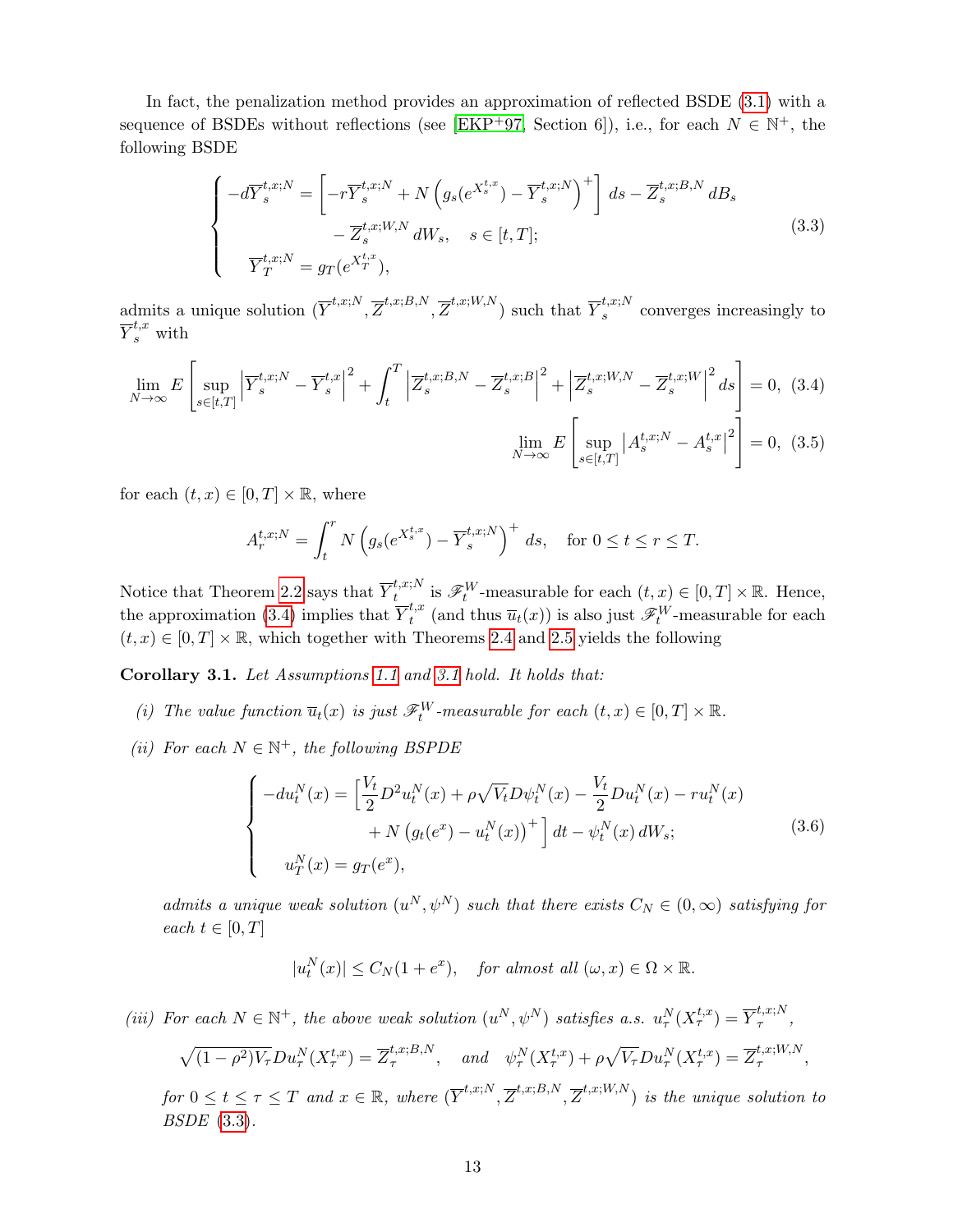- (iv) For each  $(t, x) \in [0, T] \times \mathbb{R}$ ,  $u_t^N(x)$  converges increasingly to  $\overline{u}_t(x)$  in  $L^2(\Omega, \mathscr{F}_t; \mathbb{R})$ .
- (v) There is a triple  $(\overline{u}, \overline{\psi}^B, \overline{\psi}^W)$  defined on  $(\Omega \times [0, T] \times \mathbb{R}, \mathscr{P}^W \otimes \mathcal{B}(\mathbb{R}))$  such that

$$
\overline{u}_{\tau}(X_{\tau}^{t,x}) = \overline{Y}_{\tau}^{t,x}, \quad \overline{\psi}_{\tau}^{B}(X_{\tau}^{t,x}) = \overline{Z}_{\tau}^{t,x;B}, \quad \text{and} \quad \overline{\psi}_{\tau}^{W}(X_{\tau}^{t,x}) = \overline{Z}_{\tau}^{t,x;W}, \quad a.s.,
$$
  
for  $0 \le t \le \tau \le T$ .

**Remark 3.1.** The assertion (v) is concluded from the approximating relations  $(3.4)$  and  $(3.5)$ . In fact, by the theory of reflected BSPDEs (see [\[QW14\]](#page-31-2) or [\[Qiu17,](#page-30-10) Section 3.3]), one may expect the value function  $\overline{u}_t(x)$  to be characterized via the following reflected BSPDE

$$
\begin{cases}\n-d\overline{u}_t(x) = \left[\frac{V_t}{2}D^2\overline{u}_t(x) + \rho\sqrt{V_t}D\overline{\psi}_t(x) - \frac{V_t}{2}D\overline{u}_t(x) - r\overline{u}_t(x)\right]dt + \overline{\mu}(dt,x) \\
-\overline{\psi}(t,x) dW_t, (t,x) \in [0,T] \times \mathbb{R}; \\
\overline{u}_T(x) = g_T(e^x), \quad x \in \mathbb{R}; \\
\overline{u}_t(x) \ge g_t(e^x), d\mathbb{P} \otimes dt \otimes dx \text{-a.e.}; \\
\int_{[0,T] \times \mathbb{R}} (\overline{u}_t(x) - g_t(e^x)) \overline{\mu}(dt, dx) = 0, \text{ a.s.}, \qquad \text{(Skorohod condition)}\n\end{cases} \tag{3.7}
$$

for which the solution is a triple  $(\overline{u}, \overline{\psi}, \overline{\mu})$  with  $\overline{\mu}$  being a regular random radon measure. A solution theory may be developed by generalizing the regular stochastic potential and capacity theory in [\[Qiu17,](#page-30-10) [QW14\]](#page-31-2); nevertheless, we would not seek such a generality in this paper, in order to put more efforts in the numerical approximations.

### 4 Numerical approximations with a deep learning-based method

Throughout this section, we assume that the functions  $G$ ,  $F$  and  $g$  are deterministic, i.e.,

$$
(\mathcal{A}^*) \quad G: \mathbb{R} \to \mathbb{R}, \quad F: [0, T] \times \mathbb{R}^4 \to \mathbb{R}, \quad g: [0, T] \times \mathbb{R} \to \mathbb{R}.
$$

In fact, this assumption may be relaxed by allowing (explicit) dependence on the variance process V and the Wiener process  $W$ , and together with Assumptions [1.1,](#page-1-0) [2.1,](#page-0-1) and [3.1,](#page-11-0) it ensures that all the coefficients may be simulated in the subsequent numerical computations, given the approximations of the unknown functions. In what follows, we first introduce and discuss the neural networks approximating random functions, a deep learning-based method is then introduced for non-Markovian BSDEs and associated BSPDEs and finally, the numerical examples are presented for the rough Bergomi model.

#### 4.1 Neural networks approximating random functions

First, we introduce a feedforward neural network with input dimension  $d_0$  and output dimension d<sub>1</sub>. Suppose that it has  $M + 1 \in \mathbb{N}^+\setminus\{1,2\}$  layers with each layer having  $m_n$  neurons,  $n =$  $0, \dots, M$ . For simplicity, we choose an identical number of neurons for all hidden layers, i.e.,  $m_n = m, n = 1, \cdots, M-1$ . Obviously, we have  $m_0 = d_0$ , and  $m_M = d_1$ . The neural network may be thought of as a function from  $\mathbb{R}^{d_0}$  to  $\mathbb{R}^{d_1}$  defined by composition of simple functions as

<span id="page-13-0"></span>
$$
x \in \mathbb{R}^{d_0} \mapsto A_M \circ \varrho \circ A_{M-1} \circ \cdots \circ \varrho \circ A_1(x) \in \mathbb{R}^{d_1}.
$$
 (4.1)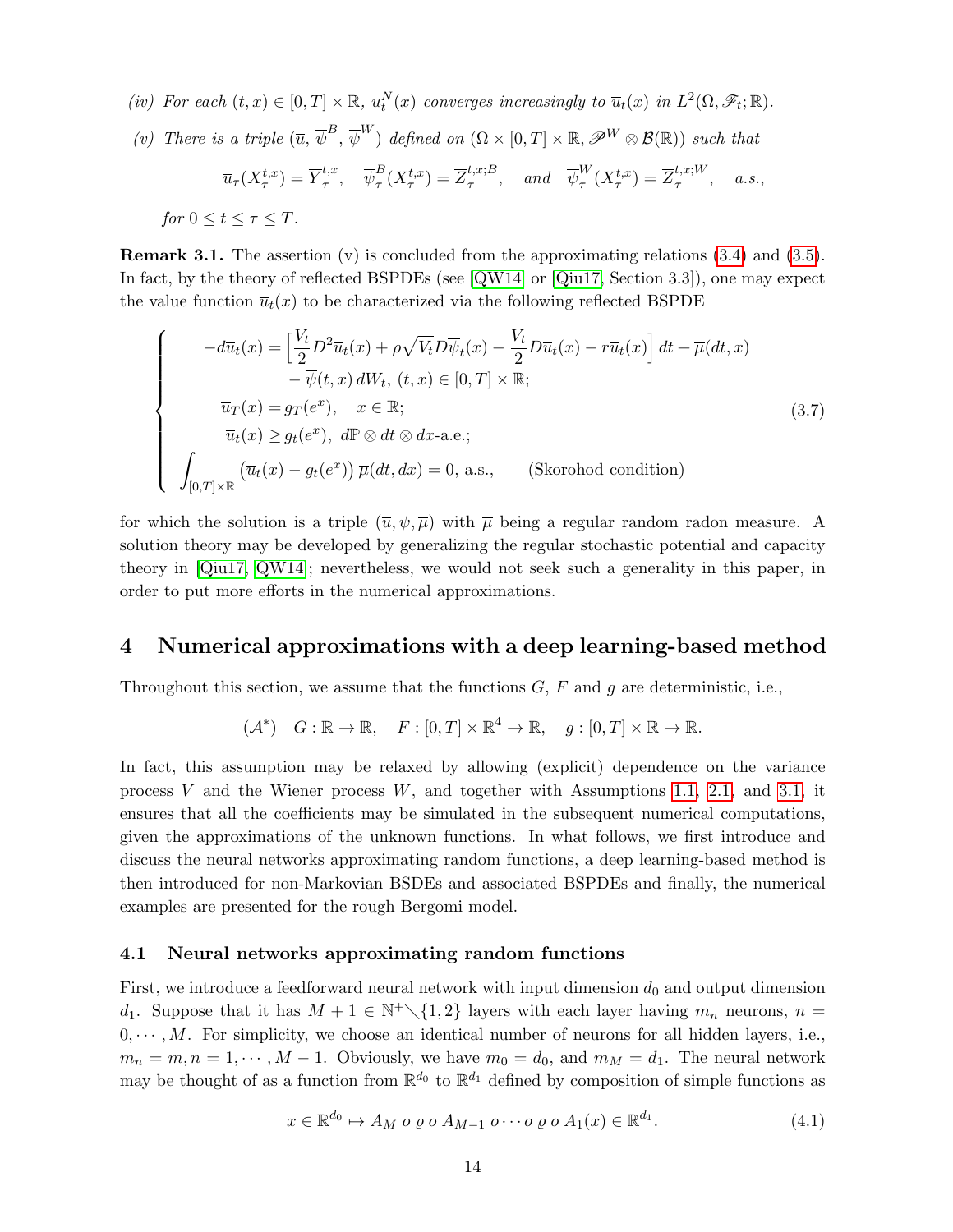Here,  $A_1: \mathbb{R}^{d_0} \mapsto \mathbb{R}^m, A_M: \mathbb{R}^m \mapsto \mathbb{R}^{d_1}$  and  $A_n: \mathbb{R}^m \mapsto \mathbb{R}^m, n = 2, \cdots, M-1$  are affine transformations on a whole layer and defined by

$$
A_n(x) = \mathcal{W}_n x + \beta_n,
$$

where the matrix  $W_n$  and the vector  $\beta_n$  are called weight and bias respectively for the nth layer of the network. For the last layer we choose identity function as activation function, and the activation function  $\varrho$  is applied component-wise on the outputs of  $A_n$ , for  $n = 1, \ldots, M - 1$ .

The parameters of neural network may be denoted by  $\theta = (\mathcal{W}_n, \beta_n)_{n=1}^M$ . Given  $d_0, d_1, M$  and m, the total number of parameters in a network is  $M_m = \sum_{n=0}^{M-1} (m_n+1)m_{n+1} = (d_0+1)m + (m+n)$  $1)m(M-1)+(m+1)d_1$  and thus  $\theta \in \mathbb{R}^{M_m}$ . By  $\Theta_m$ , we denote the set of all possible parameters and if there are no constraints on parameters, we have  $\Theta_m = \mathbb{R}^{M_m}$ . By  $\Phi_m(\cdot; \theta)$  we denote the neural network function defined in [\(4.1\)](#page-13-0) and set of all such neural networks  $\Phi_m(\cdot;\theta), \theta \in \Theta_m$  is denoted by  $\mathcal{NN}^{\varrho}_{d_0,d_1,M,m}(\Theta_m)$ .

Deep neural networks may approximate large classes of unknown functions. Following is a fundamental result by Hornik et al. [\[HSW89,](#page-30-11) [HSW90\]](#page-30-12):

<span id="page-14-0"></span>Lemma 4.1 (Universal Approximation Theorem). It holds that:

- (i) For each  $M \in \mathbb{N}^+ \setminus \{1\}$ , the set  $\cup_{m \in \mathbb{N}} \mathcal{NN}_{d_0,d_1,M,m}^{\varrho}(\mathbb{R}^{M_m})$  is dense in  $L^2(\mathbb{R}^{d_0},\nu(dx);\mathbb{R}^{d_1})$ for any finite measure  $\nu$  on  $\mathbb{R}^{d_0}$ , whenever  $\varrho$  is continuous and non-constant.
- (ii) Assume that  $\varrho$  is a non-constant  $C^k$  function. Then the neural networks/functions in  $\cup_{m\in\mathbb{N}}$ N $\mathcal{N}_{d_0,d_1,2,m}^{\varrho}(\mathbb{R}^{2m})$  can approximate any function and its derivatives up to order k, arbitrarily well on any compact set of  $\mathbb{R}^{d_0}$ .

Notice that in the above lemma the approximated functions are defined on the finite dimensional spaces i.e.,  $\mathbb{R}^{d_0}$ . In fact, the approximations may be extended to some classes of functions defined on infinite dimensional spaces. In this paper, we need the following one:

<span id="page-14-1"></span>**Proposition 4.2.** For each  $T_0 \in (0,T]$ ,  $M \in \mathbb{N}^+ \setminus \{1\}$ , and  $d_0, d_1 \in \mathbb{N}^+$ , the function set

$$
\left\{\Phi_m(W_{t_1},\cdots,W_{t_k},x;\theta): \ \Phi_m(\cdot;\theta)\in \mathcal{NN}^{\varrho}_{d_0+k,d_1,M,m}(\mathbb{R}^{M_m}),\ m,k\in\mathbb{N}^+, \right.\\
0 < t_1 < t_2 < \cdots < t_k \le T_0\right\}
$$

is dense in  $L^2(\Omega\times\mathbb{R}^{d_0},\mathscr{F}^W_{T_0}\otimes\mathcal{B}(\mathbb{R}^{d_0}),\mathbb{P}(d\omega)\otimes dx;\mathbb{R}^{d_1}),$  whenever  $\varrho$  is continuous and nonconstant.

*Proof.* Take  $f \in L^2(\Omega \times \mathbb{R}^{d_0}, \mathscr{F}_{T_0}^W \otimes \mathcal{B}(\mathbb{R}^{d_0}), \mathbb{P}(d\omega) \otimes dx)$  arbitrarily. Notice that

$$
L^2\left(\Omega\times\mathbb{R}^{d_0},\mathscr{F}_{T_0}^W\otimes\mathcal{B}(\mathbb{R}^{d_0}),\mathbb{P}(d\omega)\otimes dx;\mathbb{R}^{d_1}\right)\equiv L^2\left(\Omega,\mathscr{F}_{T_0}^W,\mathbb{P};L^2(\mathbb{R}^{d_0};\mathbb{R}^{d_1})\right).
$$

The denseness of simple random variables (see [\[DPZ14,](#page-29-14) Lemma 1.2, Page 16] for instance) implies that the function  $f$  may be approximated *monotonically* by simple random variables of the following form:

$$
\sum_{i=1}^l 1_{A_i}(\omega)h_i(x), \quad \text{with } h_i \in L^2(\mathbb{R}^{d_0}; \mathbb{R}^{d_1}), \quad A_i \in \mathscr{F}_{T_0}, \quad l \in \mathbb{N}^+, \quad i = 1, \dots, l.
$$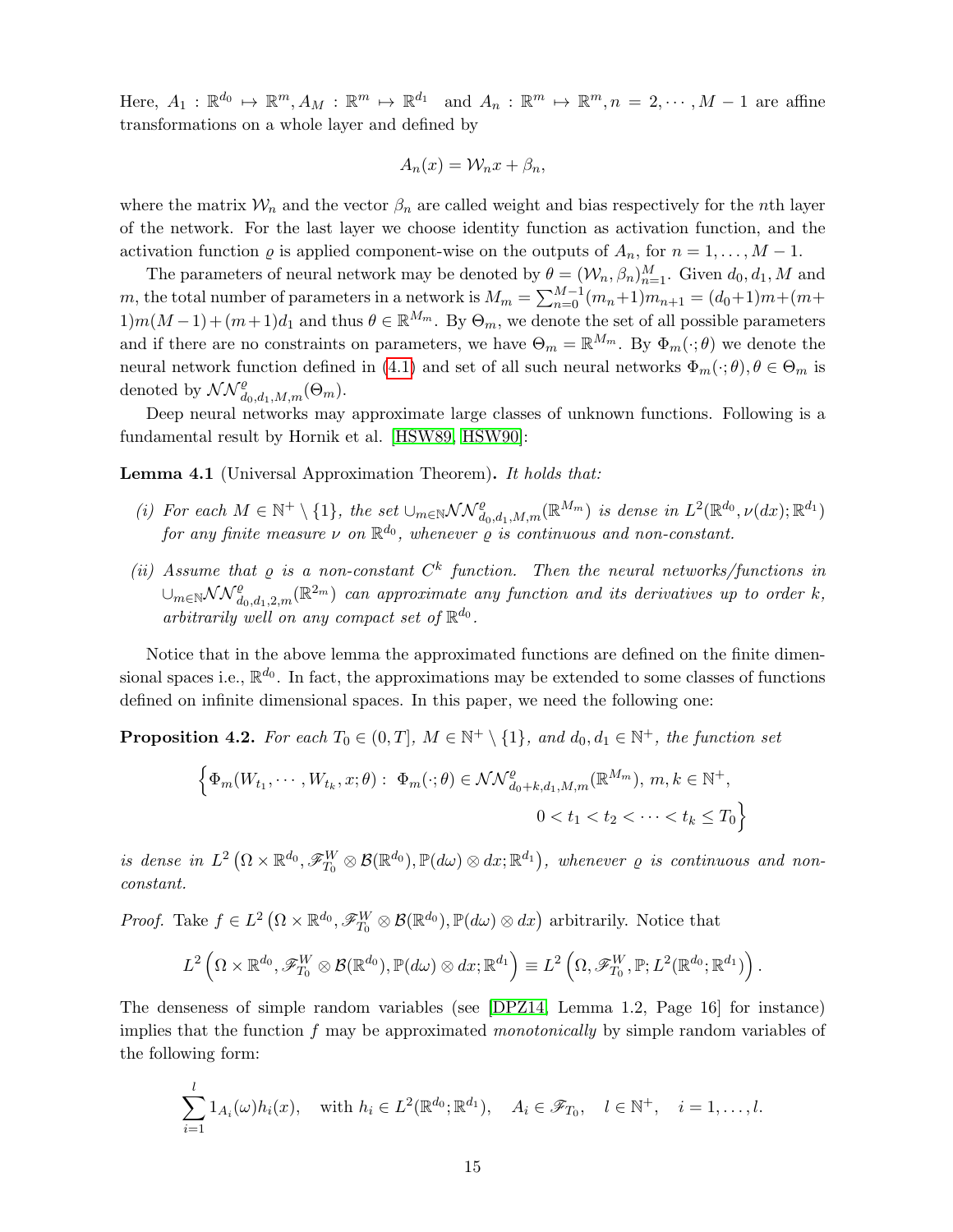Further, applying [\[Oks03,](#page-30-13) Lemma 4.3.1., page 50] yields that each  $1_{A_i}$  may be approximated in  $L^2(\Omega, \mathscr{F}_{T_0})$  by functions in the following set

$$
\{g_i(W_{\tilde{t}_1^i},\ldots,W_{\tilde{t}_{k_i}^i}): k_i\in\mathbb{N}^+, g_i\in C_c^{\infty}(\mathbb{R}^{k_i}), 0<\tilde{t}_1^i<\cdots<\tilde{t}_{k_i}^i\leq T_0\}.
$$

To sum up, the function  $f$  may be approximated in  $L^2(\Omega\times\mathbb{R}^{d_0}, \mathscr{F}^W_{T_0}\otimes\mathcal{B}(\mathbb{R}^{d_0}), \mathbb{P}(d\omega)\otimes dx; \mathbb{R}^{d_1})$ by the following random fields:

$$
f^{k}(W_{\bar{t}_{1}},\cdots,W_{\bar{t}_{k}},x)=\sum_{i=1}^{l}g_{i}\left(W_{\tilde{t}_{1}^{i}},\ldots,W_{\tilde{t}_{k_{i}}^{i}}\right)h_{i}(x),
$$

where  $g_i \in C_c^{\infty}(\mathbb{R}^{k_i})$ ,  $h_i \in L^2(\mathbb{R}^{d_0})$ ,  $0 < \bar{t}_1 < \cdots < \bar{t}_k \leq T$ , and

$$
\{\bar{t}_1, \ldots, \bar{t}_k\} = \bigcup_{i=1}^l \{\tilde{t}_1^i, \ldots, \tilde{t}_{k_i}^i\}.
$$

Applying the approximation in (i) of Lemma [4.1](#page-14-0) to the functions  $f^k$  yields the approximation of  $f$ , and this completes the proof.  $\Box$ 

<span id="page-15-1"></span>**Remark 4.1.** In fact, the process  $(W_t)_{t\geq 0}$  and the filtration  $(\mathscr{F}_t^W)_{t\geq 0}$  may be replaced by an arbitrary continuous process  $(\overline{W}_t)_{t\geq 0}$  and corresponding gernerated filtration  $(\mathscr{F}_t^W)_{t\geq 0}$ , where the process  $(\overline{W}_t)_{t\geq 0}$  is not necessarily a Brownian motion.

### <span id="page-15-2"></span>4.2 Deep learning-based method for non-Markovian BSDEs and associated BSPDEs

Inspired by [\[HPW19,](#page-30-4) [HJW18\]](#page-30-14), we adopt a deep learning method based on the following repre-sentation relationship by Theorems [2.4](#page-7-2) and [2.5.](#page-8-3) Letting the quadruple  $(X_s, Y_s, Z_s, \tilde{Z}_s)$  be the solution to the following FBSDE

$$
\begin{cases}\n-dY_s = F_s(e^{X_s}, Y_s, Z_s, \tilde{Z}_s) ds - \tilde{Z}_s dW_s - Z_s dB_s, & 0 \le s \le T; \\
Y_T = G(e^{X_T}), \\
dX_s = \sqrt{V_s} \left( \rho dW_s + \sqrt{1 - \rho^2} dB_s \right) - \frac{V_s}{2} ds, & 0 \le s \le T; \\
X_0 = x; \\
V_s = \xi_s \mathcal{E}(\eta \widehat{W}_s) \quad \text{with} \quad \widehat{W}_s = \int_0^s \mathcal{K}(s, r) dW_r, & s \in [0, T],\n\end{cases} \tag{4.2}
$$

with  $K$  being a general Kernel function including the particular cases in Examples [1.1](#page-1-1) and [1.2,](#page-1-2) one has

<span id="page-15-0"></span>
$$
u_{\tau}(X_{\tau})=Y_{\tau}, \quad \sqrt{(1-\rho^2)V_{\tau}}Du_{\tau}(X_{\tau})=Z_{\tau}, \quad \psi_{\tau}(X_{\tau})+\rho\sqrt{V_{\tau}}Du_{\tau}(X_{\tau})=\tilde{Z}_{\tau},
$$

for  $0 \leq \tau \leq T$  and  $x \in \mathbb{R}$ , where the pair  $(u, \psi)$  is the unique weak solution to BSPDE [\(2.1\)](#page-3-0) in Theorem [2.5.](#page-8-3) In particular, we may write forwardly, for  $t \in [0, T]$ ,

$$
u_t(X_t) = u_0(X_0) - \int_0^t F_s \left( e^{X_s}, u_s(X_s), \sqrt{(1 - \rho^2)V_s} Du_s(X_s), \psi_s(X_s) + \rho \sqrt{V_s} Du_s(X_s) \right) ds
$$
  
+ 
$$
\int_0^t \left( \psi_s(X_s) + \rho \sqrt{V_s} Du_s(X_s) \right) dW_s + \int_0^t \sqrt{(1 - \rho^2)V_s} Du_s(X_s) dB_s.
$$
 (4.3)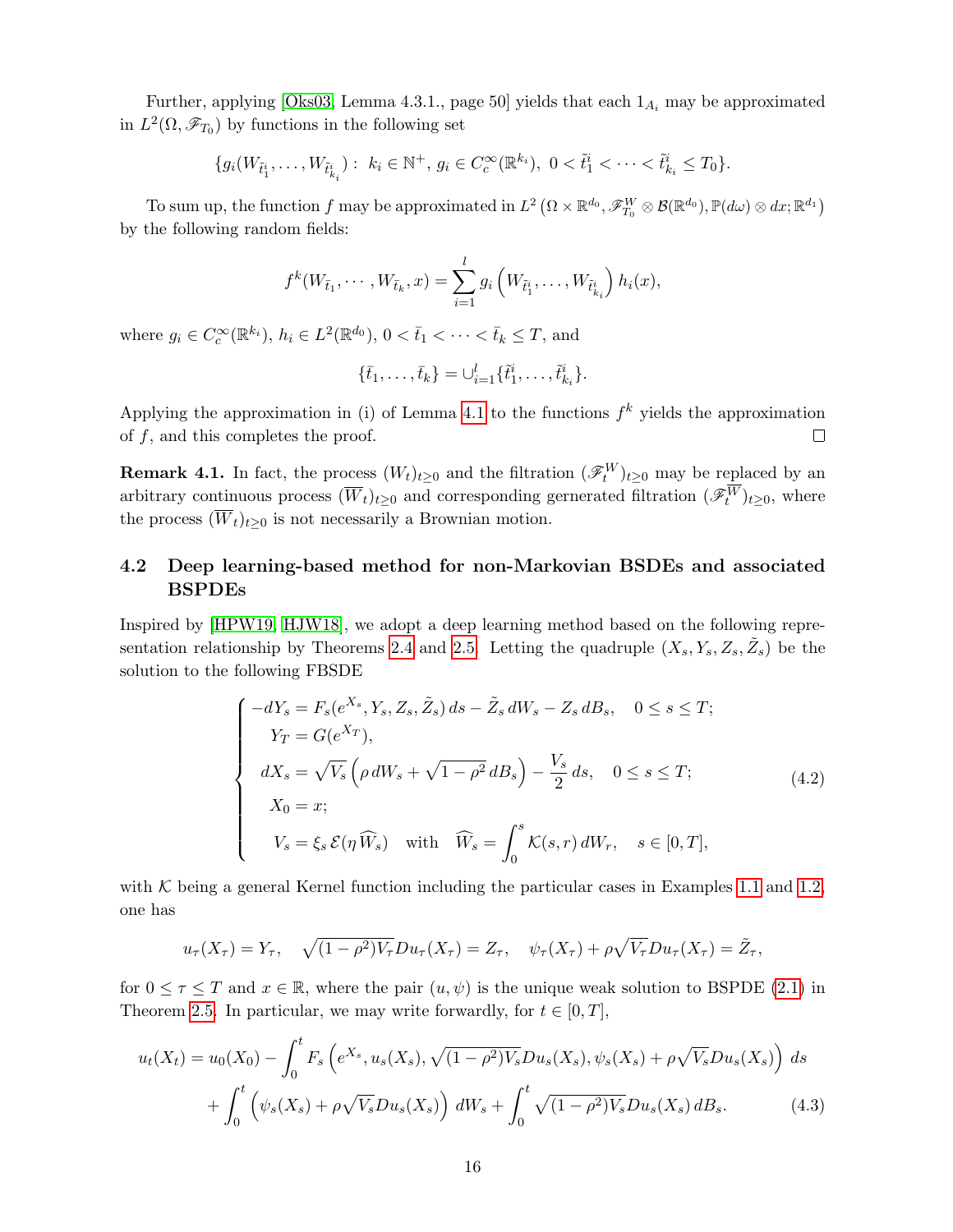Given a partition of the time interval:  $\pi = \{0 = t_0 < t_1 < ... < t_N = T\}$  with modulus  $|\pi| = \max_{i=0,1,\dots,N-1} \Delta t_i$ ,  $\Delta t_i = t_{i+1} - t_i$ , we first simulate (or approximate) the joint process  $(B, W, V)$ , and then the forward process X may be approximated by  $X^{\pi}$  obtained through an Euler scheme. Further, the forward representation [\(4.3\)](#page-15-0) yields an approximation for  $(u, \psi)$  under the Euler scheme

$$
u_{t_{i+1}}(X_{t_{i+1}}) \approx H_{t_i}(X_{t_i}, u_{t_i}(X_{t_i}), \sqrt{(1-\rho^2)V_{t_i}}Du_{t_i}(X_{t_i}), \psi_{t_i}(X_{t_i}) + \rho\sqrt{V_{t_i}}Du_{t_i}(X_{t_i}), \Delta B_{t_i}, \Delta W_{t_i})
$$
  
with

with

$$
H_t(x, y, z, \tilde{z}, b, w) := y - F_t(e^x, y, z, \tilde{z})\Delta t_i + zb + \tilde{z}w.
$$

Inspired by [\[HPW19\]](#page-30-4), we design the numerical approximation of  $u_{t_i}(X_{t_i})$  as follows:

(1) start with  $\widehat{\mathcal{U}}_N = G;$ 

(2) for  $i = N - 1, ..., 0$ , given  $\hat{\mathcal{U}}_{i+1}$ , use the triple of deep neural networks

$$
(\mathcal{U}_i(\cdot,\theta),\mathcal{Z}_i(\cdot,\theta),\tilde{\mathcal{Z}}_i(\cdot,\theta)) \in \mathcal{NN}_{1+2i,1,M,m}^{\varrho}(\mathbb{R}^{M_m}) \times \mathcal{NN}_{1+2i,1,M,m}^{\varrho}(\mathbb{R}^{M_m})
$$
  
 
$$
\times \mathcal{NN}_{1+2i,1,M,m}^{\varrho}(\mathbb{R}^{M_m})
$$
(4.4)

for the approximation of

$$
\left(u_{t_i}(X_{t_i}), \sqrt{(1-\rho^2)V_{t_i}}Du_{t_i}(X_{t_i}), \psi_{t_i}(X_{t_i})+\rho\sqrt{V_{t_i}}Du_{t_i}(X_{t_i})\right),\,
$$

to achieve an estimate

$$
\mathcal{U}_{i+1} = H_{t_i}\left(X_{t_i}, \mathcal{U}_i(X_{t_i}, \theta_i), \mathcal{Z}_i(X_{t_i}, \theta_i), \tilde{\mathcal{Z}}_i(X_{t_i}, \theta_i), \Delta B_{t_i}, \Delta W_{t_i}\right);
$$

(3) compute the minimizer of the expected quadratic loss function

$$
\begin{cases}\n\hat{L}_{i}(\theta) := E \left| \hat{\mathcal{U}}_{i+1} - H_{t_{i}} \left( X_{t_{i}}, \mathcal{U}_{i}(X_{t_{i}}, \theta_{i}), \mathcal{Z}_{i}(X_{t_{i}}, \theta_{i}), \tilde{\mathcal{Z}}_{i}(X_{t_{i}}, \theta_{i}), \Delta B_{t_{i}}, \Delta W_{t_{i}} \right) \right|^{2}, \\
& \approx \frac{1}{J} \sum_{j=1}^{J} \left| \hat{\mathcal{U}}_{i+1}^{(j)} - H_{t_{i}} \left( X_{t_{i}}^{(j)}, \mathcal{U}_{i}(X_{t_{i}}^{(j)}, \theta_{i}), \mathcal{Z}_{i}(X_{t_{i}}^{(j)}, \theta_{i}), \tilde{\mathcal{Z}}_{i}(X_{t_{i}}^{(j)}, \theta_{i}), \Delta B_{t_{i}}^{(j)}, \Delta W_{t_{i}}^{(j)} \right) \right|^{2}, \\
& \theta_{i}^{*} \in \arg \min_{\theta \in \mathbb{R}^{M_{m}}} \hat{L}_{i}(\theta),\n\end{cases}
$$

where the Adam (adaptive moment estimation) optimizer may be used to get the optimal parameter  $\theta^*$ ;

(4) update and set  $\widehat{\mathcal{U}}_i = \mathcal{U}_i(\cdot, \theta_i^*), \, \widehat{\mathcal{Z}}_i = \mathcal{Z}_i(\cdot, \theta_i^*),$  and  $\widetilde{\mathcal{Z}}_i = \widetilde{\mathcal{Z}}_i(\cdot, \theta_i^*).$ 

**Remark 4.2.** Here,  $(X^{(j)}, B^{(j)}, W^{(j)}, \widehat{W}^{(j)}, V^{(j)})_{1 \leq j \leq J}$  are independent simulations of  $(X, B, W, \widehat{W}, V)$ . Noticing that  $\mathscr{F}_t^W = \mathscr{F}_t^{W,W}$  for  $t \in [0,T]$ , by Proposition [4.2](#page-14-1) and Remark [4.1](#page-15-1) we have the functions in  $\mathcal{NN}_{1+2i,1,M,m}^{\rho}(\mathbb{R}^{M_m})$  of the following form:

$$
\Phi_m(W_{t_1},\cdots,W_{t_i},\widehat{W}_{t_1},\cdots,\widehat{W}_{t_i},x), \quad i=0,1,2,\cdots,N-1,
$$

which incorporates all the simulated values of  $(W, W)$  until time  $t_i$ , leading to the changing dimension of the inputs. One may also see that the finer the partition of  $[0, T]$  is, the higher input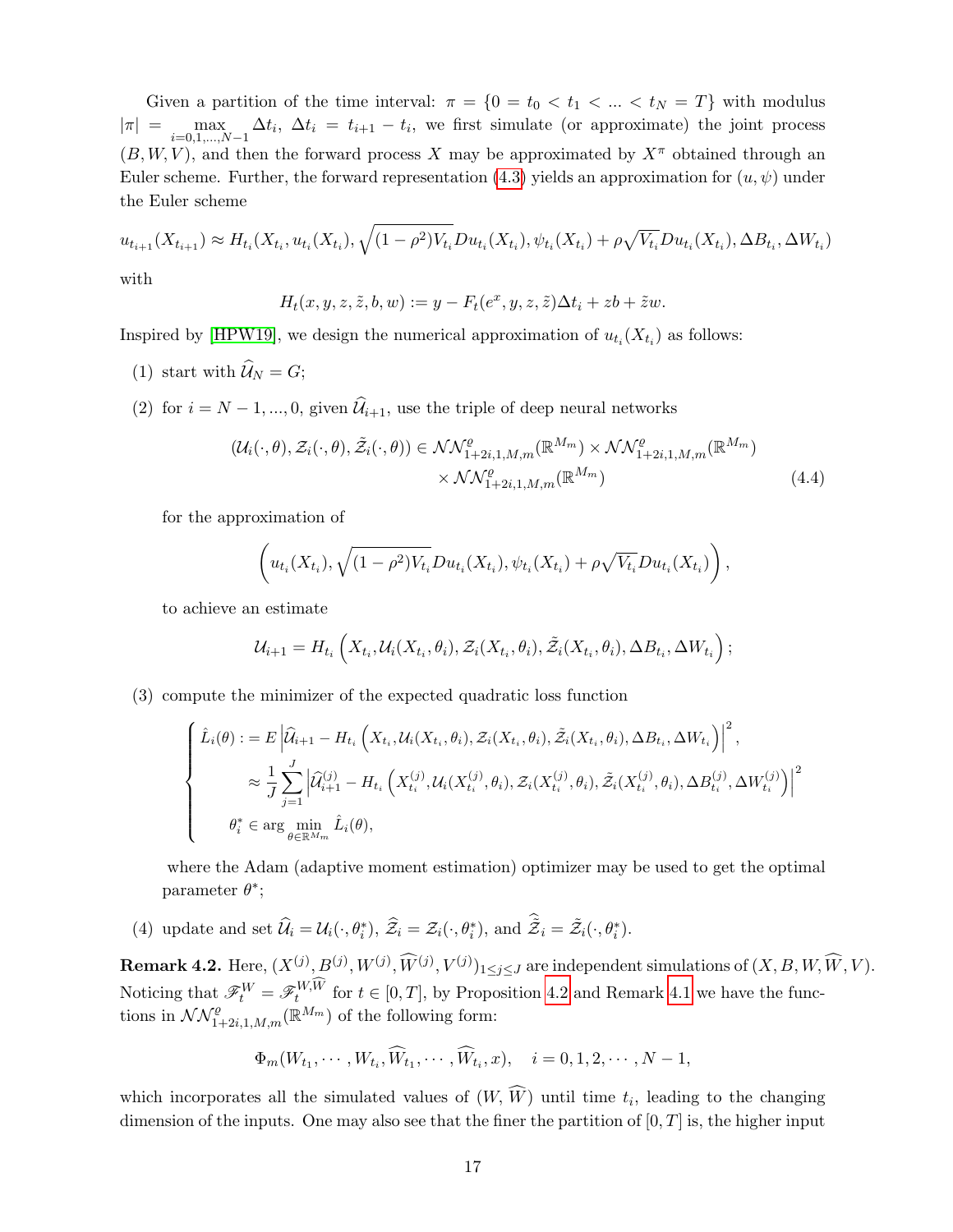dimension it involves. The changing and high dimensionality arising from the approximations prompts us to adopt a deep learning-based method, and this also unveils the difference from the scheme in [\[HPW19\]](#page-30-4).

On the other hand, a convergence analysis of the above scheme is given in the appendix. Even though we are working with dimension-changing neural networks under a non-Markovian framework with different assumptions, we adopt a similar strategy to [\[HPW19\]](#page-30-4) for the proof of the convergence analysis.

#### <span id="page-17-0"></span>4.3 Numerical examples for the rough Bergomi model

#### 4.3.1 European put option

We consider the rough Bergomi model of [\[BFG16\]](#page-29-1) in Example [1.1](#page-1-1) with the following choice of parameters:  $H = 0.07$ ,  $\eta = 1.9$ ,  $\rho = -0.9$ ,  $r = 0.05$ ,  $T = 1$ ,  $X_0 = \ln(100)$ . For simplicity, we choose the forward variance curve to be  $\xi(t) \equiv 0.09$ , independent of time.

We compute the numerical approximations to the European option price given in [\(1.7\)](#page-2-2). The value function u together with another random field  $\psi$  constitutes the unique solution to BSPDE [\(1.9\)](#page-2-0) which corresponds to the BSPDE [\(2.1\)](#page-3-0) in Theorem [2.5](#page-8-3) with

$$
F_s(x, y, z, \tilde{z}) = -ry
$$
, and  $G(e^x) = (K - e^{x+rT})^+$ .

By Theorems [2.4](#page-7-2) and [2.5,](#page-8-3) the triple  $(Y_t^{0,x})$  $\overline{z}_t^{0,x}, \overline{Z}_t^{0,x}, \overline{Z}_t^{0,x}$  $_{t}^{\mathrm{o},\mathrm{L}}$ <sub>t∈[0,T]</sub> with

$$
Y_t^{0,x} := u_t(X_t^{0,x}), \quad Z_t^{0,x} := \rho \sqrt{V_t} Du_t(X_t^{0,x}) + \psi_t(X_t^{0,x}), \quad \overline{Z}_t^{0,x} := \sqrt{(1-\rho^2)V_t} Du_t(X_t^{0,x}),
$$

for  $t \in [0, T]$  satisfies the following FBSDE:

$$
\begin{cases}\ndX_s^{0,x} = \sqrt{V_s} \left( \rho \, dW_s + \sqrt{1 - \rho^2} \, dB_s \right) - \frac{V_s}{2} \, ds, \quad 0 \le s \le T; \\
X_0^{0,x} = x; \\
V_s = \xi_s \, \mathcal{E}(\eta \, \widehat{W}_s) \quad \text{with} \quad \widehat{W}_s = \int_0^s \sqrt{2H} (s - r)^{H - 1/2} \, dW_r, \quad s \in [0, T]; \\
dY_s^{0,x} = rY_s^{0,x} \, ds + Z_s^{0,x} \, dW_s + \overline{Z}_s^{0,x} \, dB_s, \quad s \in [0, T]; \\
Y_T^{0,x} = G(e^{X_T^{0,x}}). \end{cases} \tag{4.5}
$$

Then the deep learning-based method in Section [4.2](#page-15-2) is used for the numerical approximations. We take  $N = 20$  in the Euler Scheme and set a single hidden layer whose number of neurons is equal to half of the total number of neurons in the input and output layers. We adopt the Sigmoid function for the activation function and the optimization algorithm is Adam. We implement 10000 trajectories in mini-batch and check the loss convergence every 50 iterations. In the following Table 1, the reference values are calculated by Monte Carlo method and they are close to the results obtained by averaging 20 independent runs with the deep learning method.

|           | Reference value | standard deviation<br>$RSD =$<br><i>average value</i> | Estimated value | <b>RSD</b> |
|-----------|-----------------|-------------------------------------------------------|-----------------|------------|
| $K=90$    | 4.9550          | 0.0259                                                | 4.9535          | 0.0228     |
| $K = 100$ | 7.8284          | 0.0135                                                | 7.8061          | 0.0201     |
| $K = 110$ | 12.1844         | 0.0100                                                | 12.1940         | 0.0143     |
| $K = 120$ | 18.1631         | 0.0077                                                | 18.1699         | 0.0055     |

Table 1: Prices of European put options at t=0 under the different strike prices K.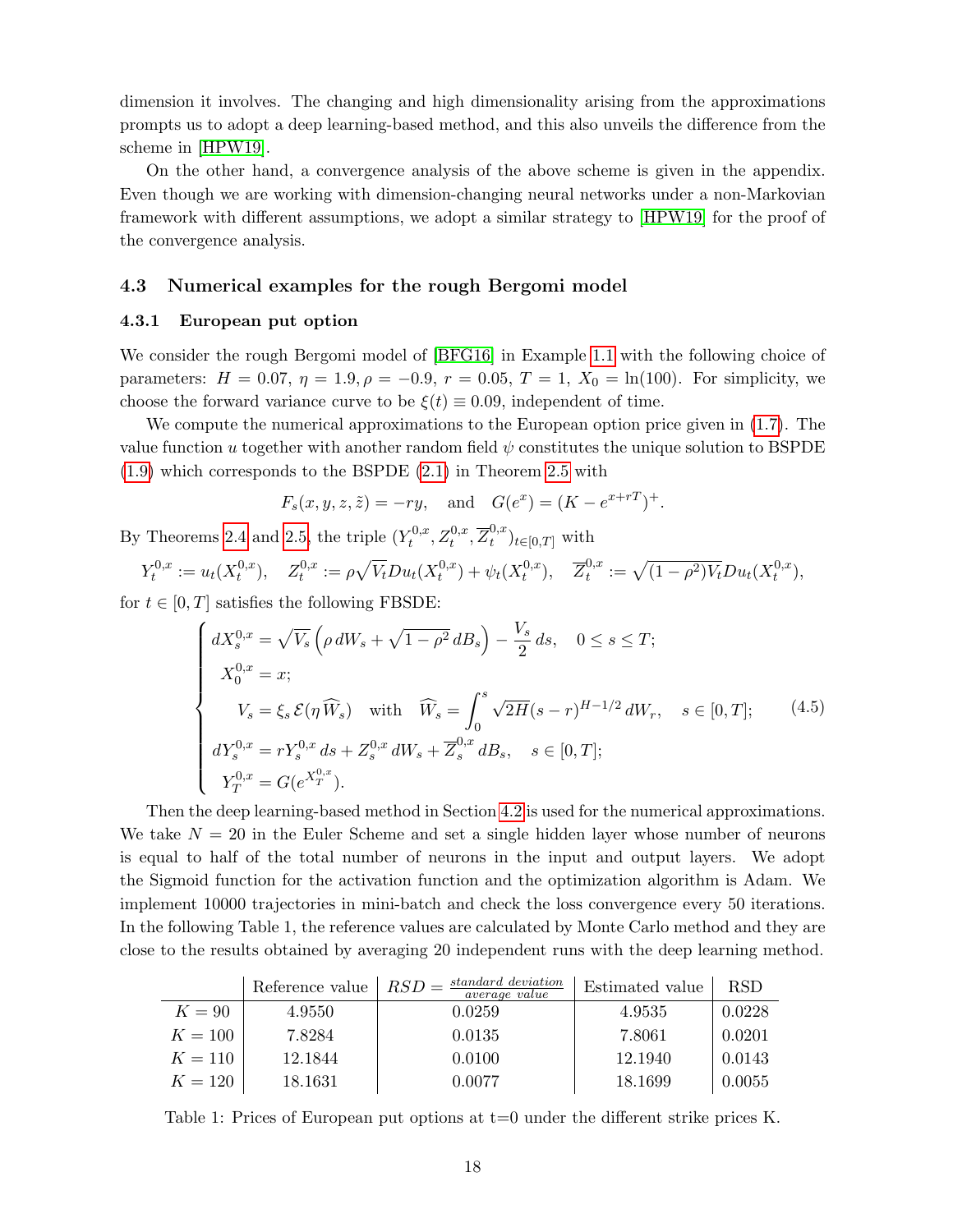On the other hand, we also investigate the dependence of the value function on the paths of process V. We simulate 10000 independent trajectories of the stochastic variance process  $V$ and evaluate the corresponding values of  $u(0.5, \ln 100)$  when  $t = 0.5$ ,  $x = \ln 100$ , and  $K = 100$ . The mean of these  $u(0.5, \ln 100)$  is 9.9287 and the standard deviation 0.4240. Four of these trajectories are randomly chosen in Figure 1 (a), and the corresponding values of  $u(0.5, \ln 100)$ are listed in Table 2. From Figure 1(a) and Table 2, one may see that bigger values of  $V(0.5)$ do not always lead to bigger option prices. Meanwhile, for the simulated 10000 trajectories of V, we reset the values of V to be the same and equal to the average of simulated values of  $V(t)$ at time  $t = 0.5$ , i.e., we fix  $V(0.5) = 0.0825$ . Then the mean of these values of  $u(0.5, \ln 100)$ turns out to be 9.9292 with the standard deviation equal to 0.4226. Four of the trajectories corresponding to Figure 1 (a) are drawn in Figure 1 (b), and we show the corresponding values of  $u(0.5, \ln 100)$  in Table 3. Comparing the obtained means, the standard deviations, and the four paths and associated values of  $u(0.5, \ln 100)$  in these two cases, we may see that the value of V at  $t = 0.5$  does not play a dominating role in determining the price of the options  $u(0.5, \ln 100)$ , which is different from the classical Markovian cases; this is due to the path-dependence and thus the non-Markovianity, i.e., the trajectory of V before  $t = 0.5$  actually affects the value of  $u(0.5, \ln 100)$  in a non-negligible manner.



(a) Paths of V with different values at t=0.5 (b) Paths of V with a fixed value at  $t = 0.5$ 

Figure 1: Different paths of V on time interval  $[0, 0.5]$ 

| Paths of process V with | $u(0.5, \ln 100)$ |
|-------------------------|-------------------|
| $V1(t = 0.5) = 0.0038$  | 10.3310           |
| $V2(t = 0.5) = 0.0237$  | 10.4847           |
| $V3(t = 0.5) = 0.0369$  | 10.1519           |
| $V4(t = 0.5) = 0.0014$  | 10.3003           |

Table 2:  $u(0.5, \ln 100)$  on different paths of V in Figure 1(a)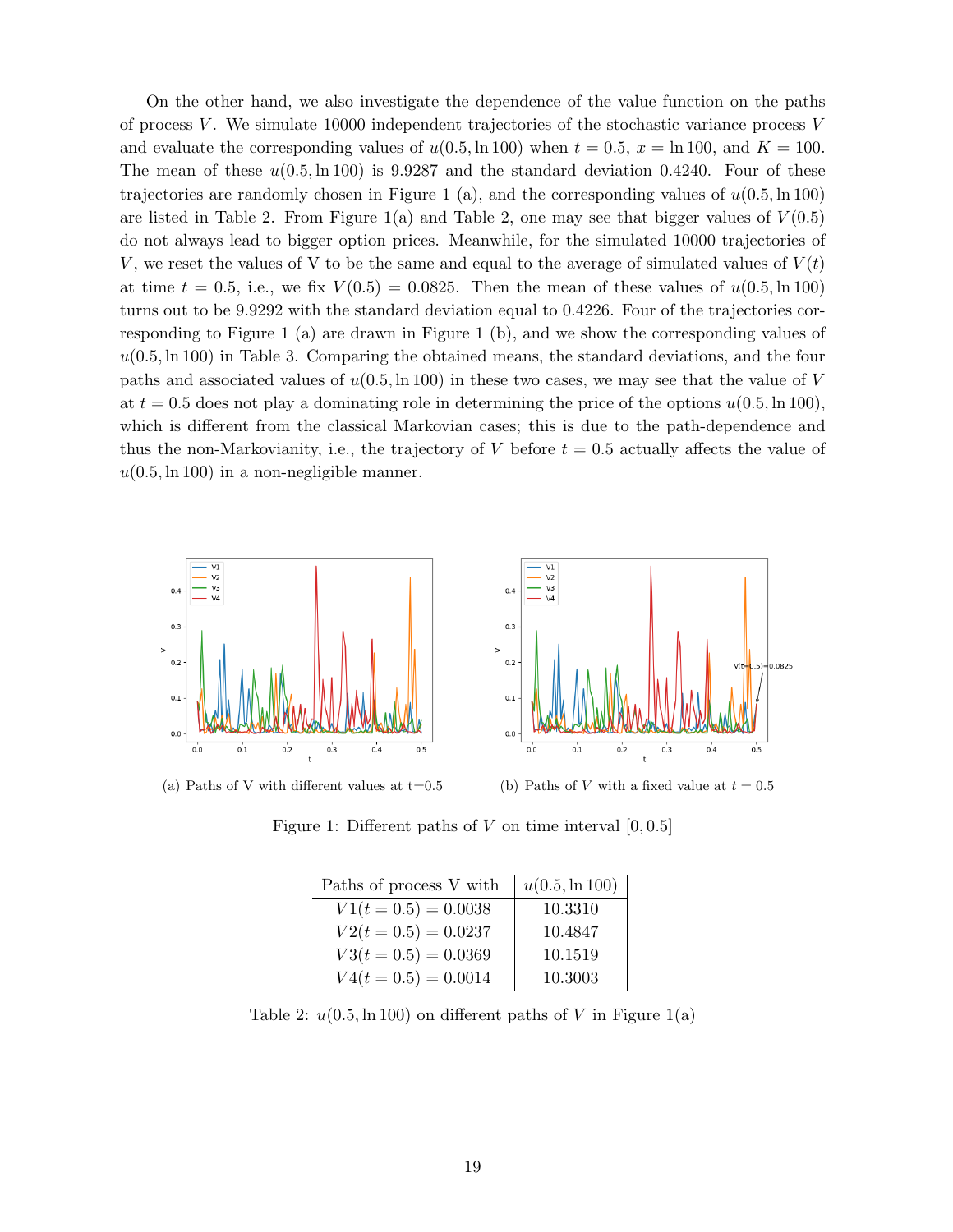| Paths of process V with | $u(0.5, \ln 100)$ |
|-------------------------|-------------------|
| $V1(t = 0.5) = 0.0825$  | 10.3290           |
| $V2(t = 0.5) = 0.0825$  | 10.4878           |
| $V3(t = 0.5) = 0.0825$  | 10.1457           |
| $V4(t = 0.5) = 0.0825$  | 10.2769           |

Table 3:  $u(0.5, \ln 100)$  on different paths of V in Figure 1(b)

#### 4.3.2 Two schemes for approximating American put options

Again, consider the rough Bergomi model in Example [1.1](#page-1-1) with the following choice of parameters:  $H = 0.07, \eta = 1.9, \rho = -0.9, r = 0.05, T = 1, X_0 = \ln(100)$ . Also, we choose the forward variance curve to be  $\xi(t) \equiv 0.09$  independent of time, for simplicity. The strike prices may take different values. Then, pricing the American put option is to compute

$$
\overline{u}_0(x) := \sup_{\tau \in \mathcal{T}_0} E\left[e^{-\tau r} g_\tau(e^{X_\tau^{0,x}})\right],
$$
 with  $g_\tau(e^x) = (K - e^{r\tau + x})^+$ , for  $(\tau, x) \in [0, T] \times \mathbb{R}$ .

We shall adopt two different schemes for the computations for the numerical approximations.

The first scheme is based on the penalization. By Corollary [3.1,](#page-12-3)  $\overline{u}_0(x)$  may be approximated by  $\overline{u}_0^{\tilde{N}}(x)$  as  $\tilde{N}$  tends to infinity, where the pair  $(\overline{u}^{\tilde{N}}, \overline{\psi}^{\tilde{N}})$  is the unique weak solution to BSPDE [\(2.1\)](#page-3-0) with

$$
F_t(e^x, y, z, \tilde{z}) = -ry + \tilde{N}(g_t(e^x) - y)^+
$$
 and  $G(e^x) = g_T(e^x)$ .

Then the first scheme is to use the algorithm in Section [4.2](#page-15-2) to compute  $\overline{u}_0^{\tilde{N}}(X_0)$  which approximates  $\overline{u}_0(x)$  when  $\tilde{N}$  tends to infinity.

The second scheme is based on the representation via the following forward-backward system:

$$
\begin{cases}\n dX_{s}^{0,x} = \sqrt{V_{s}} \left( \rho \, dW_{s} + \sqrt{1 - \rho^{2}} \, dB_{s} \right) - \frac{V_{s}}{2} \, ds, \quad 0 \leq s \leq T; \\
 X_{0}^{0,x} = x; \\
 V_{s} = \xi_{s} \, \mathcal{E}(\eta \, \widehat{W}_{s}) \quad \text{with} \quad \widehat{W}_{s} = \int_{0}^{s} \sqrt{2H} (s - r)^{H - 1/2} \, dW_{r}, \quad s \in [0, T]; \\
 -d\overline{Y}_{s}^{0,x} = -r \overline{Y}_{s}^{0,x} \, ds + dA_{s}^{0,x} - \overline{Z}_{s}^{0,x;B} \, dB_{s} - \overline{Z}_{s}^{0,x;W} \, dW_{s}, \quad s \in [0, T]; \\
 \overline{Y}_{T}^{0,x} = g_{T}(e^{X_{T}^{0,x}}); \quad \overline{Y}_{s}^{0,x} \geq g_{s}(e^{X_{s}^{0,x}}), \quad s \in [0, T]; \\
 A^{0,x} \text{ is increasing and continuous}, A_{0}^{0,x} = 0, \int_{0}^{T} \left( \overline{Y}_{s}^{0,x} - g_{s}(e^{X_{s}^{0,x}}) \right) \, dA_{s}^{0,x} = 0.\n\end{cases} \tag{4.6}
$$

Recalling the assertion (v) in Corollary [\(3.1\)](#page-12-3) which gives the following representation

$$
\overline{u}_{\tau}(X_{\tau}^{0,x}) = \overline{Y}_{\tau}^{0,x}, \quad \overline{\psi}_{\tau}^{B}(X_{\tau}^{0,x}) = \overline{Z}_{\tau}^{0,x;B}, \quad \text{and} \quad \overline{\psi}_{\tau}^{W}(X_{\tau}^{0,x}) = \overline{Z}_{\tau}^{0,x;W}, \quad \text{a.s.},
$$

for  $0 \leq \tau \leq T$ , for some triple  $(\overline{u}, \overline{\psi}^B, \overline{\psi}^W)$  defined on  $(\Omega \times [0, T] \times \mathbb{R}, \mathscr{P}^W \otimes \mathcal{B}(\mathbb{R}))$ , we may use the following scheme:

(1) Start with  $\widehat{\mathcal{U}}_N = g_T$ .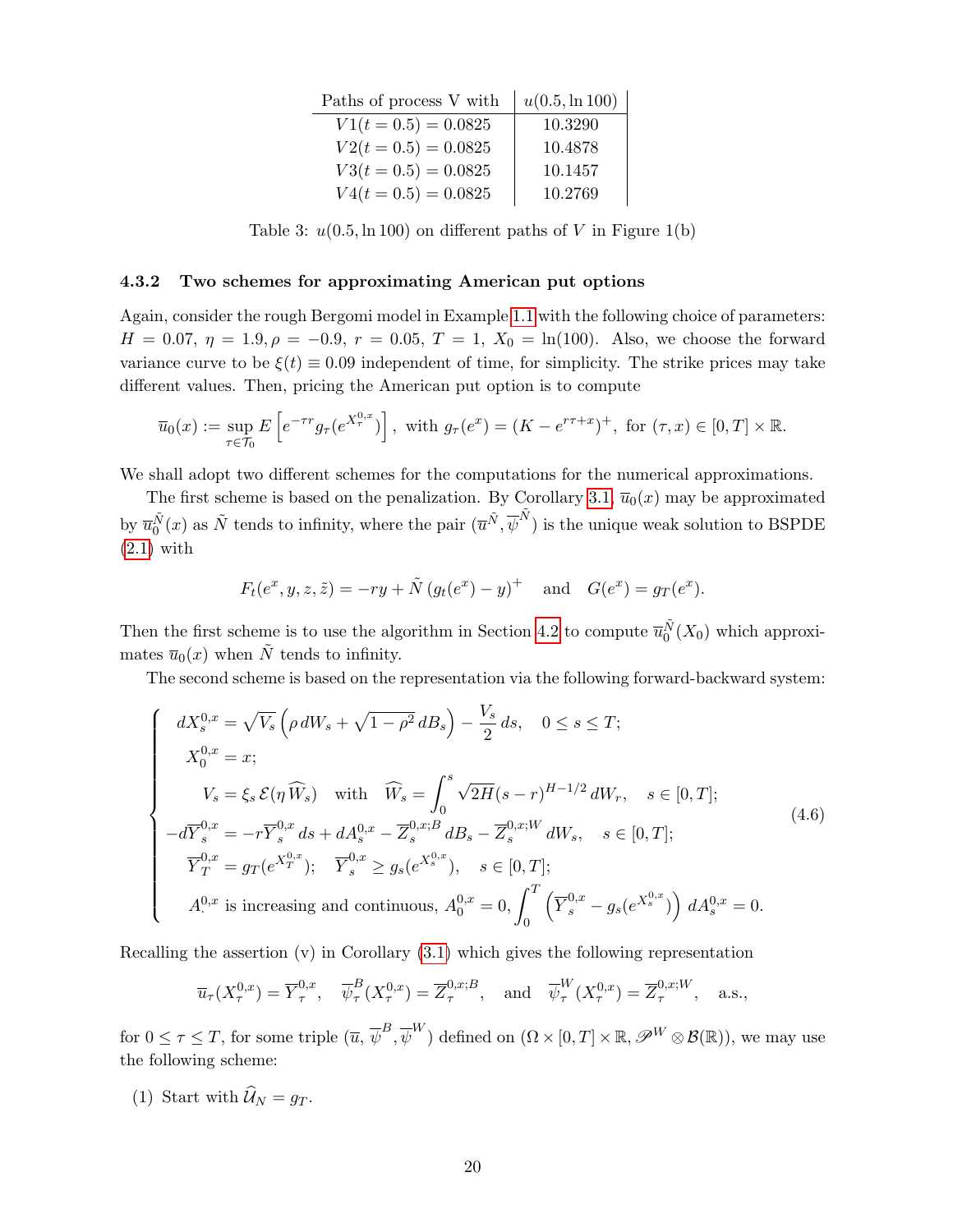(2) For  $i = N - 1, ..., 0$ , given  $\widehat{\mathcal{U}}_{i+1}$ , use the triple of deep neural networks

$$
(\mathcal{U}_i(\cdot,\theta),\mathcal{Z}_i^B(\cdot,\theta),\tilde{\mathcal{Z}}_i^W(\cdot,\theta)) \in \mathcal{NN}_{1+2i,1,M,m}^{\varrho}(\mathbb{R}^{M_m}) \times \mathcal{NN}_{1+2i,1,M,m}^{\varrho}(\mathbb{R}^{M_m}) \times \mathcal{NN}_{1+2i,1,M,m}^{\varrho}(\mathbb{R}^{M_m})
$$
\n
$$
\times \mathcal{NN}_{1+2i,1,M,m}^{\varrho}(\mathbb{R}^{M_m})
$$
\n
$$
(4.7)
$$

for the approximation of  $\left(\overline{u}_{t_i}(X_{t_i}), \overline{\psi}_{t_i}^B\right)$  $_{t_{i}}^{B}(X_{t_{i}}),\overline{\psi }_{t_{i}}^{W}$  $_{t_{i}}^{W}(X_{t_{i}})\Big)$ , and obtain an estimate

$$
\mathcal{U}_{i+1} = \mathcal{U}_i(X_{t_i}, \theta_i) + r\mathcal{U}_i(X_{t_i}, \theta_i)\Delta t_i + \mathcal{Z}_i^B(X_{t_i}, \theta_i)\Delta B_{t_i} + \mathcal{Z}_i^W(X_{t_i}, \theta_i)\Delta W_{t_i}.
$$

(3) Compute the minimizer of the expected quadratic loss function:

<span id="page-20-0"></span>
$$
\begin{cases} \hat{L}_i(\theta) : = E \left| \hat{\mathcal{U}}_{i+1} - \mathcal{U}_{i+1} \right|^2, \\ \theta_i^* \in \arg \min_{\theta \in \mathbb{R}^{N_m}} \hat{L}_i(\theta). \end{cases}
$$

(4) Update  $\widehat{\mathcal{U}}_i = \max \{ \mathcal{U}_i(X_{t_i}, \theta_i^*), g_{t_i}(X_{t_i}) \}.$ 

The above scheme extends the one proposed in [\[HPW19,](#page-30-4) Section 3.3] from Markovian cases to a non-Markovian setting, with the main difference lying in the changing dimensions in the neural networks [\(4.7\)](#page-20-0). Looking into Appendix for the convergence analysis of the scheme in Section [4.2,](#page-15-2) we may extend the convergence analysis in [\[HPW19,](#page-30-4) Section 4.3] to our non-Markovian setting, and as such an extension is similar to that of the scheme in Section [4.2,](#page-15-2) the proof is omitted.

In Table 4, the estimates of the above two schemes are presented together with the reference values which are lower bound estimates from [\[BTW18\]](#page-29-15). We take  $N = 20$  and implement a single hidden layer whose number of neurons is equal to half of the total number of neurons in the input and output layers. The activation function and optimization algorithm we use here are Sigmoid function and Adam. The results are obtained by averaging 20 independent runs. For the first scheme, in theory,  $\overline{u}_0^{\tilde{N}}(X_0)$  is (bigger and) closer to the real value than  $\overline{u}_0^{\tilde{N}}(X_0)$ when  $\tilde{N} > \bar{N}$ , which is affirmed by the numerical experiments. We set  $\tilde{N}$  equal to 40 and 10000 for comparisons. The same neural networks are put to use in the second scheme. Here, neural networks with  $\geq 2$  hidden layers and/or big number of neurons were also tried, which, we believed, might produce better approximations. However, we found the obtained results were largely different and quite sensitive to the learning rate, the optimizer, the iteration numbers, and even the activation function, and this enlightened us to reduce the complexity to use the selected neural networks for relatively stable estimates.

|           |                 | 1st scheme |        |             |            | 2nd scheme | <b>RSD</b> |
|-----------|-----------------|------------|--------|-------------|------------|------------|------------|
|           | reference value | $N=40$     | RSD    | $N = 10000$ | <b>RSD</b> |            |            |
| $K=90$    | 5.32            | 5.5053     | 0.0998 | 5.5113      | 0.0980     | 5.5497     | 0.0895     |
| $K=100$   | 8.51            | 9.6392     | 0.0553 | 9.6672      | 0.0582     | 9.6867     | 0.0552     |
| $K = 110$ | 13.24           | 15.4707    | 0.0196 | 15.4882     | 0.0243     | 15.5020    | 0.0292     |
| $K = 120$ | 20              | 22.5800    | 0.0213 | 22.6069     | 0.0221     | 22.5742    | 0.0114     |

Table 4: Prices of American put options at  $t=0$  under two different schemes.

While the two schemes presented in this paper yield results that are very close to each other (well within confidence intervals for the Monte Carlo error), the references values from [\[BTW18\]](#page-29-15)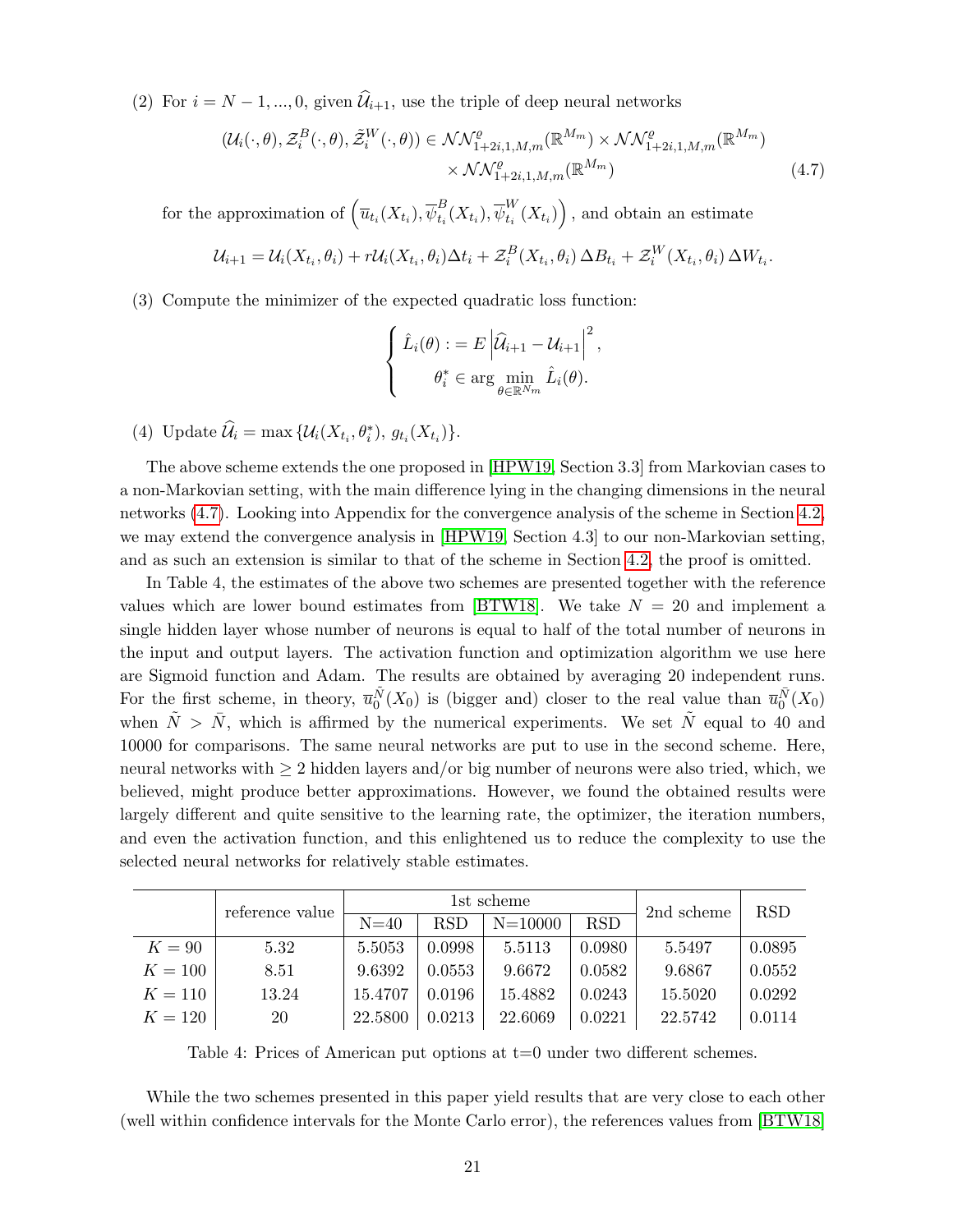differ significantly. It should be noted that the results from [\[BTW18\]](#page-29-15) – which were also recovered by a similar method suggested in [\[GMZ20\]](#page-30-15) – are only supported by theory for Markov models. Moreover, those results are lower bounds, and currently, to the best of our knowledge, no efficient numerical methods providing upper bounds of American option prices in rough volatility models has been provided. In contrast, our method is supported by theory. In essence, this leads us to the uncomfortable conclusion that either the reference values from [\[BTW18\]](#page-29-15) or our own results – or both – are highly inaccurate, and that we are unable to discern which.

In order to backtest our algorithm, we additionally consider a classical Markovian case, setting  $\rho = \eta = 0$  and keeping the other parameters unchanged, The estimates of the above two schemes are compared with the option prices calculated by binprice function in the financial toolbox of Matlab. It can be seen from Table 5 that our results are pretty close to the option price estimates by using the Cox-Ross-Rubinstein binomial model.

|           | Reference value | 1st scheme |            |             |            | 2nd scheme | <b>RSD</b> |
|-----------|-----------------|------------|------------|-------------|------------|------------|------------|
|           |                 | $N=40$     | <b>RSD</b> | $N = 10000$ | <b>RSD</b> |            |            |
| $K=90$    | 5.6168          | 5.5700     | 0.0949     | 5.5945      | 0.0931     | 5.6157     | 0.0881     |
| $K = 100$ | 9.7980          | 9.7465     | 0.0520     | 9.7779      | 0.0504     | 9.7928     | 0.0555     |
| $K = 110$ | 15.6720         | 15.6176    | 0.0265     | 15.6516     | 0.0210     | 15.6341    | 0.0221     |
| $K = 120$ | 22.7501         | 22.7140    | 0.0204     | 22.7367     | 0.0185     | 22.6994    | 0.0106     |

Table 5: American option prices when  $\rho = \eta = 0$ .

## A Convergence analysis

This section is to devoted to a convergence analysis for the deep learning-based scheme proposed in Section [4.2.](#page-15-2) The discussions are conducted under Assumptions  $(A^*)$ , [1.1,](#page-1-0) [2.1,](#page-0-1) and the following one:

(H1) (i) There exists a continuous and increasing function  $\rho : [0, \infty) \to [0, \infty)$  with  $\rho(0) = 0$ such that for any  $0 \le t_1 \le t_2 \le T$ , it holds that

$$
E\left[\int_{t_1}^{t_2} V_s ds\right] + E\left[\left(\int_{t_1}^{t_2} V_s ds\right)^2\right] \le \rho(|t_1 - t_2|).
$$

(ii) There exists a constant  $L_2 > 0$  such that

$$
|F_{t_1}(e^{x_1}, y_1, z_1, \tilde{z}_1) - F_{t_2}(e^{x_2}, y_2, z_2, \tilde{z}_2)|
$$
  
\n
$$
\leq L_2(\sqrt{\rho(|t_2 - t_1|)} + |x_2 - x_1| + |y_2 - y_1| + |z_2 - z_1| + |\tilde{z}_2 - \tilde{z}_1|),
$$

for all  $(t_1, x_1, y_1, z_1, \tilde{z}_1)$  and  $(t_2, x_2, y_2, z_2, \tilde{z}_2)$  in  $[0, T] \times \mathbb{R} \times \mathbb{R} \times \mathbb{R} \times \mathbb{R}$ .

Remark A.1. In fact, for examples like [1.1](#page-1-1) and [1.2,](#page-1-2) one has

$$
E\left[\int_0^T |V_t|^p dt\right] < \infty, \quad \text{for some } p > 2,
$$

which, by Hölder's inequality, implies

$$
E\int_{t_1}^{t_2} V_t dt \le |t_1 - t_2|^{\frac{p-1}{p}} \left( E\int_{t_1}^{t_2} |V_t|^p dt \right)^{1/p} \le C_p |t_1 - t_2|^{\frac{p-1}{p}}, \quad \text{for } 0 \le t_1 \le t_2 \le T,
$$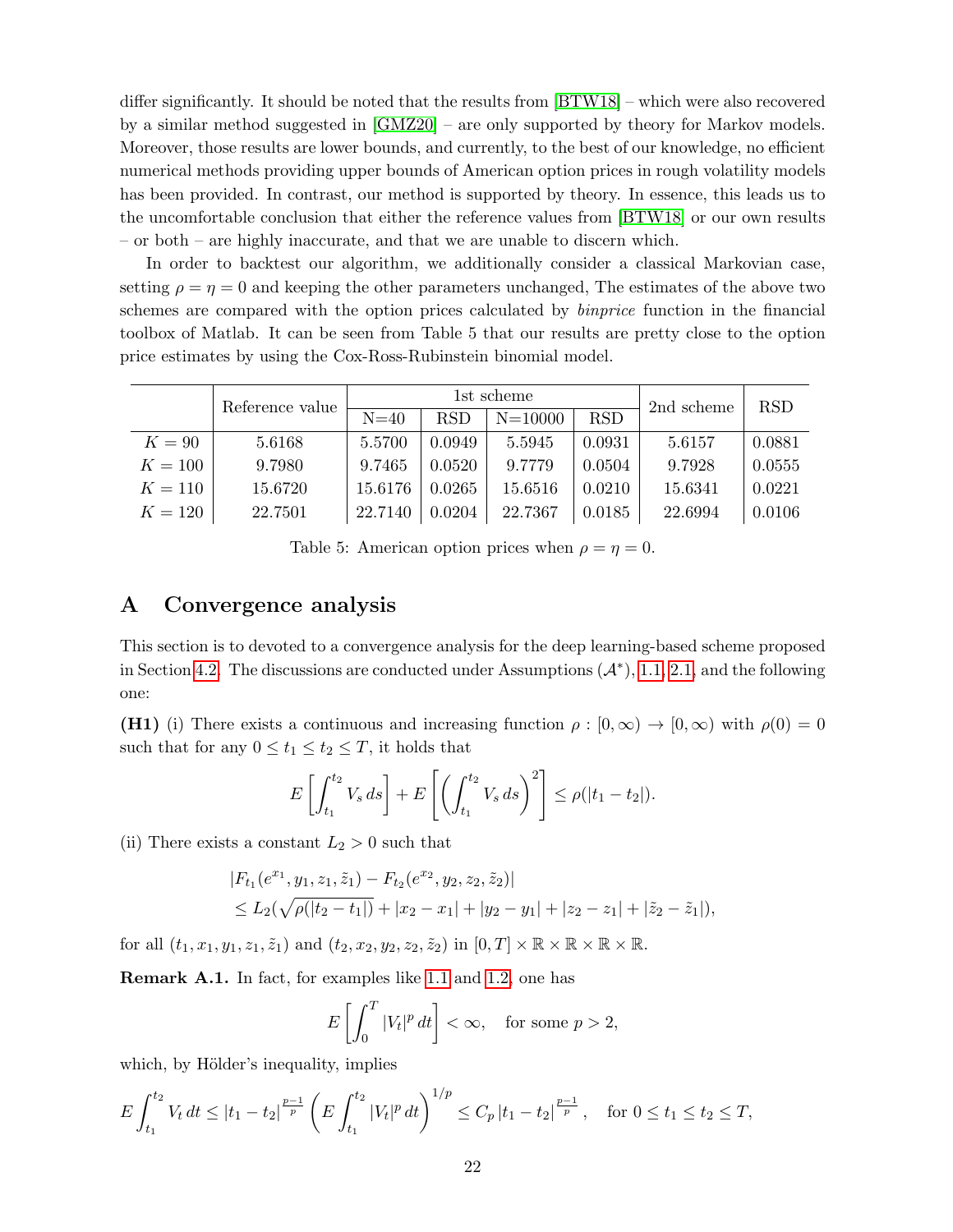$$
E\left[\left(\int_{t_1}^{t_2} V_t dt\right)^2\right] \leq |t_1 - t_2|^{\frac{2(p-1)}{p}} \left(E\int_{t_1}^{t_2} |V_t|^p dt\right)^{2/p} \leq C_p^2 |t_1 - t_2|^{\frac{2(p-1)}{p}}, \quad \text{for } 0 \leq t_1 \leq t_2 \leq T,
$$

and thus, we may take  $\rho(r) = (C_p + C_p^2) \cdot \left( |r|^{\frac{p-1}{p}} \vee |r|^{\frac{2(p-1)}{p}} \right)$ , for  $r \ge 0$ . Further, one may straightforwardly check that the numerical examples discussed in Section [4.3](#page-17-0) have Assumption (H1) satisfied.

In what follows, we denote by  $C$  a positive generic constant whose value is independent of  $\pi$  and may vary from line to line, and by X we denote the unique (strong) solution to the SDE [\(1.8\)](#page-2-1) start at  $t = 0$  and by  $X = X^{\pi}$  the Euler-Maruyama approximation with a time grid  $\pi = \{t_0 = 0 < t_1 < \ldots < t_N = T\}$ , with modulus  $|\pi| = \max_{1 \le i \le N} |t_i - t_{i-1}|$  bounded by  $\frac{CT}{N}$  for some constant  $C$ . Under Assumptions [1.1](#page-1-0) and  $(H1)$ , standard calculations yield that

<span id="page-22-2"></span><span id="page-22-0"></span>
$$
E\left[\sup_{0 \le t \le T} |\mathcal{X}_t|^2\right] \le C(1 + |x_0|^2),\tag{A.1}
$$

$$
\max_{i=0,\dots,N-1} E\left[|\mathcal{X}_{t_{i+1}} - X_{t_{i+1}}|^2 + \sup_{t \in [t_i,t_{i+1}]} |\mathcal{X}_t - X_{t_i}|^2\right] \le C\rho(|\pi|). \tag{A.2}
$$

By the theory of BSDEs (see  $[BDH^+03]$  for instance), Assumptions [1.1,](#page-1-0) [2.1,](#page-0-1) and  $(H1)$  imply the existence and uniqueness of an adapted  $L^2$ -solution  $(Y, Z, \tilde{Z})$  to BSDE [\(2.2\)](#page-4-0), which together with  $(A.1)$  and  $(H1)-(ii)$  gives

<span id="page-22-4"></span>
$$
E\left[\int_0^T |F_t(e^{\mathcal{X}_t}, Y_t, Z_t, \tilde{Z}_t)|^2 dt\right] < \infty \tag{A.3}
$$

and the standard  $L^2$ -regularity result on Y:

<span id="page-22-3"></span>
$$
\max_{i=0,\dots,N-1} E\left[\sup_{t \in [t_i,t_{i+1}]} |Y_t - Y_{t_i}|^2\right] = O(|\pi|). \tag{A.4}
$$

For the pair  $(Z, \tilde{Z})$ , set

$$
\begin{cases}\n\varepsilon^{Z}(\pi) := E\left[\sum_{i=0}^{N-1} \int_{t_{i}}^{t_{i+1}} |Z_{t} - \bar{Z}_{t_{i}}|^{2} dt\right], & \text{with } \bar{Z}_{t_{i}} := \frac{1}{\Delta t_{i}} E_{i} \left[\int_{t_{i}}^{t_{i+1}} Z_{t} dt\right], \\
\varepsilon^{Z}(\pi) := E\left[\sum_{i=0}^{N-1} \int_{t_{i}}^{t_{i+1}} |\tilde{Z}_{t} - \bar{Z}_{t_{i}}|^{2} dt\right], & \text{with } \bar{Z}_{t_{i}} := \frac{1}{\Delta t_{i}} E_{i} \left[\int_{t_{i}}^{t_{i+1}} \tilde{Z}_{t} dt\right],\n\end{cases} (A.5)
$$

where  $E_i$  denotes the conditional expectation given  $\mathcal{F}_{t_i}$ .

To investigate the convergence of the deep learning scheme, we define, for  $i = 0, ..., N - 1$ ,

<span id="page-22-1"></span>
$$
\begin{cases}\n\widehat{\mathcal{V}}_{t_i} := E_i[\widehat{\mathcal{U}}_{i+1}(X_{t_{i+1}})] + F_{t_i}(e^{X_{t_i}}, \widehat{\mathcal{V}}_{t_i}, \overline{\widehat{Z}_{t_i}}, \overline{\widehat{Z}_{t_i}}) \Delta t_i, \\
\widehat{\overline{Z}_{t_i}} := \frac{1}{\Delta t_i} E_i[(\widehat{\mathcal{U}}_{i+1}(X_{t_{i+1}}) \Delta B_{t_i}], \\
\widehat{\overline{Z}}_{t_i} := \frac{1}{\Delta t_i} E_i[(\widehat{\mathcal{U}}_{i+1}(X_{t_{i+1}}) \Delta W_{t_i}],\n\end{cases} (A.6)
$$

where,  $\mathcal{V}_{t_i}$  is well-defined for sufficiently small  $|\pi|$  due to the uniform Lipschitz continuity of F. In view of Theorem [2.4,](#page-7-2) we may find  $\mathscr{F}_{t_i}^W \otimes \mathcal{B}(\mathbb{R})$ -measurable functions  $\hat{v}_i$ ,  $\overline{\hat{z}_i}$ , and  $\hat{\tilde{z}}_i$  s.t.

<span id="page-22-5"></span>
$$
\widehat{\mathcal{V}}_{t_i} = \widehat{v}_i(X_{t_i}), \quad \overline{\widehat{Z}_{t_i}} = \overline{\widehat{z}_i}(X_{t_i}), \quad and \quad \overline{\widehat{Z}_{t_i}} = \overline{\widehat{z}_i}(X_{t_i}), \quad i = 0, ..., N - 1.
$$
\n(A.7)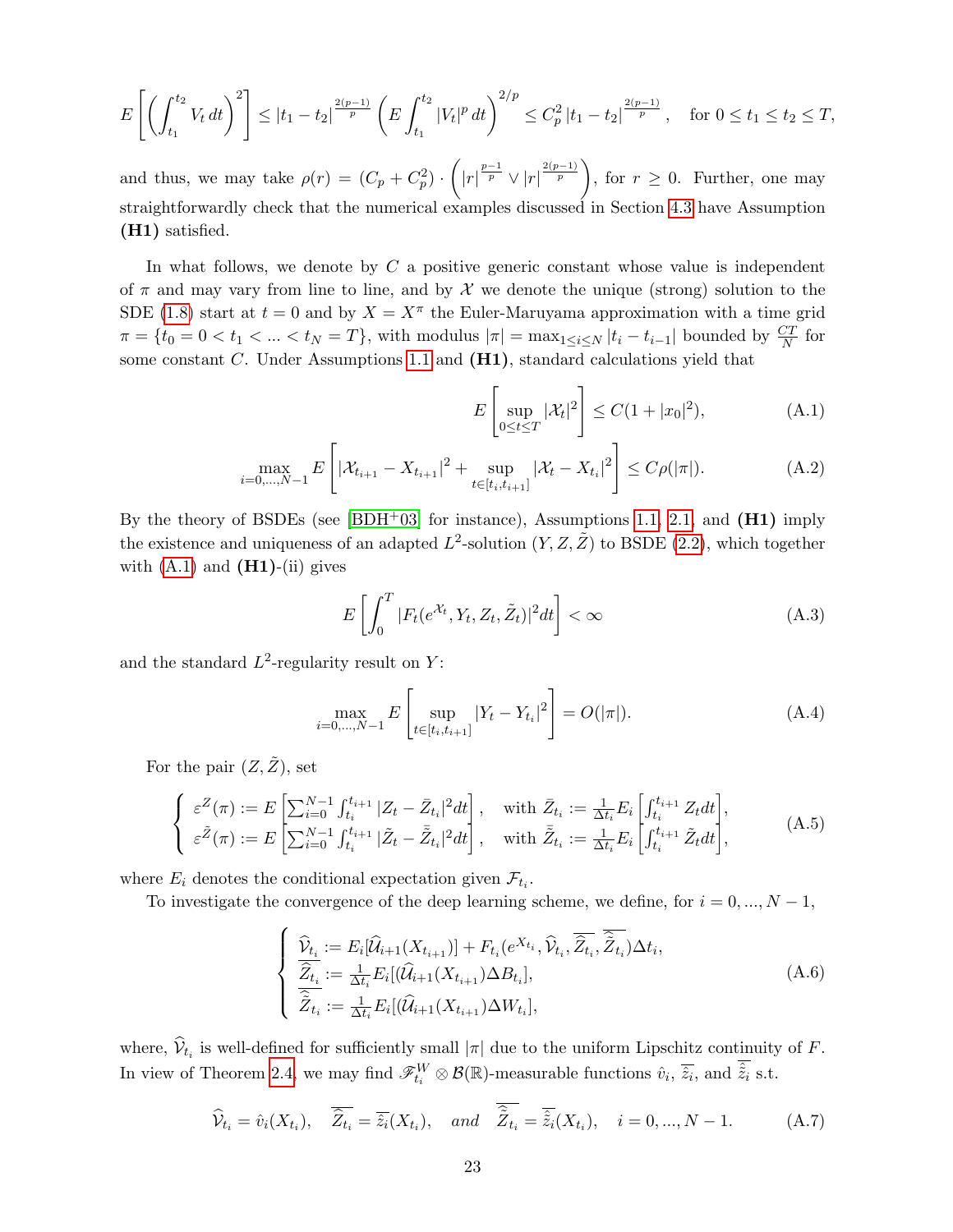On the other hand, by the martingale representation theorem, there exist two R-valued square integrable processes  $\{\widehat{Z}_t\}$  and  $\{\widetilde{Z}_t\}$  s.t.

<span id="page-23-4"></span>
$$
\widehat{\mathcal{U}}_{i+1}(X_{t_{i+1}}) = \widehat{\mathcal{V}}_{t_i} - F_{t_i}(e^{X_{t_i}}, \widehat{\mathcal{V}}_{t_i}, \overline{\widehat{Z}_{t_i}}) \Delta t_i + \int_{t_i}^{t_{i+1}} \widehat{Z}_t dB_t + \int_{t_i}^{t_{i+1}} \widehat{\widetilde{Z}}_t dW_t, \tag{A.8}
$$

and Itô's isometry gives

$$
\overline{\widehat{Z}_{t_i}} = \frac{1}{\Delta t_i} E_i[f_{t_i}^{t_{i+1}} \widehat{Z}_t dt], \quad \overline{\widehat{Z}_{t_i}} = \frac{1}{\Delta t_i} E_i[f_{t_i}^{t_{i+1}} \widehat{Z}_t dt], \quad i = 0, ..., N - 1.
$$

The distance between the optimal triple  $(\hat{\mathcal{U}}_i, \hat{\mathcal{Z}}_i, \tilde{\mathcal{Z}}_i)$  from the deep learning-based scheme and  $(\hat{\mathcal{V}}_{t_i}, \hat{Z}_{t_i}, \tilde{Z}_{t_i})$  from the system  $(A.6)$  is given as follows.

<span id="page-23-0"></span>**Lemma A.1.** Let Assumptions  $(A^*)$ , [1.1,](#page-1-0) [2.1,](#page-0-1) and **(H1)** hold. When  $|\pi|$  is sufficiently small, we have

<span id="page-23-3"></span>
$$
E|\widehat{\mathcal{V}}_{t_i} - \widehat{\mathcal{U}}_i(X_{t_i})|^2 + \Delta t_i E\left[|\overline{\widehat{Z}_{t_i}} - \widehat{\mathcal{Z}}_i(X_{t_i})|^2 + |\overline{\widehat{Z}_{t_i}} - \widehat{\widetilde{\mathcal{Z}}}_i(X_{t_i})|^2\right] \leq C \varepsilon_i^{\mathcal{N},v} + C \Delta t_i \varepsilon_i^{\mathcal{N},z} + C \Delta t_i \varepsilon_i^{\mathcal{N},\tilde{z}},
$$
\n(A.9)

where we use

$$
\varepsilon_i^{\mathcal{N},v} := \inf_{\xi} E|\hat{v}_i(X_{t_i}) - \mathcal{U}_i(X_{t_i};\xi)|^2, \quad \varepsilon_i^{\mathcal{N},z} := \inf_{\eta} E|\overline{\hat{z}_i}(X_{t_i}) - \mathcal{Z}_i(X_{t_i};\eta)|^2,
$$

and  $\varepsilon_i^{\mathcal{N},\tilde{z}}$  $\hat{z}^{N,\tilde{z}}_i:=\inf_{\eta}E|\hat{\tilde{z}}_i(X_{t_i})-\tilde{\mathcal{Z}}_i(X_{t_i};\eta)|^2$  to denote the  $L^2$ -approximation errors of  $\hat{v}_i$  ,  $\overline{\hat{z}_i}$ , and  $\hat{\tilde{z}}_i$ by neural networks  $\mathcal{U}_i$ ,  $\mathcal{Z}_i$ , and  $\tilde{\mathcal{Z}}_i$ , for  $i = 0, ..., N - 1$ .

To focus on the convergence analysis, we postpone the proof of Lemma [A.1.](#page-23-0) Define the following square error:

$$
\mathcal{E}[(\widehat{\mathcal{U}},\widehat{\mathcal{Z}},\widehat{\tilde{\mathcal{Z}}}), (Y,Z,\tilde{Z})] = \max_{i=0,\ldots,N-1} E\left[|Y_{t_i} - \widehat{\mathcal{U}}_i(X_{t_i})|^2\right] + E\left[\sum_{i=0}^{N-1} \int_{t_i}^{t_{i+1}} |Z_t - \widehat{\mathcal{Z}}_i(X_{t_i})|^2 dt\right] + E\left[\sum_{i=0}^{N-1} \int_{t_i}^{t_{i+1}} |\widetilde{Z}_t - \widehat{\tilde{\mathcal{Z}}}_i(X_{t_i})|^2 dt\right].
$$

<span id="page-23-1"></span>**Theorem A.2.** Under Assumptions  $(A^*)$ , [1.1,](#page-1-0) [2.1,](#page-0-1) and  $(H1)$ , it holds that

<span id="page-23-2"></span>
$$
\mathcal{E}[(\hat{U}, \hat{\mathcal{Z}}, \hat{\tilde{\mathcal{Z}}}), (Y, Z, \tilde{Z})]
$$
  
\n
$$
\leq C \left\{ E|G(\mathcal{X}_T) - G(X_T)|^2 + \rho(|\pi|) + |\pi| + \varepsilon^Z(\pi) + \varepsilon^{\tilde{Z}}(\pi) + \sum_{i=0}^{N-1} (N\varepsilon_i^{\mathcal{N}, v} + \varepsilon_i^{\mathcal{N}, z} + \varepsilon_i^{\mathcal{N}, \tilde{z}}) \right\},
$$
 (A.10)

where the constant C is independent of the partition  $\pi$ .

The computations involved in the proofs of Lemma [A.1](#page-23-0) and Theorem [A.2](#page-23-1) are conducted in a similar way to [\[HPW19,](#page-30-4) Section 4.1] by Huré, Pham, and Warin, with the main differences lying in the approximations of the random variables with dimension-varying neural networks and the general modulus function  $\rho(\pi)$ . We provide the proofs for the reader's interests.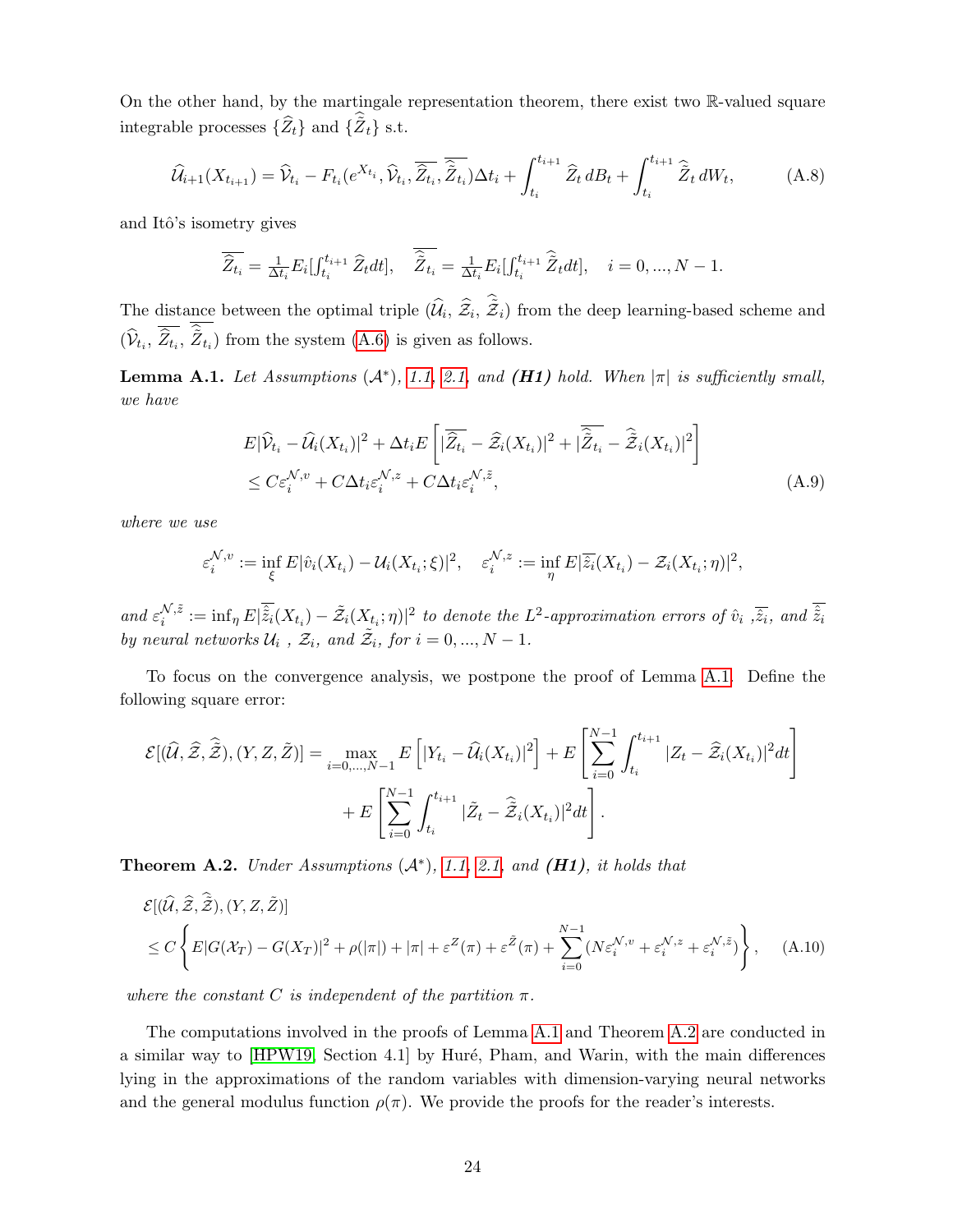Proof of Theorem [A.2.](#page-23-1) Step 1. We first derive a recursive estimate for the square norm of  $Y_{t_i} - \mathcal{V}_{t_i}$ , i.e.,

<span id="page-24-2"></span>
$$
E|Y_{t_i} - \widehat{\mathcal{V}}_{t_i}|^2 \le (1 + C|\pi|)E|Y_{t_{i+1}} - \widehat{\mathcal{U}}_{t+1}(X_{t_{i+1}})|^2 + C|\pi|E\left[\int_{t_i}^{t_{i+1}} |F_t(e^{\mathcal{X}_t}, Y_t, Z_t, \tilde{Z}_t)|^2 dt\right] + CE\left[\int_{t_i}^{t_{i+1}} \left(|\tilde{Z}_t - \bar{\tilde{Z}}_{t_i}|^2 + |Z_t - \bar{Z}_{t_i}|^2\right) dt\right] + C\rho(|\pi|)|\pi|,
$$
\n(A.11)

for each  $i \in \{0, ..., N-1\}.$ 

In view of  $(2.2)$  and  $(A.6)$ , we have

$$
Y_{t_i} - \widehat{\mathcal{V}}_{t_i} = E_i[Y_{t_{i+1}} - \widehat{\mathcal{U}}_{i+1}(X_{t_{i+1}})] + E_i\left[\int_{t_i}^{t_{i+1}} F_t(e^{\mathcal{X}_t}, Y_t, Z_t, \tilde{Z}_t) - F_{t_i}(e^{X_{t_i}}, \widehat{\mathcal{V}}_{t_i}, \overline{\widehat{Z}_{t_i}}, \overline{\widehat{Z}_{t_i}})dt\right].
$$

Young's inequality gives  $(a + b)^2 \le (1 + \gamma \Delta t_i)a^2 + (1 + \frac{1}{\gamma \Delta t_i})b^2$  for any  $a, b \in \mathbb{R}$  and  $\gamma > 0$ , which combined with Cauchy-Schwarz inequality, the Lipschitz condition on  $F$  in  $(H1)$ , and the estimation [\(A.2\)](#page-22-2) on the forward process, implies that

$$
E|Y_{t_i} - \hat{V}_{t_i}|^2
$$
  
\n
$$
\leq E\Big\{ (1 + \gamma \Delta t_i) \left( E_i[Y_{t_{i+1}} - \hat{U}_{i+1}(X_{t_{i+1}})] \right)^2
$$
  
\n
$$
+ \left( 1 + \frac{1}{\gamma \Delta t_i} \right) \left( E_i \Big[ \int_{t_i}^{t_{i+1}} (F_t(e^{X_t}, Y_t, Z_t, \tilde{Z}_t) - F_{t_i}(e^{X_{t_i}}, \hat{V}_{t_i}, \overline{\hat{Z}_{t_i}}, \overline{\hat{Z}_{t_i}})) dt \Big] \Big)^2 \Big\}
$$
  
\n
$$
\leq (1 + \gamma \Delta t_i) E \Big[ |E_i[Y_{t_{i+1}} - \hat{U}_{i+1}(X_{t_{i+1}})]|^2 \Big] + 5 \left( 1 + \frac{1}{\gamma \Delta t_i} \right) L_2^2 \Delta t_i \Big\{ C\rho(|\pi|) |\pi|
$$
  
\n
$$
+ E \Big[ \int_{t_i}^{t_{i+1}} |Y_t - \hat{V}_{t_i}|^2 dt \Big] + E \Big[ \int_{t_i}^{t_{i+1}} \Big( |Z_t - \overline{\hat{Z}_{t_i}}|^2 + |\tilde{Z}_t - \overline{\hat{Z}_{t_i}}|^2 \Big) dt \Big] \Big\}
$$
  
\n
$$
\leq (1 + \gamma \Delta t_i) E \Big[ |E_i[Y_{t_{i+1}} - \hat{U}_{i+1}(X_{t_{i+1}})]|^2 \Big] + 5 (1 + \gamma \Delta t_i) \frac{L_2^2}{\gamma} \Big\{ C\rho(|\pi|) |\pi|
$$
  
\n
$$
+ 2\Delta t_i E|Y_{t_i} - \hat{V}_{t_i}|^2 + E \Big[ \int_{t_i}^{t_{i+1}} \Big( |Z_t - \overline{\hat{Z}_{t_i}}|^2 + |\tilde{Z}_t - \overline{\hat{Z}_{t_i}}|^2 \Big) dt \Big] \Big\}, \tag{A.12}
$$

where the  $L^2$ -regularity of Y [\(A.4\)](#page-22-3) is used in the last inequality.

Recalling that  $\overline{Z}$  and  $\overline{\overline{Z}}$  are the  $L^2$ -projections of Z and  $\overline{Z}$  respectively, we have

<span id="page-24-1"></span><span id="page-24-0"></span>
$$
\begin{cases}\nE[\int_{t_i}^{t_{i+1}} |Z_t - \overline{\hat{Z}_{t_i}}|^2 dt] = E[\int_{t_i}^{t_{i+1}} |Z_t - \bar{Z}_{t_i}|^2 dt] + \Delta t_i E\left[|\bar{Z}_{t_i} - \overline{\hat{Z}_{t_i}}|^2\right], \\
E[\int_{t_i}^{t_{i+1}} |\tilde{Z}_t - \overline{\hat{Z}_{t_i}}|^2 dt] = E[\int_{t_i}^{t_{i+1}} |\tilde{Z}_t - \overline{\hat{Z}_{t_i}}|^2 dt] + \Delta t_i E\left[|\overline{\tilde{Z}}_{t_i} - \overline{\hat{Z}_{t_i}}|^2\right].\n\end{cases} (A.13)
$$

Integrate equation [\(2.2\)](#page-4-0) over time interval  $[t_i, t_{i+1}]$  multiplied by  $\Delta W_{t_i}$  and  $\Delta B_{t_i}$  respectively. This together with [\(A.6\)](#page-22-1) gives

$$
\Delta t_i \left( \bar{\tilde{Z}}_{t_i} - \bar{\tilde{Z}}_{t_i} \right) = E_i \left[ \Delta W_{t_i} \left( Y_{t_{i+1}} - \hat{U}_{t+1} (X_{t_{i+1}}) - E_i [Y_{t_{i+1}} - \hat{U}_{t+1} (X_{t_{i+1}})] \right) \right] + E_i \left[ \Delta W_{t_i} \int_{t_i}^{t_{i+1}} F_t (e^{X_t}, Y_t, Z_t, \tilde{Z}_t) dt \right],
$$
  

$$
\Delta t_i \left( \bar{Z}_{t_i} - \bar{\hat{Z}}_{t_i} \right) = E_i \left[ \Delta B_{t_i} \left( Y_{t_{i+1}} - \hat{U}_{t+1} (X_{t_{i+1}}) - E_i [Y_{t_{i+1}} - \hat{U}_{t+1} (X_{t_{i+1}})] \right) \right]
$$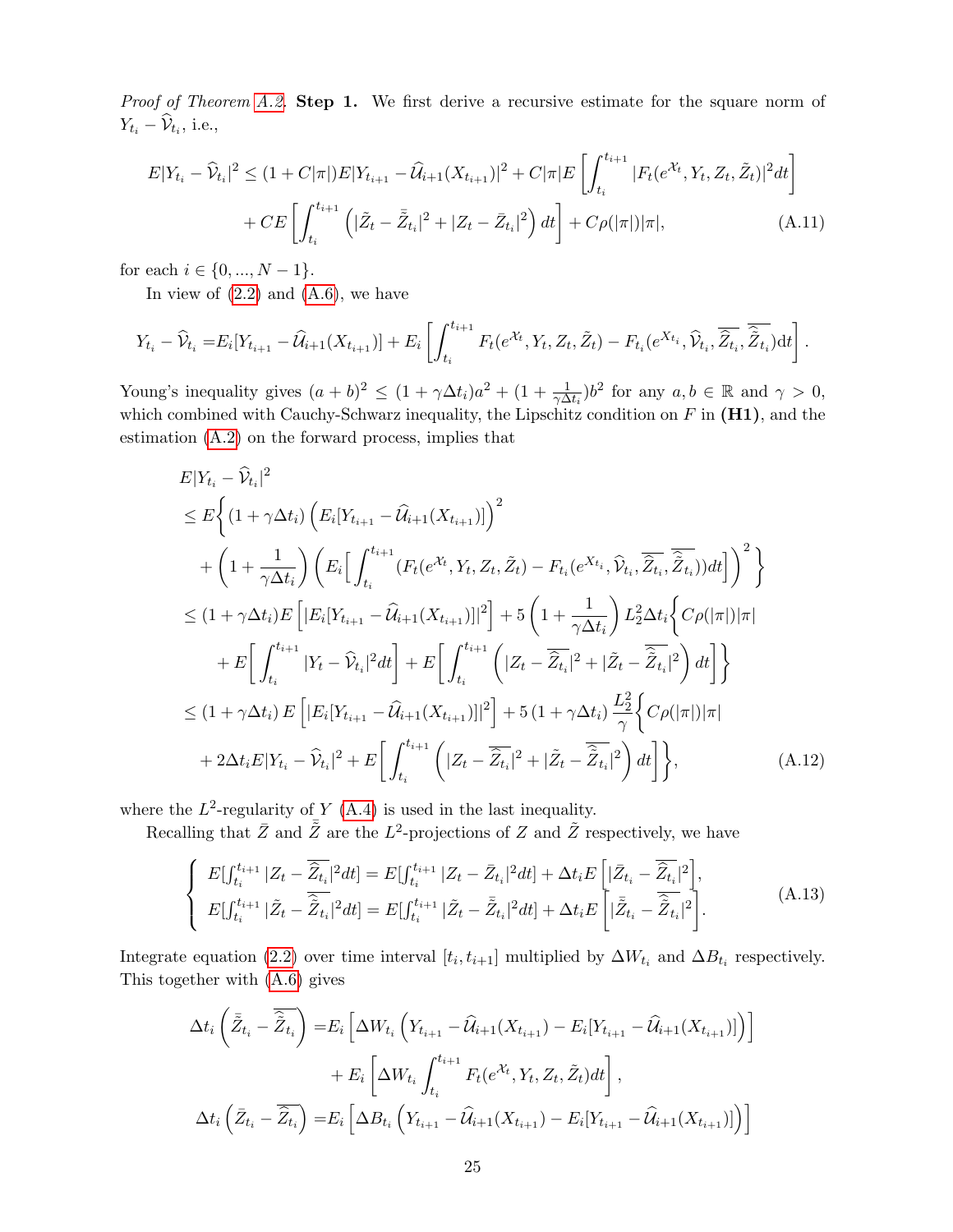<span id="page-25-0"></span>
$$
+ E_i \left[ \Delta B_{t_i} \int_{t_i}^{t_{i+1}} F_t(e^{\mathcal{X}_t}, Y_t, Z_t, \tilde{Z}_t) dt \right].
$$

Standard computations further indicate that

$$
\Delta t_i E\left[|\bar{Z}_{t_i} - \overline{\hat{Z}_{t_i}}|^2\right] \le 2\left(E|Y_{t_{i+1}} - \widehat{\mathcal{U}}_{i+1}(X_{t_{i+1}})|^2 - E|E_i[Y_{t_{i+1}} - \widehat{\mathcal{U}}_{i+1}(X_{t_{i+1}})]|^2\right) + 2\Delta t_i E\left[\int_{t_i}^{t_{i+1}} |F_t(e^{\mathcal{X}_t}, Y_t, Z_t, \tilde{Z}_t)|^2 dt\right];
$$
\n(A.14)

it follows similarly for  $\tilde{Z}$ . Then, by plugging [\(A.13\)](#page-24-0) and [\(A.14\)](#page-25-0) into [\(A.12\)](#page-24-1), and choosing  $\gamma = 20L_2^2$ , we have

$$
E\left[|Y_{t_i} - \hat{\mathcal{V}}_{t_i}|^2\right]
$$
  
\n
$$
\leq (1 + \gamma \Delta t_i) E\left[|E_i\left[Y_{t_{i+1}} - \hat{\mathcal{U}}_{i+1}(X_{t_{i+1}})\right]|^2\right] + 5(1 + \gamma \Delta t_i) \frac{L_2^2}{\gamma} \Big\{ C\rho(|\pi|)|\pi| + 2\Delta t_i E|Y_{t_i} - \hat{\mathcal{V}}_{t_i}|^2
$$
  
\n
$$
+ E\left[\int_{t_i}^{t_{i+1}} \left(|Z_t - \bar{Z}_{t_i}|^2 + |\tilde{Z}_t - \bar{\tilde{Z}}_{t_i}|^2\right) dt\right] + 4\left(E|Y_{t_{i+1}} - \hat{\mathcal{U}}_{i+1}(X_{t_{i+1}})|^2\right]
$$
  
\n
$$
- E\left[|E_i[Y_{t_{i+1}} - \hat{\mathcal{U}}_{i+1}(X_{t_{i+1}})||^2]\right) + 4\Delta t_i E\left[\int_{t_i}^{t_{i+1}} |F_t(e^{X_t}, Y_t, Z_t, \tilde{Z}_t)|^2 dt\right] \Big\}
$$
  
\n
$$
\leq C\rho(|\pi|)|\pi| + (1 + \gamma \Delta t_i) E|Y_{t_{i+1}} - \hat{\mathcal{U}}_{i+1}(X_{t_{i+1}})|^2 + C\Delta t_i E|Y_{t_i} - \hat{Y}_{t_i}|^2
$$
  
\n
$$
+ CE\left[\int_{t_i}^{t_{i+1}} \left(|Z_t - \bar{Z}_{t_i}|^2 + |\tilde{Z}_t - \bar{\tilde{Z}}_{t_i}|^2\right) dt\right] + C\Delta t_i E\left[\int_{t_i}^{t_{i+1}} |F_t(e^{X_t}, Y_t, Z_t, \tilde{Z}_t)|^2 dt\right], (A.15)
$$

which implies [\(A.11\)](#page-24-2) when  $|\pi|$  is sufficiently small.

**Step 2.** We prove the estimate for the Y-component in  $(A.10)$ , i.e.,

$$
\max_{i=0,\dots,N-1} E|Y_{t_i} - \widehat{\mathcal{U}}_i(X_{t_i})|^2 \le C\rho(|\pi|) + CE|G(\mathcal{X}_T) - G(X_T)|^2 + C\varepsilon^Z(\pi) + C\varepsilon^{\widetilde{Z}}(\pi) + C\sum_{i=0}^{N-1} (N\varepsilon_i^{\mathcal{N},v} + \varepsilon_i^{\mathcal{N},z} + \varepsilon_i^{\mathcal{N},\widetilde{z}}). \tag{A.16}
$$

Indeed, using Young inequality of the form:

<span id="page-25-2"></span><span id="page-25-1"></span>
$$
(a+b)^2 \ge (1-|\pi|)a^2 + \left(1 - \frac{1}{|\pi|}\right)b^2 \ge (1-|\pi|)a^2 - \frac{1}{|\pi|}b^2,
$$

we have

$$
E|Y_{t_i} - \widehat{V}_{t_i}|^2 = E|Y_{t_i} - \widehat{\mathcal{U}}_i(X_{t_i}) + \widehat{\mathcal{U}}_i(X_{t_i}) - \widehat{V}_{t_i}|^2
$$
  
\n
$$
\geq (1 - |\pi|)E|Y_{t_i} - \widehat{\mathcal{U}}_i(X_{t_i})|^2 - \frac{1}{|\pi|}E|\widehat{\mathcal{U}}_i(X_{t_i}) - \widehat{V}_{t_i}|^2.
$$
 (A.17)

Plugging the above inequality into [\(A.11\)](#page-24-2) and letting  $|\pi|$  be small enough yield that

$$
E|Y_{t_i} - \widehat{\mathcal{U}}_i(X_{t_i})|^2
$$
  
\n
$$
\leq C\rho(|\pi|)|\pi| + (1 + C|\pi|)E|Y_{t_{i+1}} - \widehat{\mathcal{U}}_{i+1}(X_{t_{i+1}})|^2 + CE\left[\int_{t_i}^{t_{i+1}} \left(|Z_t - \bar{Z}_{t_i}|^2 + |\tilde{Z}_t - \bar{\tilde{Z}}_{t_i}|^2\right)dt\right]
$$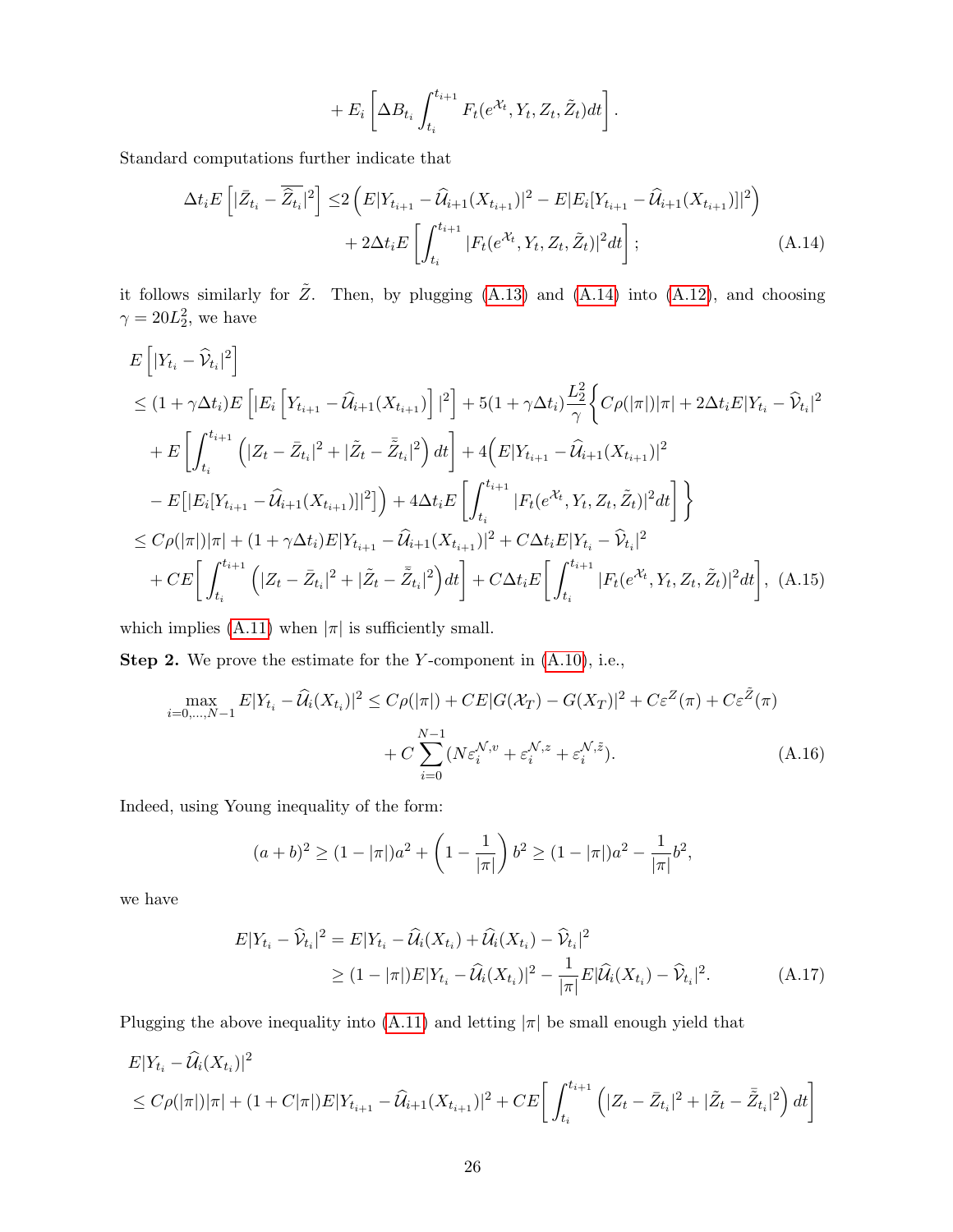$$
+ C|\pi|E\bigg[\int_{t_i}^{t_{i+1}} |F_t(e^{\mathcal{X}_t}, Y_t, Z_t, \tilde{Z}_t)|^2 dt\bigg] + CNE|\widehat{\mathcal{V}}_{t_i} - \widehat{\mathcal{U}}_i(X_{t_i})|^2. \tag{A.18}
$$

Recalling  $Y_{t_N} = G(\mathcal{X}_T)$  and  $\mathcal{U}_i(X_{t_N}) = G(X_T)$ , and [\(A.3\)](#page-22-4), we may use the discrete Gronwall's inequality to reach the following estimate:

$$
\max_{i=0,\dots,N-1} E|Y_{t_i} - \widehat{\mathcal{U}}_i(X_{t_i})|^2
$$
\n
$$
\leq C \left\{ \rho(|\pi|) + |\pi| + E|G(\mathcal{X}_T) - G(X_T)|^2 + \varepsilon^Z(\pi) + \varepsilon^{\tilde{Z}}(\pi) + N \sum_{i=0}^{N-1} E|\widehat{\mathcal{U}}_i(X_{t_i}) - \widehat{V}_{t_i}|^2 \right\},\tag{A.19}
$$

which combined with Lemma [A.1](#page-23-0) gives [\(A.16\)](#page-25-1).

**Step 3.** We prove the estimate for the  $(Z, \tilde{Z})$ -component in  $(A.10)$ , i.e.,

$$
E\left[\sum_{i=0}^{N-1} \int_{t_i}^{t_{i+1}} \left( |Z_t - \widehat{\mathcal{Z}}_i(X_{t_i})|^2 + |\widetilde{Z}_t - \widehat{\mathcal{Z}}_i(X_{t_i})|^2 \right) dt \right]
$$
  

$$
\leq C \left\{ \varepsilon^Z(\pi) + \varepsilon^{\widetilde{Z}}(\pi) + \rho(|\pi|) + |\pi| + E|G(\mathcal{X}_T) - G(X_T)|^2 + \sum_{i=0}^{N-1} (N\varepsilon_i^{\mathcal{N}, v} + \varepsilon_i^{\mathcal{N}, z}), +\varepsilon_i^{\mathcal{N}, \widetilde{z}} \right\}.
$$

From [\(A.13\)](#page-24-0) and [\(A.14\)](#page-25-0), it follows that for any  $i = 0, ..., N - 1$ ,

$$
E[\int_{t_i}^{t_{i+1}} |Z_t - \overline{\hat{Z}_{t_i}}|^2 dt]
$$
  
\n
$$
\leq E\left[\int_{t_i}^{t_{i+1}} |Z_t - \overline{Z}_{t_i}|^2 dt\right] + 2\left(E|Y_{t_{i+1}} - \widehat{U}_{t+1}(X_{t_{i+1}})|^2 - E|E_i[Y_{t_{i+1}} - \widehat{U}_{t+1}(X_{t_{i+1}})]|^2\right)
$$
  
\n
$$
+ 2|\pi|E\left[\int_{t_i}^{t_{i+1}} |F_t(e^{\mathcal{X}_t}, Y_t, Z_t, \tilde{Z}_t)|^2 dt\right].
$$

which, together with [\(A.3\)](#page-22-4), gives

<span id="page-26-0"></span>
$$
E\left[\sum_{i=0}^{N-1} \int_{t_i}^{t_{i+1}} |Z_t - \overline{\hat{Z}_{t_i}}|^2 dt\right] \leq \varepsilon^Z(\pi) + 2E|G(\mathcal{X}_T) - G(X_T)|^2 + 2\sum_{i=0}^{N-1} (E|Y_{t_i} - \widehat{\mathcal{U}}_i(X_{t_i})|^2 - E|E_i[Y_{t_{i+1}} - \widehat{\mathcal{U}}_{i+1}(X_{t_{i+1}})]|^2) + C|\pi|,
$$
\n(A.20)

where the indices are changed in the last summation. Analogously,

$$
E\left[\sum_{i=0}^{N-1} \int_{t_i}^{t_{i+1}} |\tilde{Z}_t - \overline{\hat{Z}_{t_i}}|^2 dt\right] \leq \varepsilon^{\tilde{Z}}(\pi) + 2E|G(\mathcal{X}_T) - G(X_T)|^2 + 2\sum_{i=0}^{N-1} (E|Y_{t_i} - \widehat{\mathcal{U}}_i(X_{t_i})|^2 - E|E_i[Y_{t_{i+1}} - \widehat{\mathcal{U}}_{i+1}(X_{t_{i+1}})]|^2) + C|\pi|.
$$
\n(A.21)

Notice that by  $(A.12)$  and  $(A.17)$  we have

$$
2\left(E|Y_{t_i} - \widehat{\mathcal{U}}_i(X_{t_i})|^2 - E|E_i[Y_{t_{i+1}} - \widehat{\mathcal{U}}_{i+1}(X_{t_{i+1}})]|^2\right)
$$
  

$$
\leq \frac{2}{1-|\pi|}\left\{(1+\gamma\Delta t_i)E\left[|E_i[Y_{t_{i+1}} - \widehat{\mathcal{U}}_{i+1}(X_{t_{i+1}})]|^2\right] + 5(1+\gamma\Delta t_i)\frac{L_2^2}{\gamma}\left(C\rho(|\pi|)|\pi\right)\right\}
$$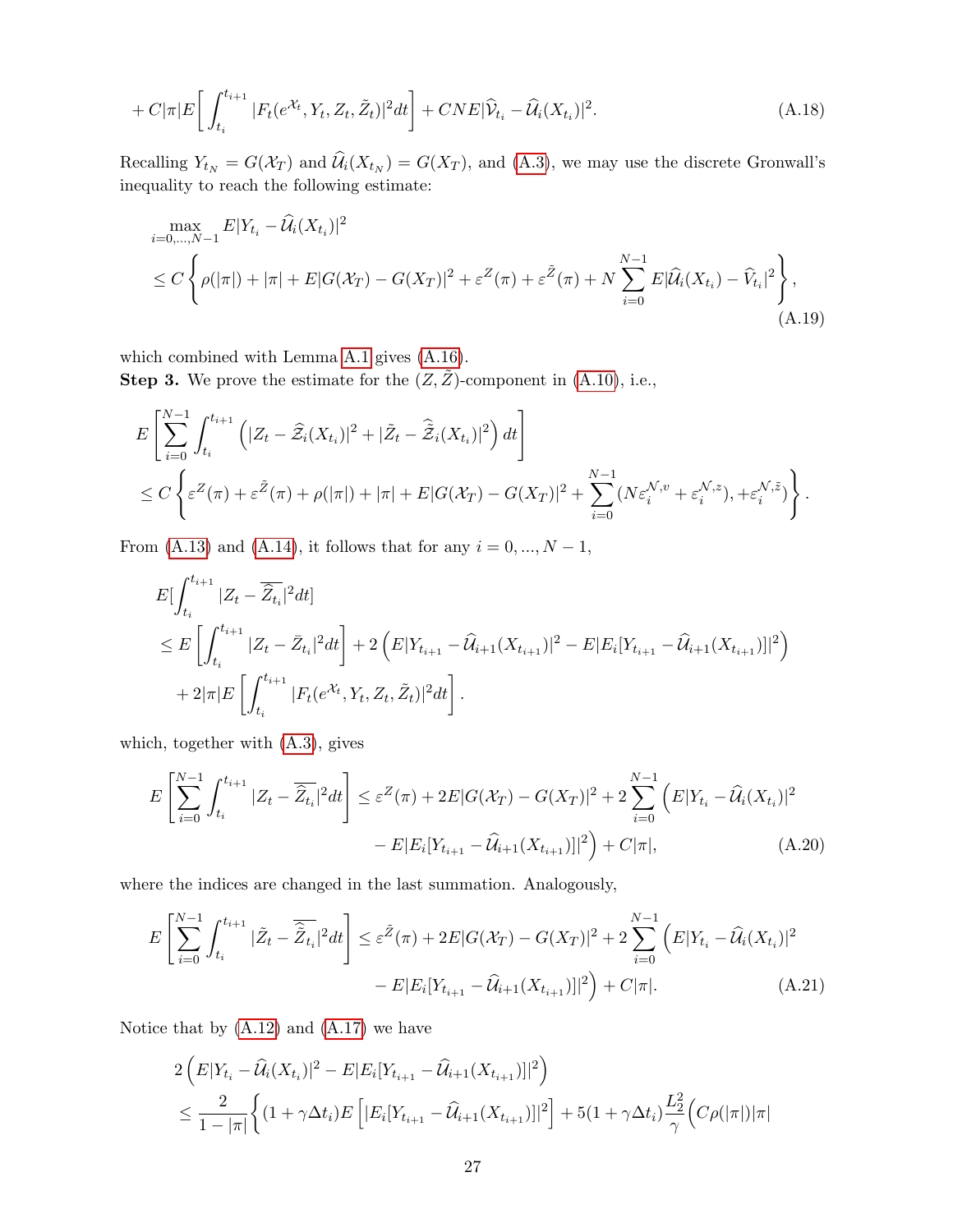$$
+2|\pi|E|Y_{t_i}-\widehat{\mathcal{V}}_{t_i}|^2+E\Big[\int_{t_i}^{t_{i+1}}|Z_t-\overline{\widehat{Z}_{t_i}}|^2dt\Big]+E\Big[\int_{t_i}^{t_{i+1}}|\widetilde{Z}_t-\overline{\widehat{Z}_{t_i}}|^2dt\Big]\Big)\Big\}+\frac{3}{|\pi|(1-|\pi|)}E|\widehat{\mathcal{U}}_i(X_{t_i})-\widehat{\mathcal{V}}_{t_i}|^2.
$$
\n(A.22)

Take  $\gamma = 50L_2^2$  so that  $\frac{10L_2^2}{\gamma}(1+\gamma|\pi|)/(1-|\pi|) \leq 1/4$  for  $|\pi|$  small enough and notice that  $[(1 + \gamma|\pi|)/(1 - |\pi|) - 1] = O(|\pi|)$ . This together with  $(A.3)$ ,  $(A.9)$ ,  $(A.11)$ ,  $(A.16)$ , and  $(A.20)$ , yields

$$
\frac{1}{2}E\left[\sum_{i=0}^{N-1}\int_{t_i}^{t_{i+1}}\left(|Z_t - \overline{\hat{Z}_{t_i}}|^2 + |\tilde{Z}_t - \overline{\hat{Z}_{t_i}}|^2\right)dt\right] \n\leq \varepsilon^Z(\pi) + \varepsilon^{\tilde{Z}}(\pi) + C \max_{i=0,\dots,N} E|Y_{t_i} - \hat{U}_i(X_{t_i})|^2 + C\rho(|\pi|) + CE|G(X_T) - G(X_T)|^2 \n+ C|\pi| \sum_{i=0}^{N-1} E|Y_{t_i} - \hat{V}_{t_i}|^2 + CN \sum_{i=0}^{N-1} E|\hat{U}_i(X_{t_i}) - \hat{V}_{t_i}|^2 + C|\pi| \n\leq \varepsilon^Z(\pi) + \varepsilon^{\tilde{Z}}(\pi) + C \max_{i=0,\dots,N} E|Y_{t_i} - \hat{U}_i(X_{t_i})|^2 + C\rho(|\pi|) + C|\pi| \n+ C|\pi| \sum_{i=0}^{N-1} \left\{C\rho(|\pi|)|\pi| + CE\left[\int_{t_i}^{t_{i+1}}\left(|Z_t - \bar{Z}_{t_i}|^2 + |\tilde{Z}_t - \bar{\tilde{Z}}_{t_i}|^2\right)dt\right] \right. \n+ (1 + C|\pi|)E|Y_{t_{i+1}} - \hat{U}_{i+1}(X_{t_{i+1}})|^2 + C|\pi|E\left[\int_{t_i}^{t_{i+1}} |F(t, X_t, Y_t, Z_t, \tilde{Z}_t)|^2 dt\right] \right\} \n+ CN \sum_{i=0}^{N-1} E|\hat{U}_i(X_{t_i}) - \hat{V}_{t_i}|^2 \n\leq C \left\{ \varepsilon^Z(\pi) + \varepsilon^{\tilde{Z}}(\pi) + \rho(|\pi|) + |\pi| + E|G(X_T) - G(X_T)|^2 + \sum_{i=0}^{N-1} (N\varepsilon_n^{N,v} + \varepsilon_n^{N,z} + \varepsilon_n^{N,\tilde{z}}) \right\}.
$$
 (A.23)

Finally, noticing the relations

<span id="page-27-0"></span>
$$
E\left[\int_{t_i}^{t_{i+1}} \left| Z_t - \widehat{\mathcal{Z}}_i \left( X_{t_i} \right) \right|^2 \mathrm{d}t \right] \leq 2E\left[\int_{t_i}^{t_{i+1}} \left| Z_t - \overline{\widehat{Z}_{t_i}} \right|^2 \mathrm{d}t \right] + 2\Delta t_i E\left| \overline{\widehat{Z}_{t_i}} - \widehat{\mathcal{Z}}_i \left( X_{t_i} \right) \right|^2,
$$
  

$$
E\left[\int_{t_i}^{t_{i+1}} \left| \widetilde{Z}_t - \widehat{\mathcal{Z}}_i \left( X_{t_i} \right) \right|^2 \mathrm{d}t \right] \leq 2E\left[\int_{t_i}^{t_{i+1}} \left| \widetilde{Z}_t - \overline{\widehat{Z}_{t_i}} \right|^2 \mathrm{d}t \right] + 2\Delta t_i E\left| \overline{\widehat{Z}_{t_i}} - \widehat{\mathcal{Z}}_i \left( X_{t_i} \right) \right|^2,
$$

and using [\(A.9\)](#page-23-3), [\(A.23\)](#page-27-0), we obtain by summing over  $i = 0, ..., N - 1$ , the desired error estimate for the  $(Z, \tilde{Z})$ -component, completing the proof.  $\Box$ 

Finally, we prove the claim in Lemma [A.1.](#page-23-0)

*Proof of Lemma [A.1.](#page-23-0)* Fix  $i \in \{0, ..., N-1\}$ . Using relation [\(A.8\)](#page-23-4) in the expression of the expected quadratic loss function, and recalling the definitions of  $\hat{Z}_{t_i}$  and  $\tilde{Z}_{t_i}$  as  $L^2$ -projection of  $\hat{Z}_t$  and  $\tilde{Z}_t$ , we have for all parameters  $\theta$  of the neural networks  $\mathcal{U}_i(.;\theta)$ ,  $\mathcal{Z}_i(.;\theta)$ , and  $\tilde{\mathcal{Z}}_i(.;\theta)$ ,

<span id="page-27-1"></span>
$$
\hat{L}_i(\theta) = \tilde{L}_i(\theta) + E\left[\int_{t_i}^{t_{i+1}} \left( \left| \widehat{Z}_t - \overline{\widehat{Z}_{t_i}} \right|^2 + \left| \widehat{\tilde{Z}}_t - \overline{\widehat{Z}_{t_i}} \right|^2 \right) dt \right],
$$
\n(A.24)

with

$$
\tilde{L}_i(\theta) := E\bigg[|\widehat{\mathcal{V}}_{t_i} - \mathcal{U}_i(X_{t_i}; \theta_i)
$$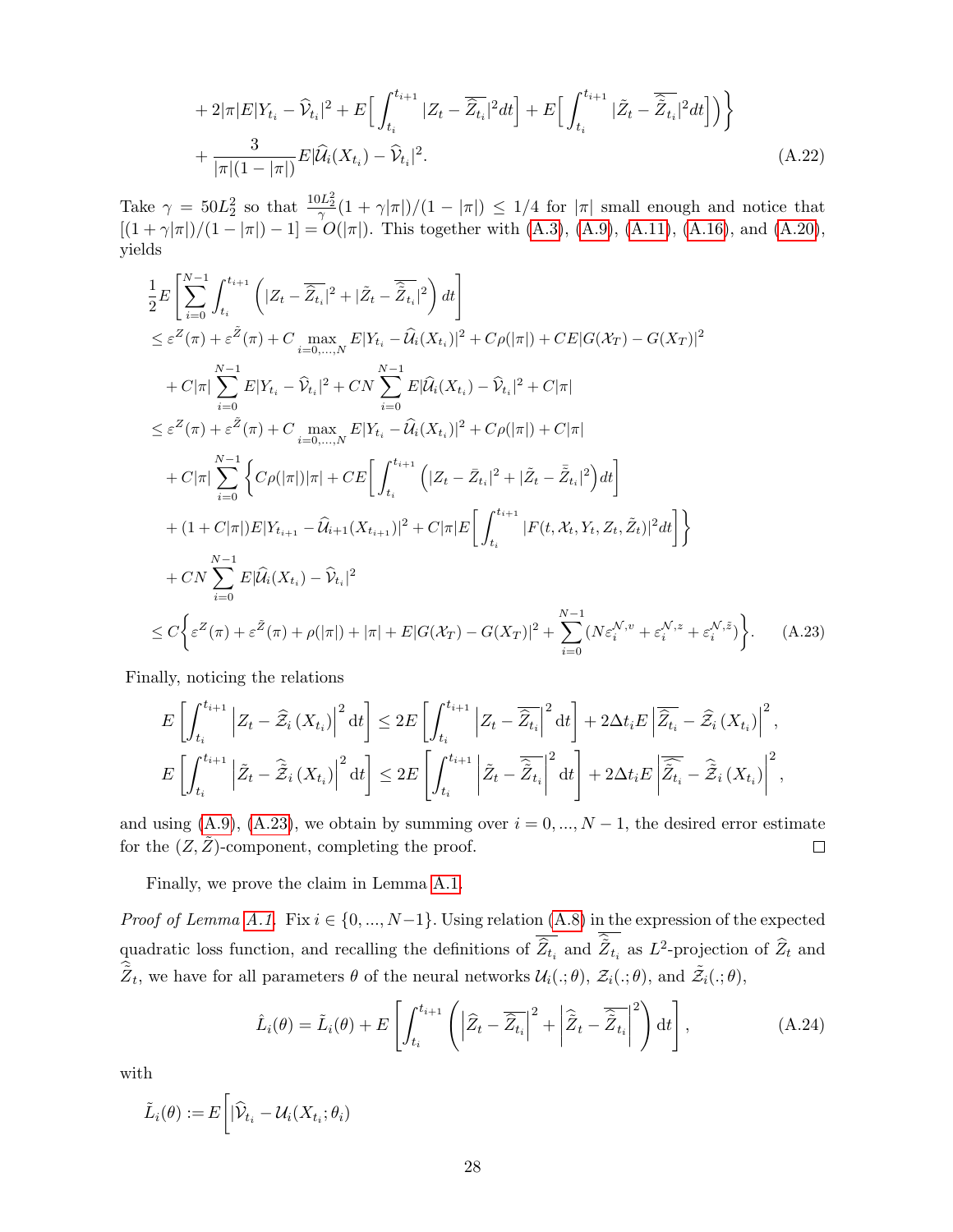+ 
$$
(F_{t_i}(e^{X_{t_i}}, \mathcal{U}_i(X_{t_i}; \theta), \tilde{\mathcal{Z}}_i(X_{t_i}; \theta_i), \tilde{\mathcal{Z}}_i(X_{t_i}; \theta_i)) - F_{t_i}(e^{X_{t_i}}, \hat{\mathcal{V}}_{t_i}, \overline{\hat{\mathcal{Z}}_{t_i}}, \overline{\hat{\mathcal{Z}}_{t_i}}))\Delta t_i|^2
$$
  
+  $\Delta t_i E\left[|\overline{\hat{Z}_{t_i}} - \mathcal{Z}_i(X_{t_i}; \theta_i)|^2\right] + \Delta t_i E\left[|\overline{\hat{Z}_{t_i}} - \tilde{\mathcal{Z}}_i(X_{t_i}; \theta_i)|^2\right].$  (A.25)

By using Young inequality:  $(a+b)^2 \leq (1+\gamma\Delta t_i)a^2 + (1+\frac{1}{\gamma\Delta t_i})b^2$ , together with the Lipschitz condition on  $F$  in  $(H1)$ , we see that

<span id="page-28-4"></span>
$$
\tilde{L}_i(\theta) \le (1 + C\Delta t_i) E |\widehat{\mathcal{V}}_{t_i} - \mathcal{U}_i(X_{t_i}; \theta_i)|^2 \n+ C\Delta t_i E \left[ |\overline{\widehat{Z}_{t_i}} - \mathcal{Z}_i(X_{t_i}; \theta_i)|^2 + |\overline{\widehat{Z}_{t_i}} - \tilde{\mathcal{Z}}_i(X_{t_i}; \theta_i)|^2 \right].
$$
\n(A.26)

On the other hand, using Young inequality in the form:  $(a+b)^2 \geq (1-\gamma\Delta t_i)a^2 + (1-\frac{1}{\gamma\Delta t_i})a^2$  $\frac{1}{\gamma\Delta t_i}$ ) $b^2 \geq$  $(1 - \gamma \Delta t_i) a^2 - \frac{1}{\gamma \Delta t}$  $\frac{1}{\gamma \Delta t_i} b^2$ , together with the Lipschitz condition on F, gives

$$
\tilde{L}_i(\theta) \geq (1 - \gamma \Delta t_i) E |\widehat{V}_{t_i} - \mathcal{U}_i(X_{t_i}; \theta_i)|^2 - \frac{3 \Delta t_i L_2^2}{\gamma} \Big( E |\widehat{V}_{t_i} - \mathcal{U}_i(X_{t_i}; \theta_i)|^2 + E |\overline{\widehat{Z}_{t_i}} - \mathcal{Z}_i(X_{t_i}; \theta_i)|^2 + E |\overline{\widehat{Z}_{t_i}} - \widetilde{\mathcal{Z}}_i(X_{t_i}; \theta_i)|^2 \Big) + \Delta t_i E |\overline{\widehat{Z}_{t_i}} - \mathcal{Z}_i(X_{t_i}; \theta_i)|^2 + \Delta t_i E |\overline{\widehat{Z}_{t_i}} - \widetilde{\mathcal{Z}}_i(X_{t_i}; \theta_i)|^2. \tag{A.27}
$$

Choosing  $\gamma = 6L_2^2$ , this yields

<span id="page-28-3"></span>
$$
\tilde{L}_i(\theta) \ge (1 - C\Delta t_i) E |\hat{V}_{t_i} - \mathcal{U}_i(X_{t_i}; \theta_i)|^2 + \frac{\Delta t_i}{2} E \left[ |\overline{\hat{Z}_{t_i}} - \mathcal{Z}_i(X_{t_i}; \theta_i)|^2 + |\overline{\hat{Z}_{t_i}} - \tilde{\mathcal{Z}}_i(X_{t_i}; \theta_i)|^2 \right].
$$
 (A.28)

For each  $i \in \{0, ..., N-1\}$ , take  $\theta_i^* \in \arg \min_{\theta} \hat{L}_i(\theta)$  so that  $\widehat{\mathcal{U}}_i = \mathcal{U}_i(\cdot; \theta_i^*), \widehat{\mathcal{Z}}_i = \mathcal{Z}_i(\cdot; \theta_i^*),$  and  $\tilde{z}_i = \tilde{z}_i(\cdot; \theta_i^*)$ . As the second term of the right hand side of [\(A.24\)](#page-27-1) is independent of parameters  $\theta_i$ , it also holds that  $\theta_i^* \in \arg\min_{\theta} \tilde{L}_i(\theta)$ . Combining [\(A.28\)](#page-28-3) and [\(A.26\)](#page-28-4) implies that for all  $\theta$ 

$$
(1 - C\Delta t_i)E|\widehat{\mathcal{V}}_{t_i} - \widehat{\mathcal{U}}_i(X_{t_i})|^2 + \frac{\Delta t_i}{2}E\left[|\overline{\widehat{Z}_{t_i}} - \widehat{\mathcal{Z}}_i(X_{t_i})|^2 + |\overline{\widehat{\mathcal{Z}}_{t_i}} - \widehat{\mathcal{Z}}_i(X_{t_i})|^2\right] \leq \tilde{L}_i(\theta_i^*) \leq \tilde{L}_i(\theta)
$$
  

$$
\leq (1 + C\Delta t_i)E|\widehat{\mathcal{V}}_{t_i} - \mathcal{U}_i(X_{t_i}; \theta_i)|^2 + C\Delta t_i E\left[|\overline{\widehat{Z}_{t_i}} - \mathcal{Z}_i(X_{t_i}; \theta_i)|^2 + |\overline{\widehat{Z}_{t_i}} - \tilde{\mathcal{Z}}_i(X_{t_i}; \theta_i)|^2\right].
$$
 (A.29)

 $\Box$ 

By [\(A.7\)](#page-22-5), letting  $|\pi|$  be sufficiently small gives [\(A.9\)](#page-23-3).

### References

- <span id="page-28-0"></span>[ALV07] Elisa Alòs, Jorge A León, and Josep Vives. On the short-time behavior of the implied volatility for jump-diffusion models with stochastic volatility. Finance and Stochastics, 11(4):571–589, 2007.
- <span id="page-28-1"></span>[BD14] Christian Bender and Nikolai Dokuchaev. A first-order BSPDE for swing option pricing. Math. Finance, 2014. DOI: 10.1111/mafi.12067.
- <span id="page-28-2"></span>[BDH+03] P. Briand, B. Delyon, Y. Hu, E. Pardoux, and L. Stoica.  $L^p$  solutions of backward stochastic differential equations. Stoch. Process. Appl., 108(4):604–618, 2003.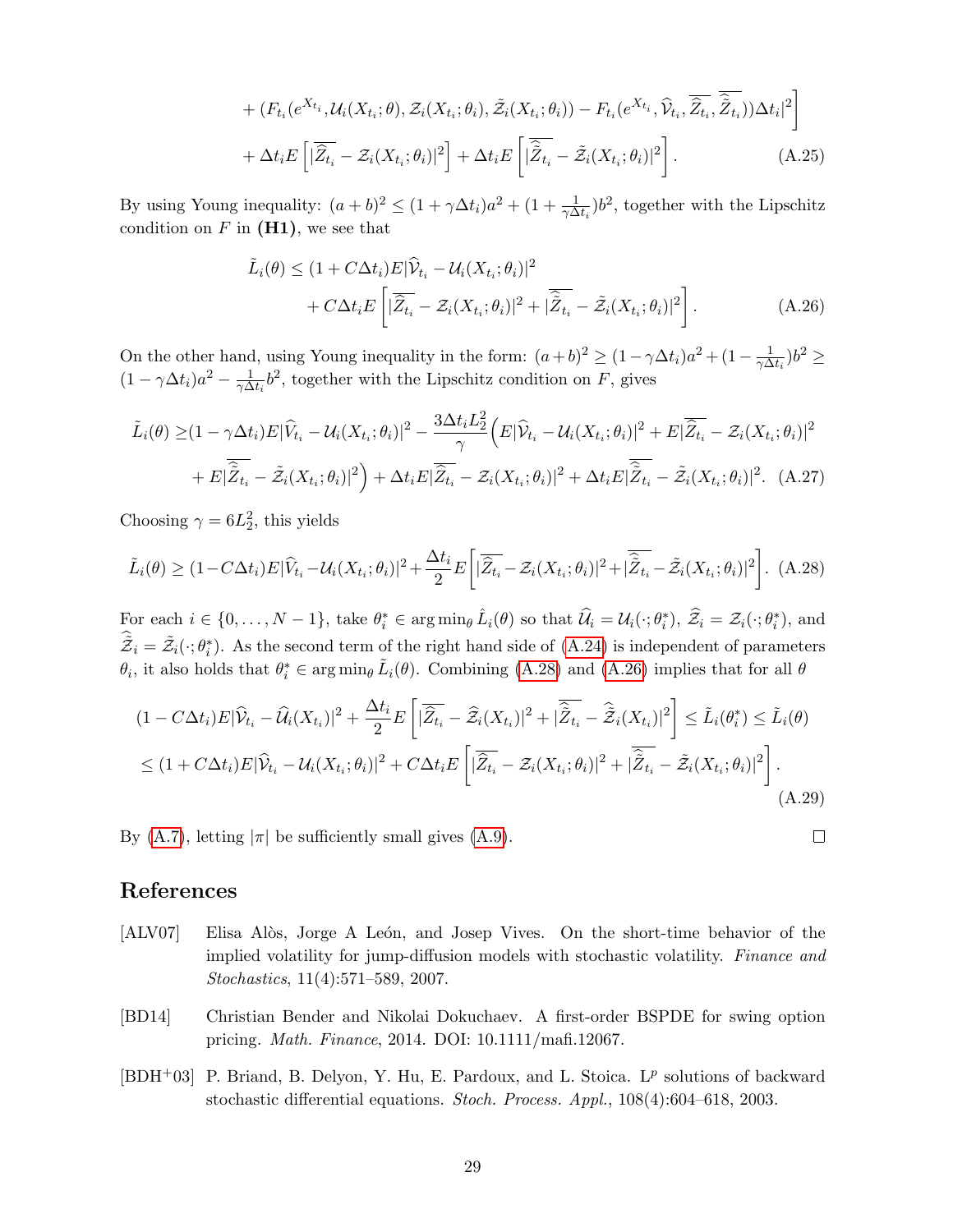- <span id="page-29-1"></span>[BFG16] Christian Bayer, Peter Friz, and Jim Gatheral. Pricing under rough volatility. *Quan*titative Finance, 16(6):887–904, 2016.
- <span id="page-29-6"></span>[BFG+19] Christian Bayer, Peter K Friz, Paul Gassiat, Jorg Martin, and Benjamin Stemper. A regularity structure for rough volatility. Mathematical Finance, 2019.
- <span id="page-29-5"></span>[BHM+19] Christian Bayer, Blanka Horvath, Aitor Muguruza, Benjamin Stemper, and Mehdi Tomas. On deep calibration of (rough) stochastic volatility models. *arXiv preprint* [arXiv:1908.08806](http://arxiv.org/abs/1908.08806), 2019.
- <span id="page-29-11"></span>[BL08] Rainer Buckdahn and Juan Li. Stochastic differential games and viscosity solutions of Hamilton-Jacobi-Bellman-Isaacs equations. SIAM J. Control Optim., 47(1):444– 475, 2008.
- <span id="page-29-15"></span>[BTW18] Christian Bayer, Raúl Tempone, and Sören Wolfers. Pricing american options by exercise rate optimization. arXiv preprint [arXiv:1809.07300](http://arxiv.org/abs/1809.07300), 2018.
- <span id="page-29-0"></span>[CCR12] Fabienne Comte, Laure Coutin, and Eric Renault. Affine fractional stochastic volatility models. Annals of Finance, 8(2-3):337–378, 2012.
- <span id="page-29-8"></span>[CH05] Alexander MG Cox and David G Hobson. Local martingales, bubbles and option prices. Finance and Stochastics, 9(4):477–492, 2005.
- <span id="page-29-14"></span>[DPZ14] Giuseppe Da Prato and Jerzy Zabczyk. Stochastic equations in infinite dimensions. Cambridge university press, 2014.
- <span id="page-29-9"></span>[DQT11] Kai Du, Jinniao Qiu, and Shanjian Tang.  $L^p$  theory for super-parabolic backward stochastic partial differential equations in the whole space. Appl. Math. Optim., 65(2):175–219, 2011.
- <span id="page-29-4"></span>[EEFR18] Omar El Euch, Masaaki Fukasawa, and Mathieu Rosenbaum. The microstructural foundations of leverage effect and rough volatility. Finance and Stochastics, 22(2):241–280, 2018.
- <span id="page-29-3"></span>[EER19] Omar El Euch and Mathieu Rosenbaum. The characteristic function of rough Heston models. Mathematical Finance, 29(1):3–38, 2019.
- <span id="page-29-13"></span>[EKP+97] N. El Karoui, C. Kapoudjian, E. Paudoux, S. Peng, and M. C. Quenez. Reflected solutions of backward SDE's, and related obstacle problems for PDE's. Ann. Probab., 25(2):702–737, 1997.
- <span id="page-29-10"></span>[EKTZ14] Ibrahim Ekren, Christian Keller, Nizar Touzi, and Jianfeng Zhang. On viscosity solutions of path dependent PDEs. The Annals of Probability, 42(1):204–236, 2014.
- <span id="page-29-12"></span>[EPQ97] N. El Karoui, S. Peng, and M. C. Quenez. Backward stochastic differential equations in finance. Math. Finance, 7(1):1–71, 1997.
- <span id="page-29-2"></span>[Fuk11] Masaaki Fukasawa. Asymptotic analysis for stochastic volatility: martingale expansion. Finance and Stochastics, 15(4):635–654, 2011.
- <span id="page-29-7"></span>[Gas18] Paul Gassiat. On the martingale property in the rough Bergomi model, 2018.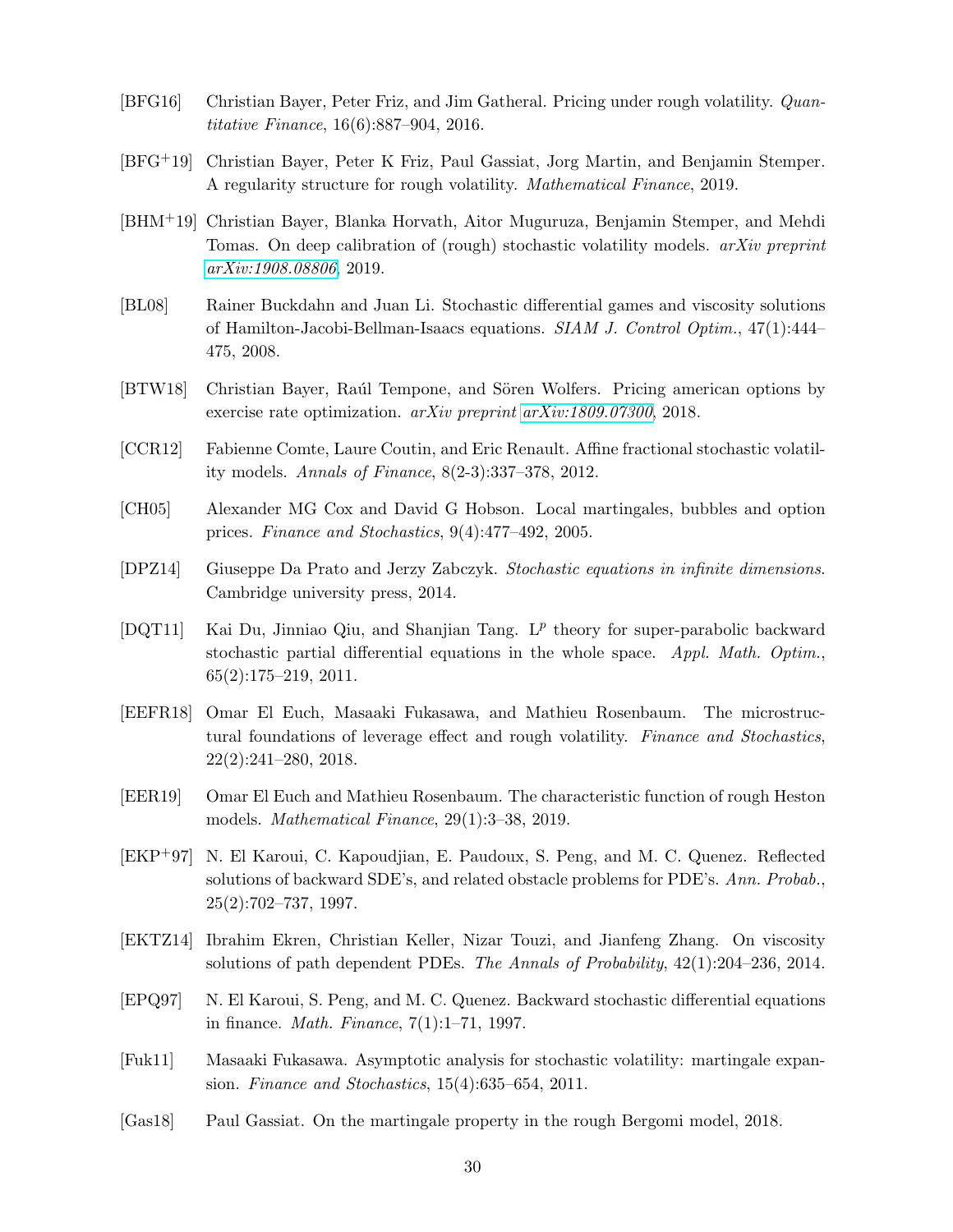- <span id="page-30-0"></span>[GJR18] Jim Gatheral, Thibault Jaisson, and Mathieu Rosenbaum. Volatility is rough. *Quan*titative Finance, 18(6):933–949, 2018.
- <span id="page-30-15"></span>[GMZ20] Ludovic Gouden`ege, Andrea Molent, and Antonino Zanette. Machine learning for pricing American options in high-dimensional Markovian and non-Markovian models. Quantitative Finance, 20(4):573–591, 2020.
- <span id="page-30-14"></span>[HJW18] Jiequn Han, Arnulf Jentzen, and E Weinan. Solving high-dimensional partial differential equations using deep learning. Proceedings of the National Academy of Sciences, 115(34):8505–8510, 2018.
- <span id="page-30-2"></span>[HMY02] Y. Hu, J. Ma, and J. Yong. On semi-linear degenerate backward stochastic partial differential equations. Probab. Theory Relat. Fields, 123:381–411, 2002.
- <span id="page-30-8"></span>[HP91] Y. Hu and S. Peng. Adapted solution of a backward semilinear stochastic evolution equations. Stoch. Anal. Appl., 9:445–459, 1991.
- <span id="page-30-4"></span>[HPW19] Côme Huré, Huyên Pham, and Xavier Warin. Some machine learning schemes for high-dimensional nonlinear pdes. arXiv preprint [arXiv:1902.01599](http://arxiv.org/abs/1902.01599), 2019.
- <span id="page-30-11"></span>[HSW89] Kurt Hornik, Maxwell Stinchcombe, and Halbert White. Multilayer feedforward networks are universal approximators. Neural networks, 2(5):359–366, 1989.
- <span id="page-30-12"></span>[HSW90] Kurt Hornik, Maxwell Stinchcombe, and Halbert White. Universal approximation of an unknown mapping and its derivatives using multilayer feedforward networks. Neural networks, 3(5):551–560, 1990.
- <span id="page-30-1"></span>[JLP19] Eduardo Abi Jaber, Martin Larsson, and Sergio Pulido. Affine Volterra processes. The Annals of Applied Probability, 29(5):3155–3200, 2019.
- <span id="page-30-5"></span>[JO19] Antoine Jack Jacquier and Mugad Oumgari. Deep PPDEs for rough local stochastic volatility. Available at SSRN 3400035, 2019.
- <span id="page-30-6"></span>[Kry10] N. V. Krylov. On the Itô-Wentzell formula for distribution-valued processes and related topics. Probab. Theory Relat. Fields, 150:295–319, 2010.
- <span id="page-30-13"></span>[Oks03] Bernt Oksendal. Stochastic differential equations: an introduction with applications. Springer, 2003.
- <span id="page-30-3"></span>[Pen92] Shige Peng. Stochastic Hamilton-Jacobi-Bellman equations. SIAM J. Control Optim., 30:284–304, 1992.
- <span id="page-30-9"></span>[PP90] E. Pardoux and S. Peng. Adapted solution of a backward stochastic differential equation. Syst. Control Lett.,  $14(1):55-61$ , 1990.
- <span id="page-30-10"></span>[Qiu17] Jinniao Qiu. Weak solution for a class of fully nonlinear stochastic hamilton–jacobi– bellman equations. Stoch. Process. Appl., 127(6):1926–1959, 2017.
- <span id="page-30-7"></span>[Qiu18] Jinniao Qiu. Viscosity solutions of stochastic Hamilton–Jacobi–Bellman equations. SIAM J. Control Optim., 56(5):3708–3730, 2018.